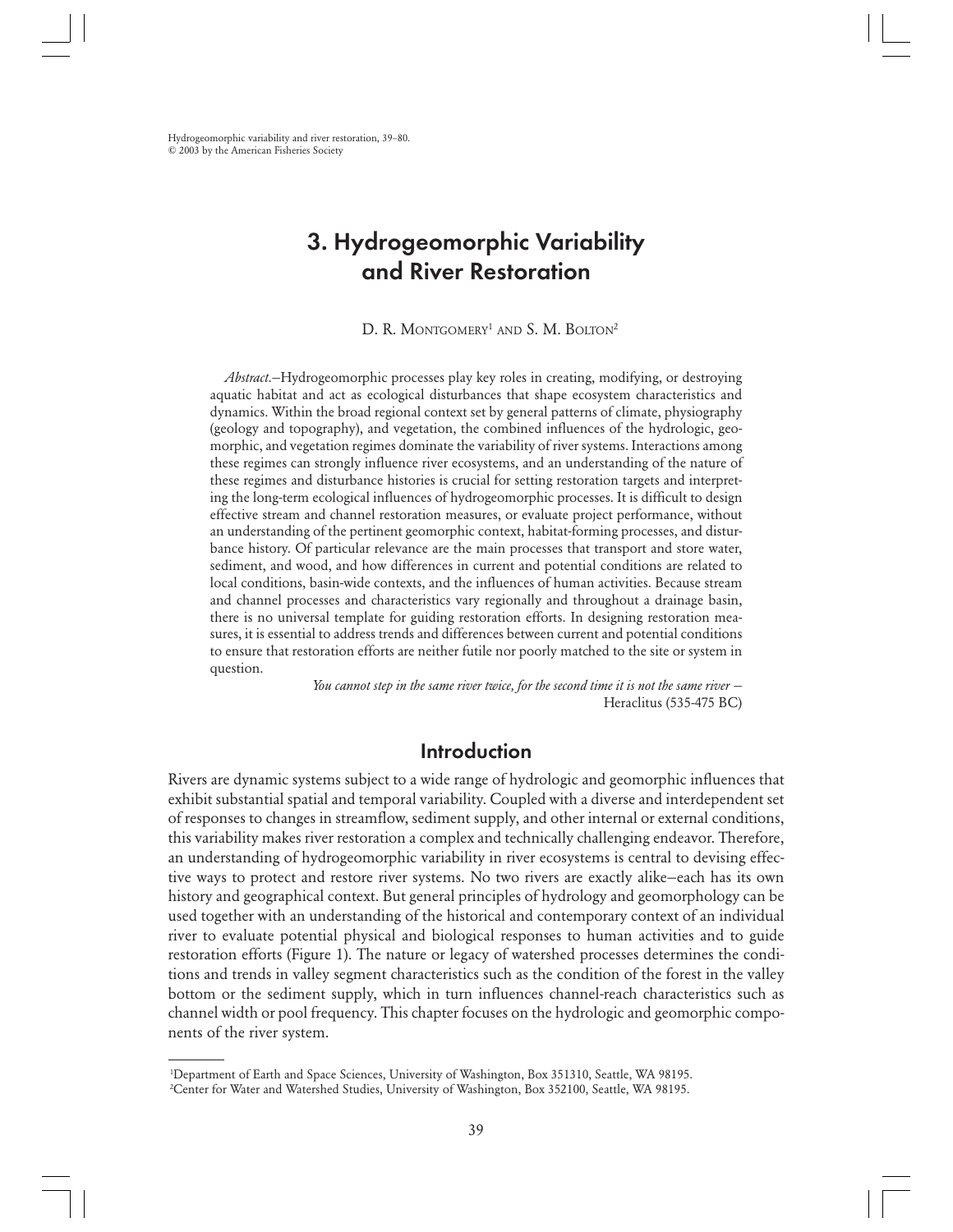

FIGURE 1.—Simplified schematic diagram of linkages between controls on watershed processes, the processes themselves, aquatic habitats, and biodiversity. Shaded boxes indicate those controls that are not directly affected by land use. Modified from Beechie and Bolton (1999).

Societal recognition of stream habitat degradation and impacts from various land-use practices, including those from forest harvesting, riparian grazing, channelization, and urbanization, motivates an ongoing expansion of efforts in and expenditures for stream restoration. Increasingly, restoration efforts focus as much on restoration of channel morphology and processes as on efforts to recover specific species or biological components, such as salmon or fish in general (Thorne et al. 1996). Given the extensive historical changes to rivers and the resulting physical, biological, and social constraints, most projects billed as river restoration actually achieve only some degree of river rehabilitation.<sup>1</sup>

Spatial variability in river systems is widely acknowledged to reflect a hierarchy of different influences across a range of scales. Frissell et al. (1986) identify five distinct hierarchical levels—geomorphic province, watershed, valley segment, channel reach, and channel unit—that reflect differences in processes and controls on channel morphology (Figure 2; Table 1). Each level of this spatial hierarchy provides a framework for addressing variability and processes at different levels of resolution.

In general, there is a relationship between the spatial scale of geomorphic processes and the degree of variability or the time scales over which these processes vary (Figure 3). Landscape- and watershed-scale features such as the relief of a mountain range, river longitudinal profiles, and the pattern of the channel network respond over geologic time to changes in tectonic and climate forcing (Chapter 2, this volume). At the other end of the spectrum, channel units such as individual pools and gravel bars can form or disappear during a single flow event. Although specific landscape features are temporally transient, the dynamic processes that shape and change local channel conditions can lead to relatively persistent characteristics when viewed or averaged over larger areas. A mountain range may remain steep even though it is eroded by periodic landsliding that reduces local slopes; a channel reach may retain a pool–riffle morphology over time even though locations of individual pools and riffles change frequently during high flows. The spatial and temporal variability of channel processes and conditions has important consequences for restoration efforts. Projects often are implemented over small areas and may be considered failures if

<sup>&</sup>lt;sup>1</sup>Definitions and distinctions between terms are noted in the glossary at end of chapter.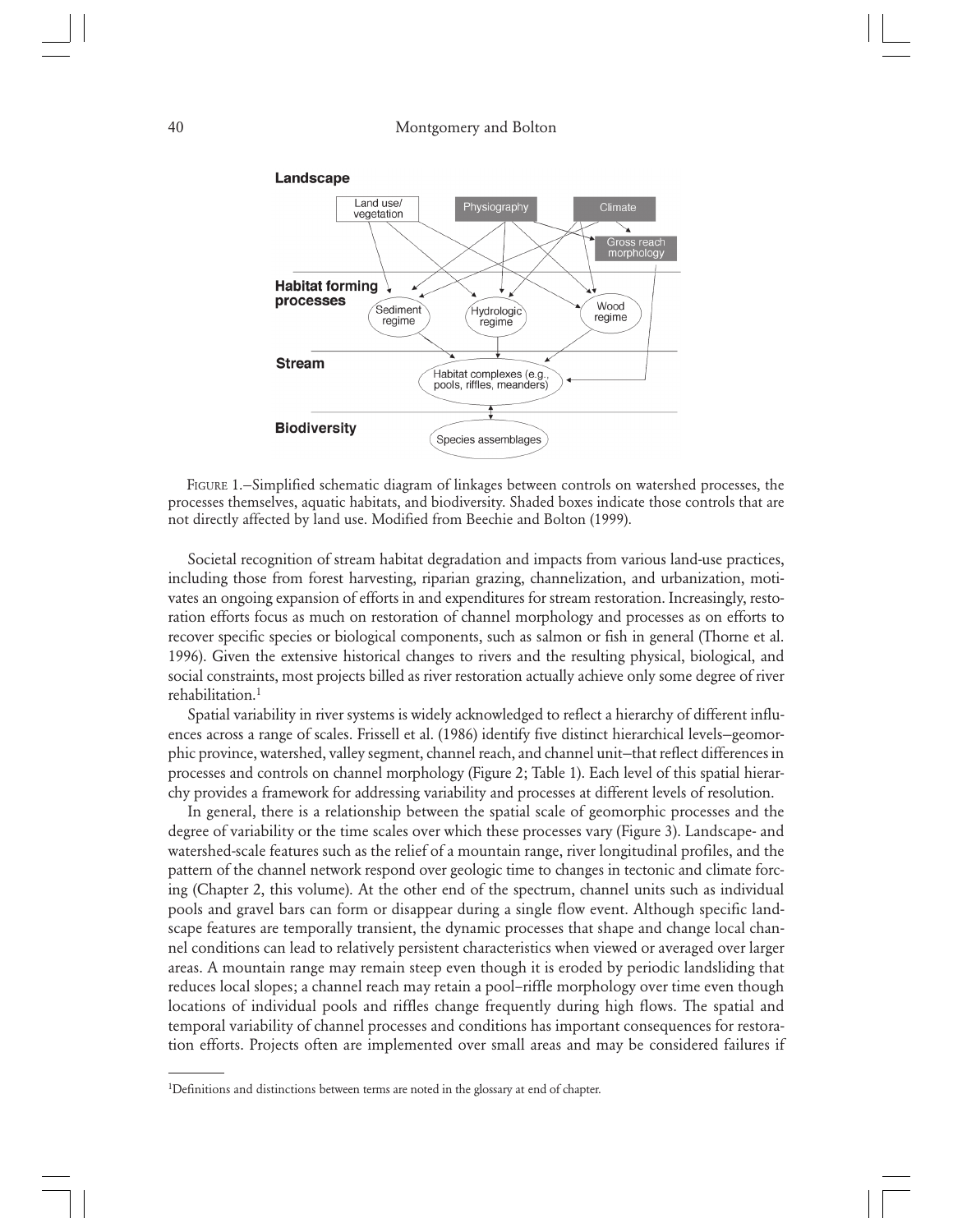

FIGURE 2.—Hierarchy of spatial scales in river systems. After Frissell et al. (1986) and from Montgomery and Buffington (1998).

TABLE 1.—Hierarchical levels of channel classification and typical associated spatial and temporal scales. After Frissell et al. (1986).

| Classification level                                                                                                                                                                                                                   | Spatial scale                                    | Temporal scale (years) |
|----------------------------------------------------------------------------------------------------------------------------------------------------------------------------------------------------------------------------------------|--------------------------------------------------|------------------------|
| Channel/Habitat Units<br>Pools<br>Bars<br>Shallows (riffles, rapids, steps)                                                                                                                                                            | $1 - 10$ m <sup>2</sup>                          | <1                     |
| Channel Reaches<br>Colluvial Reaches<br><b>Bedrock Reaches</b><br>Free-formed Alluvial Reaches<br>Cascade<br>Step-Pool<br>Plane-Bed<br>Pool-Riffle<br>Dune-Ripple<br>Forced Alluvial Reaches<br>Forced Step-Pool<br>Forced Pool-Riffle | $10^{1} - 10^{3}$ m <sup>3</sup>                 | $1 - 1,000$            |
| Valley Segment<br>Colluvial Valleys<br><b>Bedrock Valleys</b><br><b>Alluvial Valleys</b>                                                                                                                                               | $10^{2}-10^{4}$ m <sup>2</sup>                   | 1,000 to 10,000        |
| Watershed<br>Geomorphic Province                                                                                                                                                                                                       | $50 - 500$ km <sup>2</sup><br>$1,000 \rm \ km^2$ | >10,000<br>>10,000     |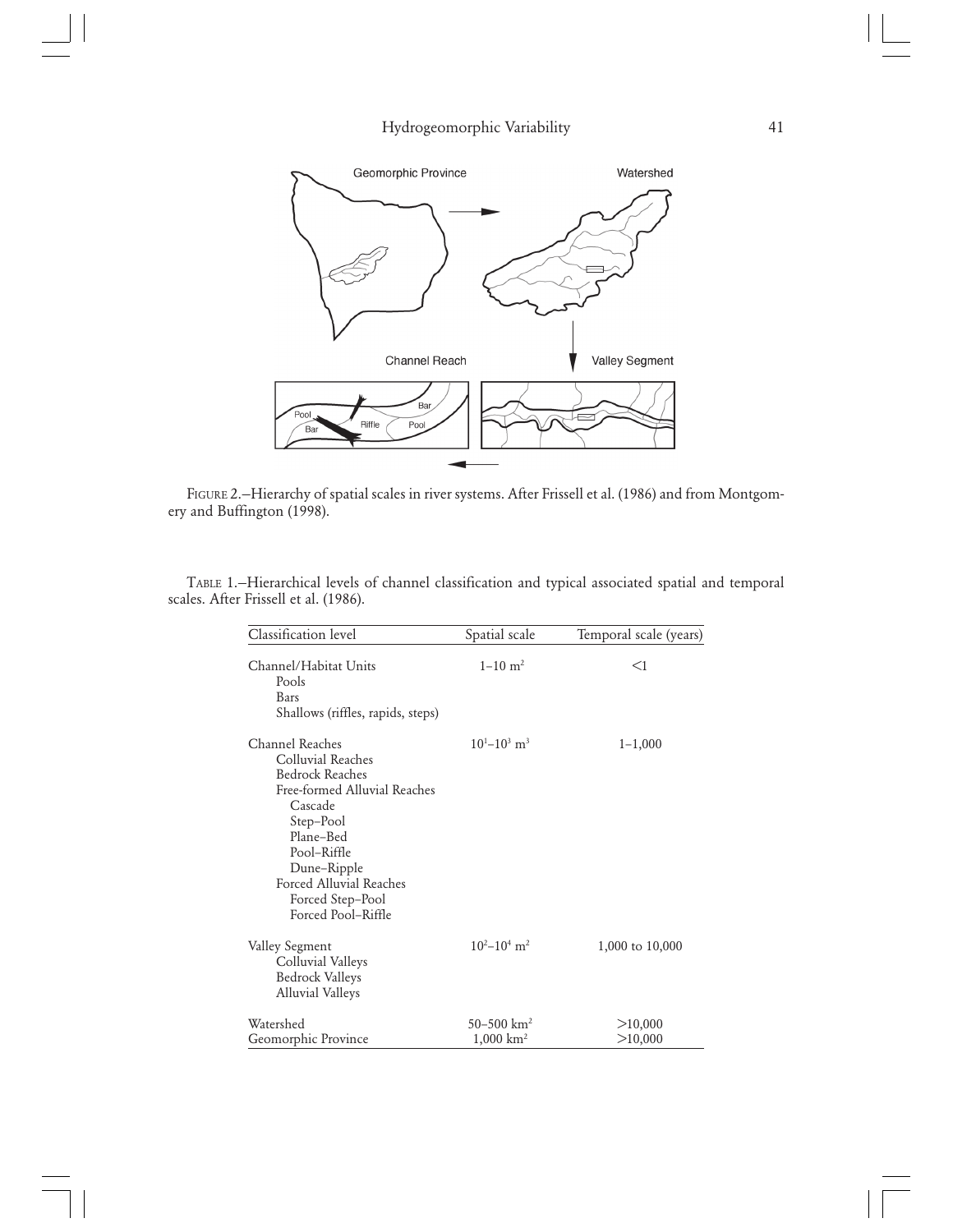

FIGURE 3.—Generalized spatial and temporal scales of influences on river systems. From Montgomery and Buffington (1998).

local as-built conditions do not persist (Frissell and Nawa 1992), as might be expected to result from efforts to stabilize an inherently dynamic system. Failure to acknowledge expected changes across space and through time in river systems can lead to inappropriate and ineffectual restoration actions or inappropriate interpretations of project failure (Sear 1994; Kondolf et al. 1996, 2001). Mimicry of geomorphic form does not necessarily restore essential geomorphic or hydrologic processes (Sear 1994; Thompson 2002).

Hydrogeomorphic processes such as floods and landslides act as ecological disturbances and play key roles in creating, modifying, or destroying aquatic habitat while shaping ecosystem dynamics and characteristics. What constitutes a disturbance will vary according to the system or community under consideration. The intensity of the impact, the size of the area affected, and the frequency of occurrence together define the disturbance regime associated with particular hydrogeomorphic processes. The disturbance regime sets the physical habitat template that influences potentially successful behavioral and life-history strategies of stream-dwelling organisms (Poff and Ward 1990). The combined effects of different disturbance processes, as characterized by the frequency, magnitude, and intensity of the effects on the organisms or habitat of interest, are necessary to evaluate the potential impacts of human actions, including restoration efforts, on aquatic ecosystems.

Concepts of hydrology and geomorphology essential for restoration projects include variability in time and space, and the influence of local and downstream effects on channel processes. In addition, river restoration efforts need to be founded on an understanding of characteristics and functional relationships that structure aquatic habitat, the influence of routing on impact propagation, and the role of disturbance history and legacies on current conditions and restoration potential. Geographic variations of climate, physiography (geology and topography), and vegetation impart a strong regional character to river systems. Therefore, restoration efforts require a strong regional context. Simply put, it is difficult to understand the condition of streams and design effective restoration measures without understanding their spatial context, the nature of habitat-forming processes, and disturbance history. Of particular relevance are the main processes that transport and store water, sediment, and wood; the relationship of differences in current and potential conditions to channel unit, reach, and watershed contexts; and the influence of human activities on channel characteristics and disturbance regimes.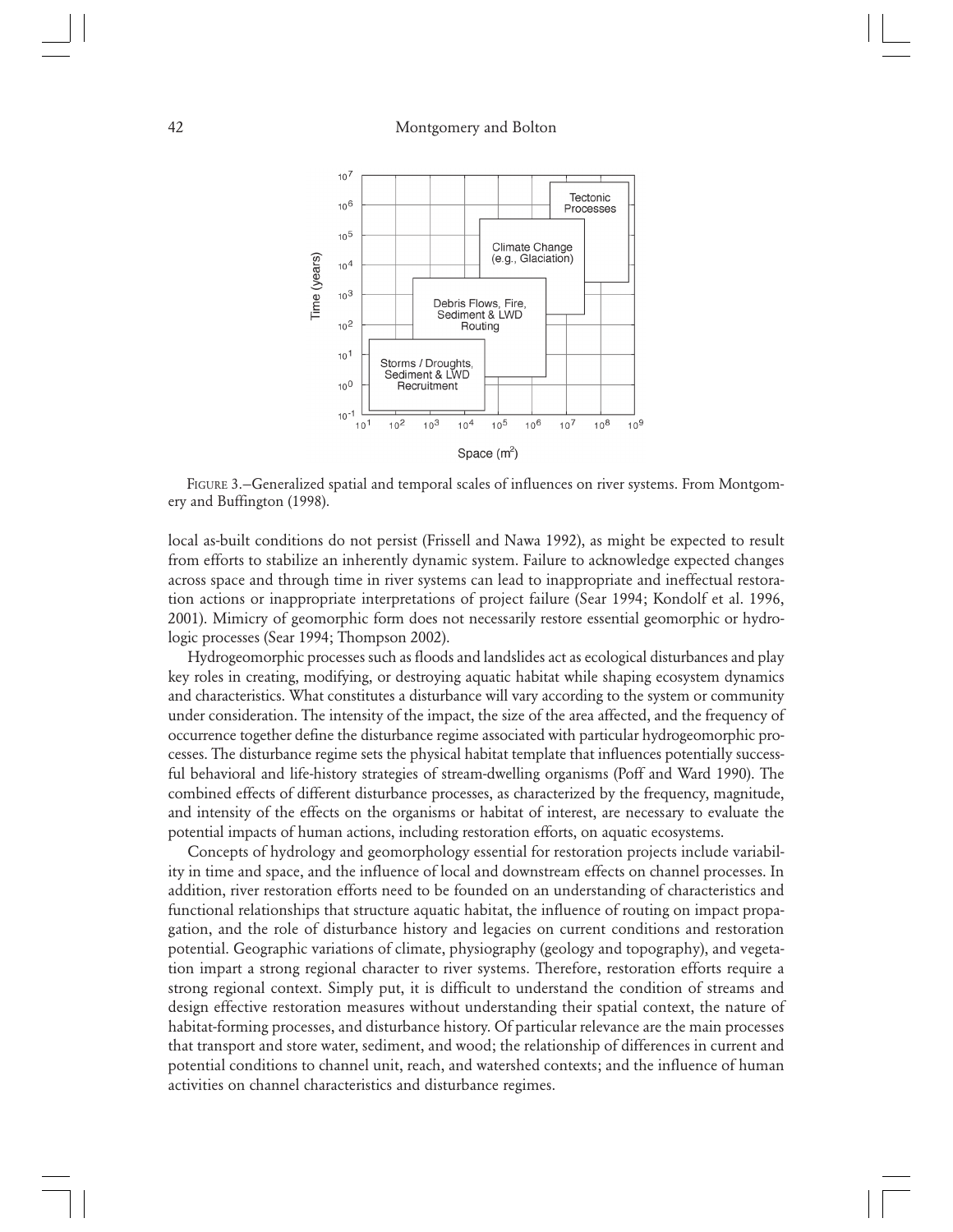The concept of process domains, distinct areas of a landscape that correspond with different disturbance regimes, has been proposed as a framework for integrating the inherent interplay of spatial and temporal variability in channel processes (Montgomery 1999; Winter 2001). Process domains occupy particular identifiable areas of a watershed, and in many cases the disturbance regimes associated with particular process domains can be generalized across areas with similar lithology and topography. As restoration frequently focuses on habitat characteristics, understanding the type of habitat-forming processes and disturbances that occur naturally at the project site and in the watershed will increase the likelihood of successful restoration actions.

A central theme of current thought on restoration is to address causes rather than simply manage symptoms (Beechie et al. 1996; Beechie and Bolton 1999; Richards et al. 2002); yet many failed river restoration efforts focused on a particular site and problem (symptom) and ignored the watershed context of space, time, and ecology (Ziemer 1997; Kondolf et al. 2001). Frissell and Nawa (1992) found that many instream structures moved or were buried either because the design of the structures was inadequate to withstand hydrologic variability, or channel changes overwhelmed the design. Frissell (1997) argues that explicit consideration of spatial and temporal patterns in the physical and biological functions of watersheds is necessary for successful restoration. Over the long run, focusing restoration activity on restoring natural processes and disturbance regimes can be cost-effective because of the lower maintenance costs for such projects. Restoring the natural processes that create stream habitat is likely to prove more successful in the long-term than creating fixed-location, site-specific habitat, which can require substantial ongoing maintenance (Beechie and Bolton 1999).

In addition to understanding geomorphological processes, river restorationists need to understand the ecology of the system targeted by restoration efforts. Focusing on needs of a single target species and life stage can unintentionally degrade the system for other species or life stages. For example, focusing on spawning reaches and water levels for chinook salmon *Oncorhynchus tshawytscha* may ignore or exacerbate the loss of off-channel habitat such as side channels, groundwater-fed floodplain channels, and ponds needed by juvenile coho salmon *O. kisutch*. Holistic channel restoration requires consideration of how hydrogeomorphic variability and processes influence habitat needs for a wide variety of species and life stages.

The degree to which river systems are amenable to restoration depends on the regional and watershed-specific hydrologic and geomorphic context and disturbance history. Asking appropriate questions can help identify important types of variability. How likely are extreme flows, high or low? What types of processes and intensities of disturbance can be expected in the reach of interest? How will the channel and any structures placed in the channel respond to these flows? Have land-use changes in the watershed rendered historical records of flow variability inadequate for estimating future flows? Will significant alterations in the original hydrologic regime limit restoration potential? And so on. Restoration efforts typically occur at a local scale, but it is necessary to understand the influence of the watershed-scale context to gauge the potential cumulative effect or benefit of particular restoration actions. This chapter discusses factors that influence hydrologic and geomorphic variability across space and through time with a focus on the variability of the water, sediment, and wood regimes.

# Spatial and Temporal Variability in River Systems

Streams and rivers exhibit pronounced variability over four dimensions: lateral, vertical, longitudinal, and temporal (Ward 1989). These components of variability in river systems reflect systematic downstream or longitudinal variability, as well as important local effects. In general, in a given system, working *with* the natural processes that create habitat, rather than *against* them, should lead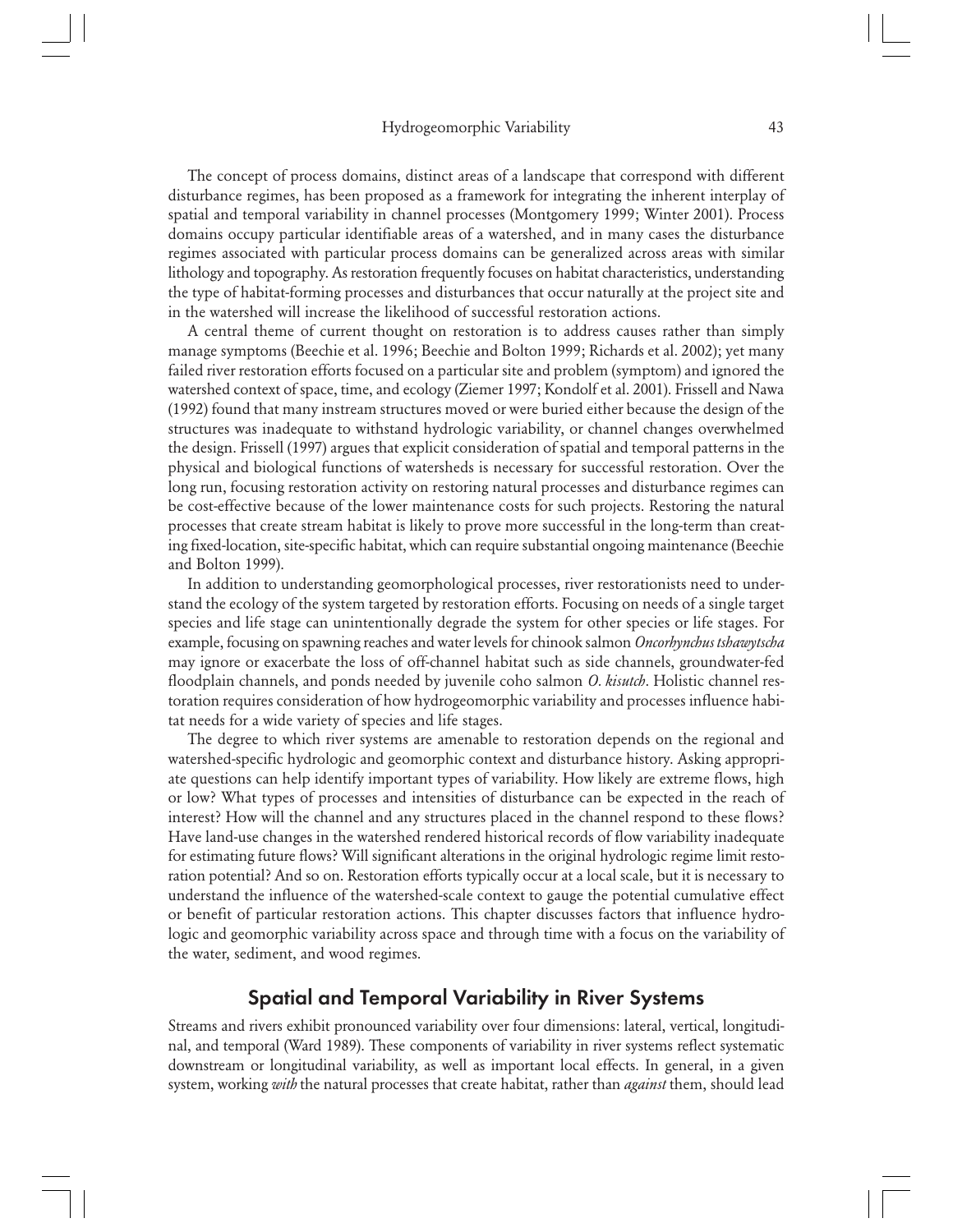to more effective and sustainable restoration actions. But recovery by passive restoration may take an unacceptably long time, especially when populations of threatened or endangered organisms are at risk. Reestablishment of natural channel processes through passive restoration such as the regrowth of large wood can take a century or longer. In such situations active manipulation of the channel structure may be justifiable and desirable. Consequently, understanding hydrologic, sediment, and wood regimes in the watershed of interest is fundamental to sound restoration planning and design.

A hierarchical framework helps determine the need for and context of restoration efforts (Ziemer 1997). The regional salmon recovery framework developed for the Pacific Northwest by the Forest Ecosystem Management Assessment Team (1993) focused on four spatial scales for restoration planning: regional, large river basins, individual watersheds, and site-specific projects. The regional scale is useful for identifying how to allocate resources to best meet concerns over a multistate region. Major river basins within a region can be ranked based on opportunity and ability to achieve specific restoration objectives. Within large river basins, individual watersheds can be ranked to identify effective locations for accomplishing restoration objectives. Finally, sites within individual watersheds can be identified and specific projects can be designed to accomplish the objectives as identified at broader scales.

Temporal variability also comes into play when deciding over what timeframe the "success" of restoration projects should be evaluated. Many hydrogeomorphic disturbances have recurrence intervals on the order of decades or centuries, rather than seasons or years, and changes in climate or land use or both may preclude recovery of "natural" or "historical" flow regimes and thus of hydrogeomorphic processes to a previous state. Consequently, when developing a program of restoration, understanding hydrogeomorphic variability across spatial scales and through time provides an important context for understanding controls on channel processes and form (Lane and Richards 1997) and for developing or assessing restoration objectives, specific project designs, and monitoring strategies. In contrast to engineered structures, which typically have narrowly specified design tolerances, ecological engineering principles (Bergen et al. 2001) suggest that wide tolerances are more appropriate for river restoration efforts to accommodate uncertainty due to spatial and temporal variability in hydrologic and geomorphic processes.

## Scales of Variability

The dynamic character of geomorphic and hydrologic processes and the resulting variability in aquatic habitat properties are highly dependent upon spatial location in the channel network. Headwater channels have different suites of habitat-forming processes and disturbance regimes than those found in low-elevation floodplain channels (Figure 4). Hillslope processes, disturbance regimes, and appropriate restoration actions will be very different in a region with steep slopes and shallow soils than in a region with gentle slopes and deep soils. When landscape controls such as climate, physiography, and vegetation overlap, distinct sets of habitat-forming processes can be recognized. Frameworks such as Omernik's (1987) ecoregions can be used to divide a region or landscape into areas with similar disturbance and recovery processes based on climate, physiography, and vegetation.

Large rivers typically flow through several geomorphic provinces with different combinations of climate, physiography, and vegetation. Watersheds within a region often share general characteristics such as similar relief and landforms. Consequently, an understanding of the general controls and influences on channel processes, dynamics, and morphology can be reasonably generalized for most large watersheds within a geomorphic province. Regional relationships can be developed between drainage area, streamflow, substrate size, and other channel characteristics (Dunne and Leopold 1978; Knighton 1984), but such relationships tend to be general and often do not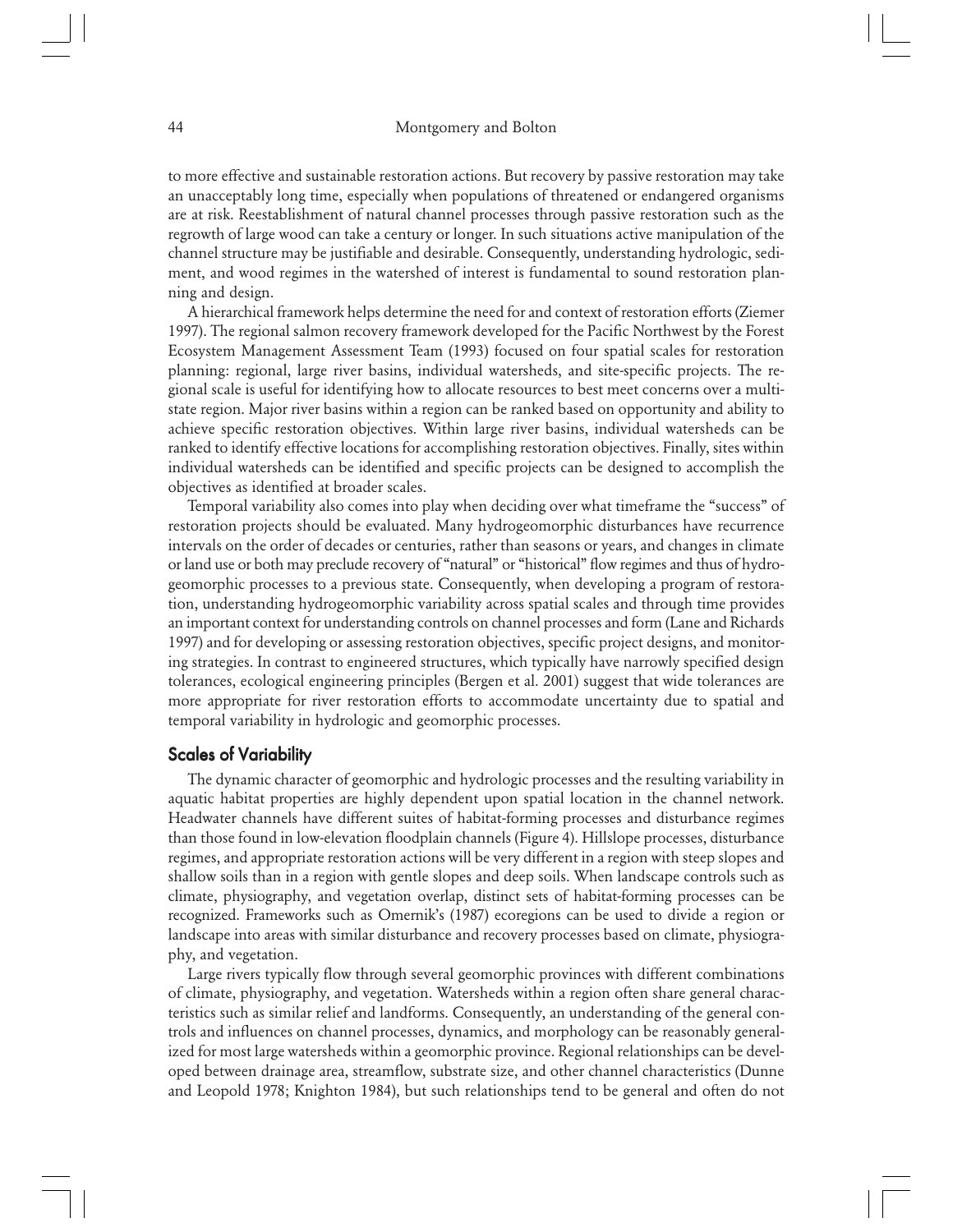



convey the range of variability within the general trends. Although geomorphic provinces are a useful scale at which to consider broad controls on habitat-forming processes at the watershed level, individual watersheds provide practical units for examining the specific influence of hydrogeomorphic processes on channel morphology and the effect of historical disturbance regimes on channel habitat. The spatial distribution of, and habitat characteristics associated with, specific channel units at particular places in a channel network reflect the influence of all higher levels of the spatial hierarchy discussed previously, as well as the associated temporal variability addressed in the following discussion.

Channel characteristics are influenced by local factors and systematic downstream changes in channel properties. In general, alluvial and bedrock channels tend to widen downstream in proportion to the square root of discharge or drainage area (Leopold and Maddock 1953; Carlston 1969; Parker 1979; Montgomery and Gran 2001). General downstream trends in channel width and depth are recognized as defining the downstream hydraulic geometry of rivers (Leopold and Maddock 1953). However, local lithologic differences, gradients in rock uplift rates, or accumulations of wood debris can impart substantial variability to the general downstream trend of channel widening. The hydraulic geometry of ephemeral headwater channels exhibits significant spatial and temporal variability due to the continual adjustment to stochastic disturbances (Rendell and Alexandar 1979). Local erosion or deposition associated with vegetation can control or perturb the width of small headwater channels (Zimmerman et al. 1967). In some channel systems, the width of channels in a watershed smaller than about  $1 \text{ km}^2$  appears to be dominated by local controls such as bedrock outcrops, woody debris, or resistant bank materials, rather than systematic relationships structured by the progressive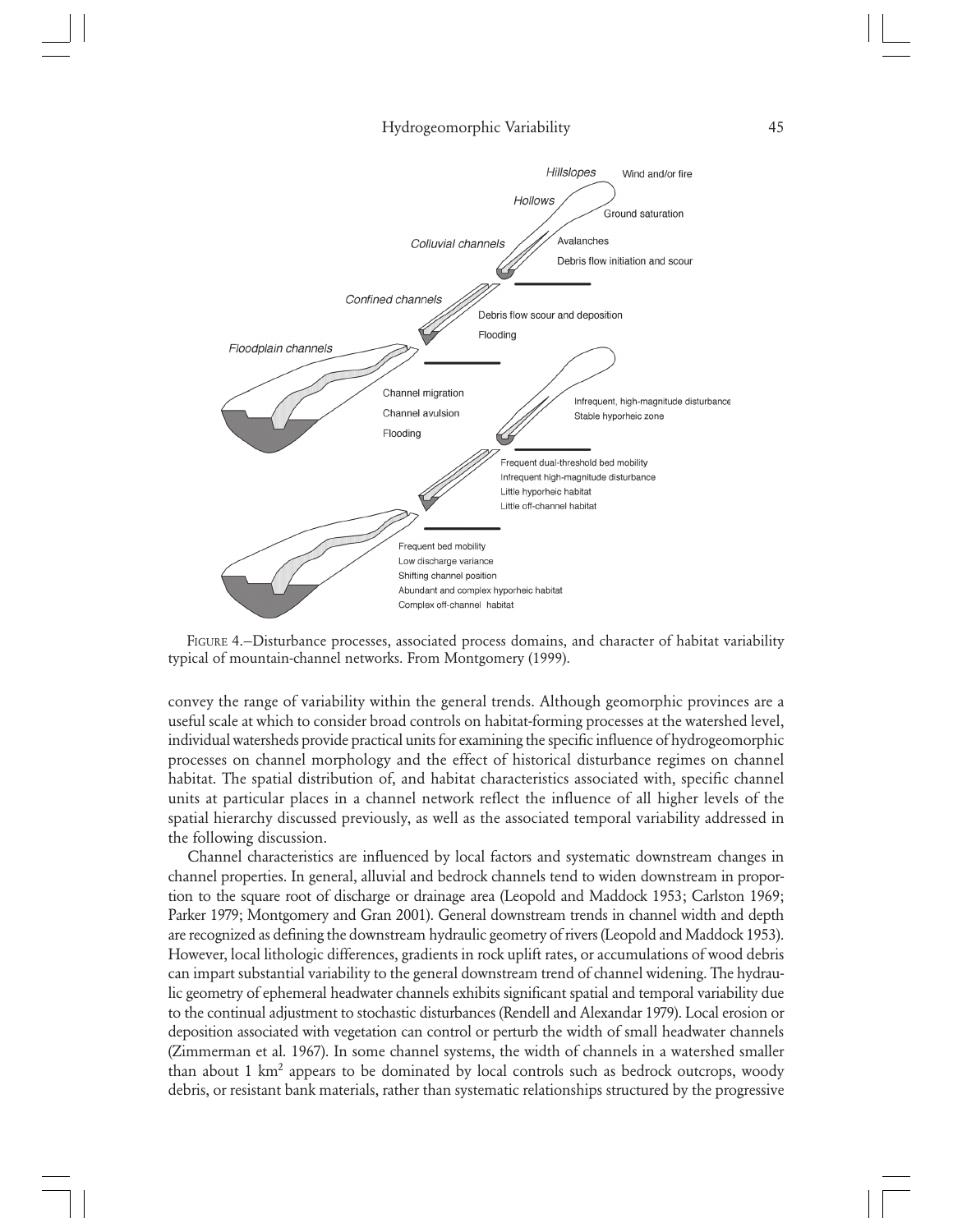downstream increase in streamflow (Figure 5). The transition from an apparently stochastic control on channel width to the more systematic downstream relationships of traditional hydraulic geometry can be interpreted as the scale at which hillslope processes and local bank controls yield to fluvial processes as the dominant control on channel width. But even on larger rivers, local controls such as log jams can significantly affect local channel width (Figure 6).

A fundamental concept in geomorphology is that channel properties vary over a wide range of time scales ranging from response to individual storm or streamflow events to changes in tectonically driven plate motions. Temporal variability in hydrological processes imparts a dynamic character to many geomorphological processes that influence river ecosystems. Sediment transport processes, for example, tend to be event-driven and are therefore inherently punctuated in time. Temporal variability in geomorphic processes is controlled by variations in input properties water, sediment, and wood—and the routing of these inputs through the channel network. Trends in response and recovery patterns from past inputs are keys to understanding controls on channel characteristics and evaluating the potential changes in them due to future events or actions, such as restoration efforts. Because channel processes and characteristics vary regionally and throughout individual drainage basins, no universal template exists for guiding channel restoration.



FIGURE 5.—Plot of channel width vs. drainage area for small drainage basins showing the lack of a systematic hydraulic geometry relationship for basins below 1 to 10  $km<sup>2</sup>$  drainage area: (A) Deton Creek, Oregon, and (B) Pojaque River, New Mexico. Data for Pojaque River from Miller (1958).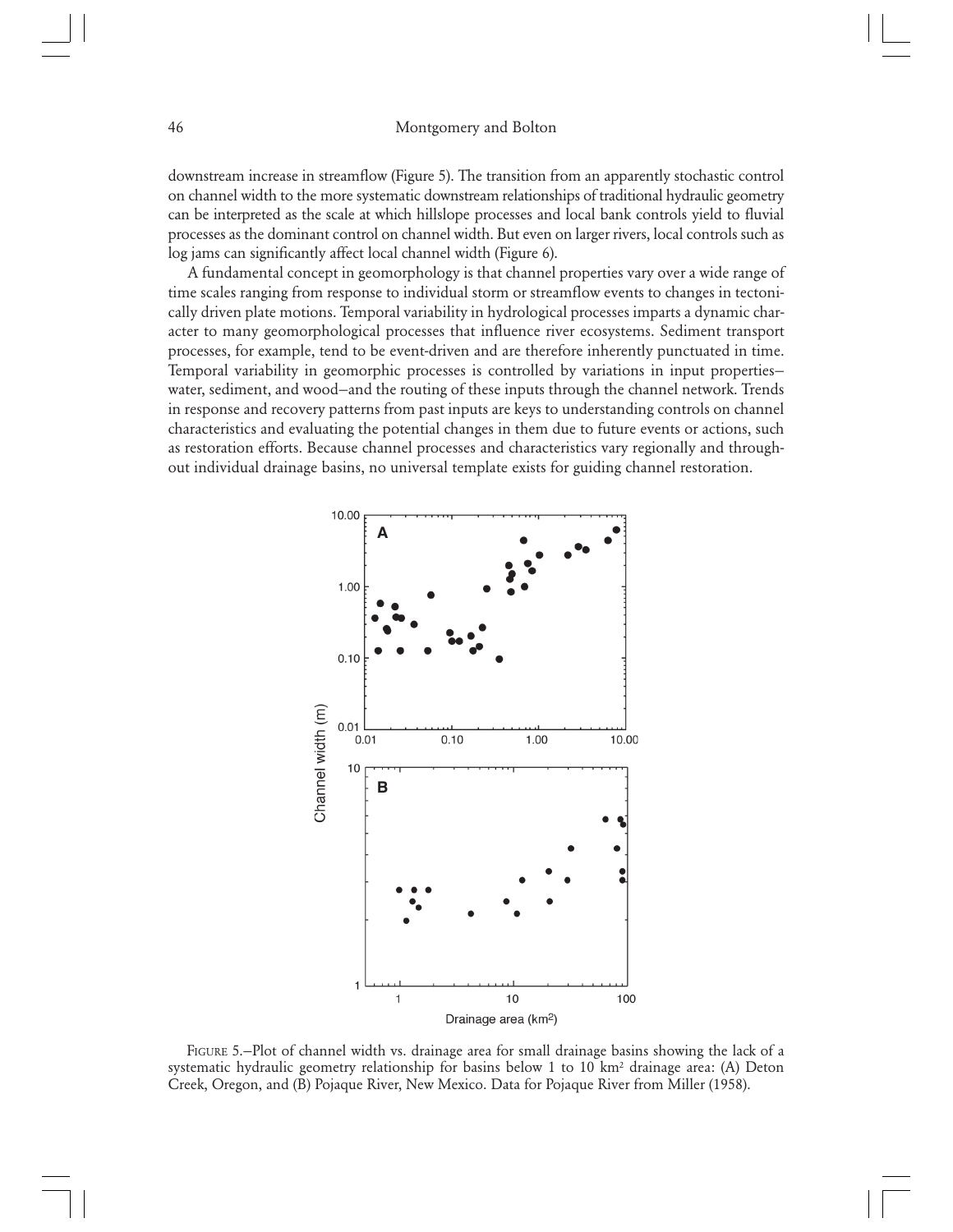

FIGURE 6.—Effects of large woody debris accumulations on channel width in the Tolt River, Washington. Note that log jams more than double the local channel width.

Understanding the channel unit, reach, and watershed-scale hydrogeomorphic context is a crucial component of any restoration project. Consequently, the following questions can help guide project development and evaluation:

- What and where is the source of the problem that the project seeks to correct? Can the problem be rectified at the source rather than trying to "fix" the stream?
- What is the expected natural spatial and temporal variation in the processes that historically created habitat and how have these processes been altered?
- Will the project help move the system towards reestablishment of natural habitat-forming processes? If not, is the project designed to function successfully in the face of altered habitat-forming processes?

# Geomorphic Province/Regional Controls

The full range of hydrogeomorphic controls and processes does not occur in every region. Instead, the landscape-specific assemblage and arrangement of relevant geomorphic elements and process domains control many ecosystem structures and functions. Hence, the arrangement of landscape elements and dominance of geomorphic processes provide insight into landscape-scale disturbance regimes, and therefore insight into river ecosystems.

Three general factors—climate, physiography, and vegetation—dominate the regional hydrogeomorphic variability of natural channels. Climate sets the general amount and timing of precipitation and streamflow, as well as the type of variability to be expected spatially in addition to seasonally and interannually. Geologic structure and history control the distribution of rock types and properties, including the parent material for soils upon which topography develops. Topography, in turn, both governs and is shaped by the distribution and rates of geomorphic processes such as the delivery of water, organic material, and sediment to the stream network. The interaction of climate, geology, and topography determines potential natural vegetation complexes which then influence (and are influenced by) the hydrologic cycle. Regional variations in climate, physiography, and vegetation combine with spatial and temporal variability driven by hydrological and geomorphological processes to impart substantial variability to the habitat characteristics of river systems.

Understanding such variability is important for designing and evaluating channel restoration projects. For restoration purposes, knowledge of the historical conditions in the watershed and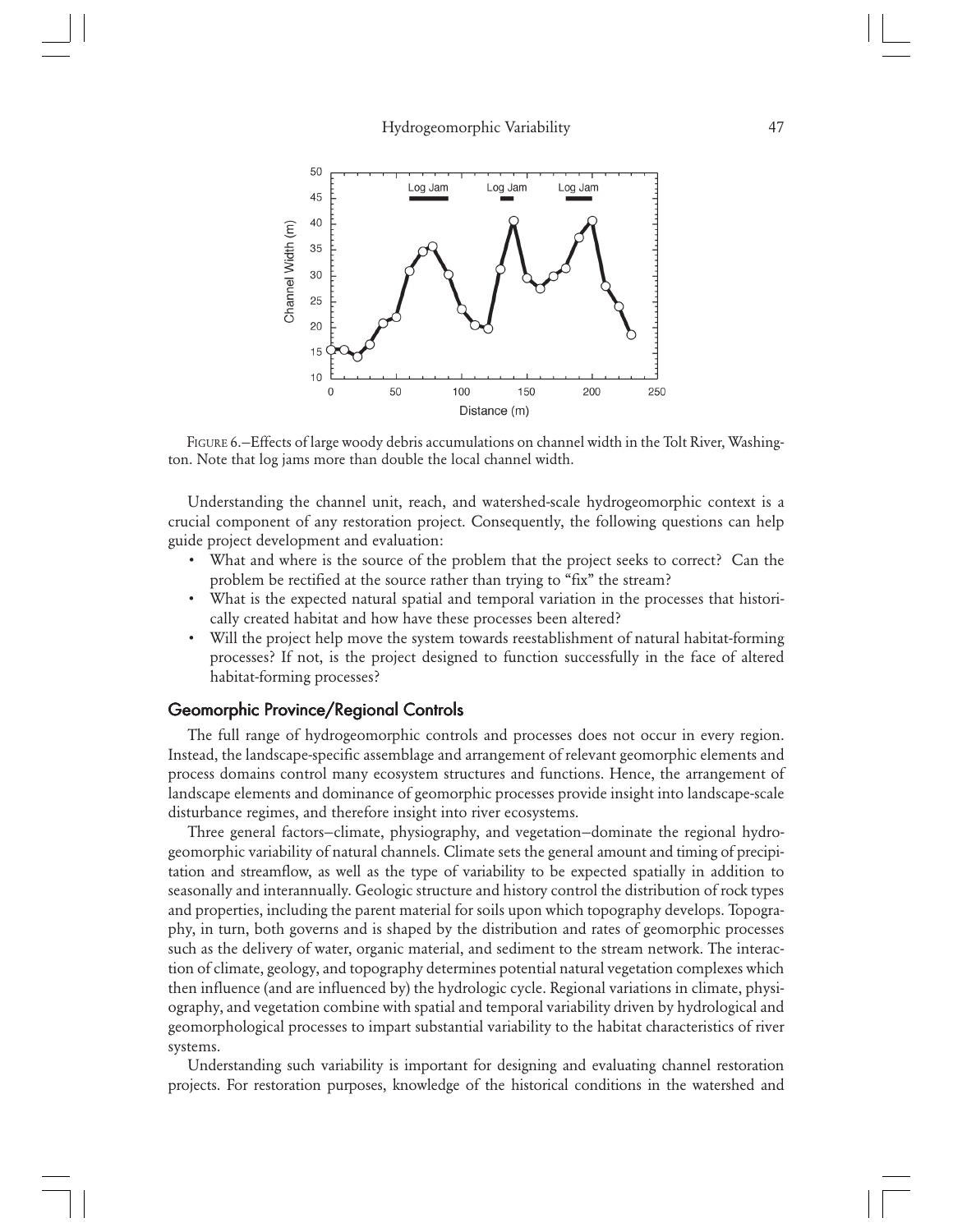changes in habitat-forming processes over time, whether due to natural or human disturbances, is invaluable. For example, a high sediment supply is often assumed to be harmful to aquatic organisms. However, there are watersheds where background sediment production and transport are naturally high, such as in streams fed by glacial meltwaters or streams in areas of highly erosive geology. Where behavioral or biological adaptations have allowed local species to adjust to such conditions, attempts to control or decrease sediment production and transport can waste time and money.

## **Climate**

Precipitation and streamflow are two important climate-driven hydrologic factors that vary in time and space. Everyone is familiar with the temporal variability in precipitation that defines daily weather. But regional variability in climate also profoundly affects river ecosystems through streamflow variability (see Chapter 2, this volume).

Various schemes have been developed that group geographic regions and expected surfacewater runoff patterns based on climate (Beckinsale 1969; Watson and Burnett 1995; Poff 1996). Many individual states, in conjunction with local U.S. Geological Survey offices, have identified subregional areas with similar flow regimes (e.g., Williams et al. 1985). Using principle component analysis on 1,659 sites relatively free of human disturbance in the United States, Lins (1985) identified regional patterns in the variability of streamflow. Ecoregion maps of the United States (e.g., Omernik 1987; U.S. General Accounting Office 1994) are based in part on climate variability, but large rivers often cross many ecoregions and encounter different climates and land covers that differentially affect their flow regime from headwaters to mouth (Omernik and Bailey 1997). Recently, attempts to integrate physical and biological features into classifications for various streamflow characteristics have been made (Saxton and Shiau 1990; LeBoutillier and Waylen 1993; Magilligan and Graber 1995; Lecce 2000). Use of the appropriate classification depends upon the purpose and location of the restoration project and can aid in identifying the expected variability in streamflow.

Climate affects streamflow through the interactions between temperature and the type, amount, and season of precipitation. The seasonality of high vs. low flows and the extremes of high vs. low flows place limits on what organisms can flourish in and along streams. Climate also limits what can be achieved via restoration, as the interaction of organisms with their physical and biological environment constrains what is attainable in any restoration effort.

Temporal variability in precipitation or changes in temperature that affect snow levels are major climatic influences on hydrology and streamflow (e.g., Hartley and Dingman 1993). On a human timeframe, shifts in sea surface temperatures, such as the El Niño–La Niña oscillation, strongly affect streamflow (Philander 1990; Simpson and Cane 1993). Longer-term trends in climate also influence hydrologic variability, as changes in precipitation amounts and intensities translate into changes in streamflow depending on water storage and flowpaths in the watershed. Over time scales longer than historical instrument records, tree-ring reconstructions of climate document substantial century- to millennia-scale climate variability in the western United States (Graumlich 1987; Michaelsen et al. 1987; Scuderi 1990). Over even longer time scales, climatic and hydrologic changes associated with global episodes of glaciation or mountain building act as disturbance events with evolutionary significance.

The projected influence of global climate change also has implications for restoration planning. Glacial meltwater originating high in the Cascade Range sustains summer low flows in important salmon-bearing tributaries along the Columbia River in central Washington. Changes in summer low flows that are forecast to occur as the glaciers of the Cascade Range recede and eventually disappear should be considered in long-term restoration planning. Changes in snow level and the amount of precipitation stored over the winter due to climate change also are pre-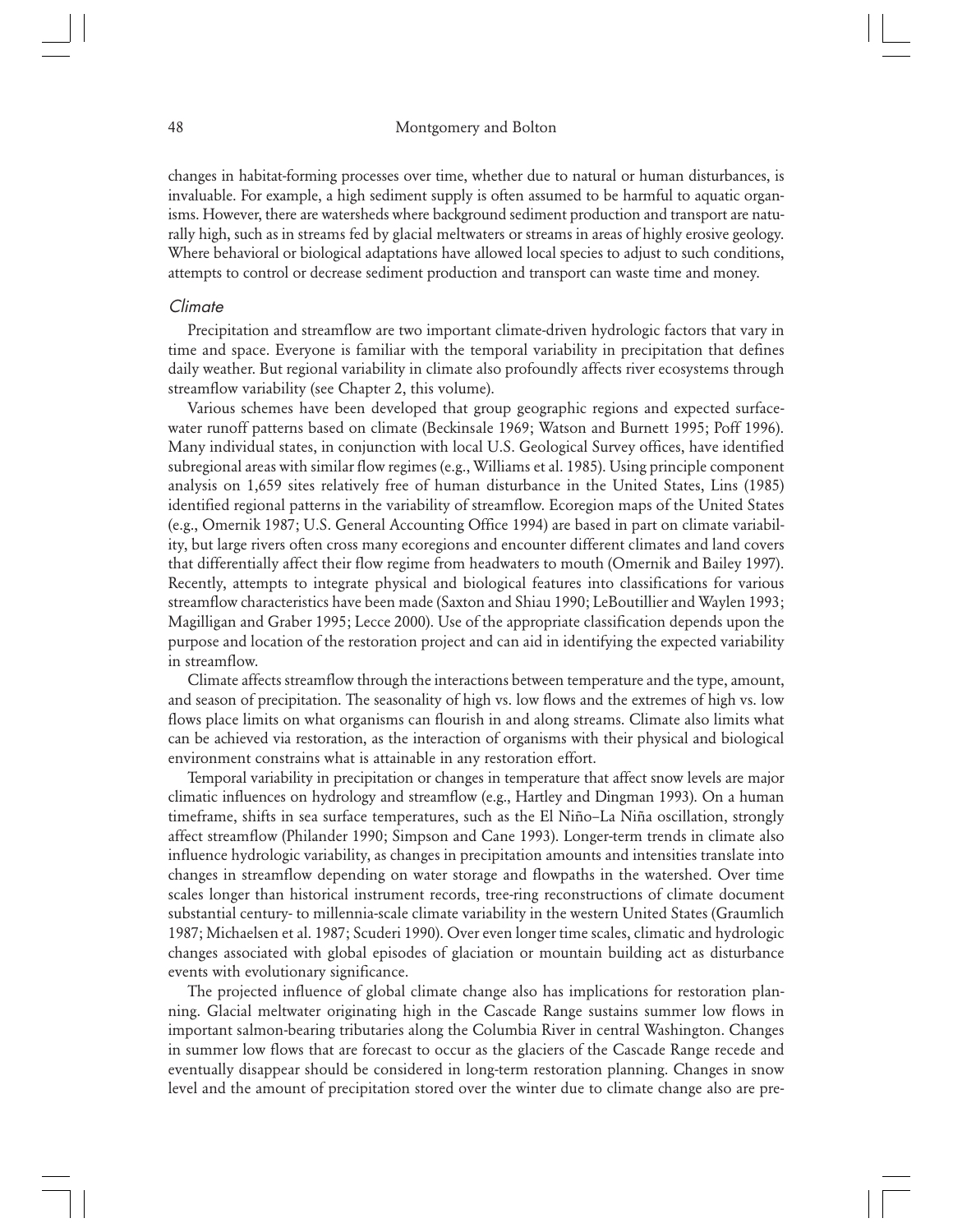dicted to affect streamflow timing, duration, and amounts (e.g., Brubaker and Rango 1996; Leung and Wigmosta 1999).

Recognition of either trends or cycles (e.g., El Niño events) in climate, or its derivatives such as precipitation and streamflow, may decrease uncertainty in the conditions that a restoration project is expected to experience. This information should also be considered when assessing project effectiveness and whether the project has experienced the full range of expected conditions.

## Physiography

Geology and topography are closely linked by relationships between rock uplift rates, rock erodibility, and landscape form over geologic time. Lithology (rock type) also affects soil characteristics that influence hydrologic response through variability in infiltration capacity and soil hydraulic conductivity due to differing proportions of sand, silt, and clay. Soil characteristics, also influenced by vegetation and climate, affect infiltration rates and soil moisture storage volumes, and thereby affect the flow paths, volume, and rate of water delivery to stream channels.

As the substrate upon which river networks develop, the bedrock geology and geologic structure of a landscape influence channels at spatial scales from the architecture of the branching pattern defined by the channel network to the durability and, therefore, size of the sediment it transports. Geologic structure influences drainage patterns through variability in erosion resistance: highly jointed rocks tend to form trellis-like networks with right-angle tributary junctions, whereas dendritic channel networks typically reflect flat-lying and more uniform lithology and structure. Lithology also influences topography through variability in erosion resistance. The slope, or gradient, of a river can change dramatically when crossing between rocks of variable erosion resistance (Hack 1957; Howard et al. 1994). In addition, lithology affects erodibility and the sediment supply to rivers. For example, the rocks of the Franciscan Assemblage in northern California have very high erosion rates that reflect their weak and highly sheared state resulting from a violent tectonic history. In contrast, the low erosion rates in the Sierra Nevada reflect the massive, erosionresistant granite exposed across most of the higher elevation portions of the range. This backdrop of variable erosion rates affects the expected rates of sediment delivery and transport as well as sediment size.

Rock type also affects hydrologic processes. In some volcanic regions, such as the high Cascades of eastern Oregon or limestone areas in Kentucky, surface runoff is scarce and streamflow is fed by springs. The range of discharge variability in spring-dominated channels typically is narrow, with peak flows not much greater than average or even low flows. The relatively stable flow regime of spring-dominated channels leads to weak bar development and can allow growth of substantial aquatic vegetation (Whiting and Stamm 1995). The distinctive hydrology of these channels can impose significant differences in their form and dynamics relative to runoff-dominated channels (Whiting and Stamm 1995).

Another key river characteristic influenced by rock type is the durability and, therefore, size of bed-forming materials. On the basis of observations from field work in Oregon and Washington, we note strong geologically controlled contrasts in stream morphology between channels in the Coast Range and in the Cascades. In particular, the availability of boulders is markedly different between the volcanic Cascades and the sedimentary Coast Range. Boulder-strewn streambeds composed of relatively strong volcanic rocks are common in steep reaches of channel networks throughout the Cascades. In contrast, relatively few cobbles and boulders are found in Coast Range channels due to the propensity of the dominantly sandstone and siltstone bedrock to shatter upon wetting and drying. As a consequence of these differences in the durability of cobbles and boulders, bedrock channels are relatively rare in the Cascades, where boulders are available to provide the hydraulic roughness necessary to stabilize steep headwater streambeds. In contrast,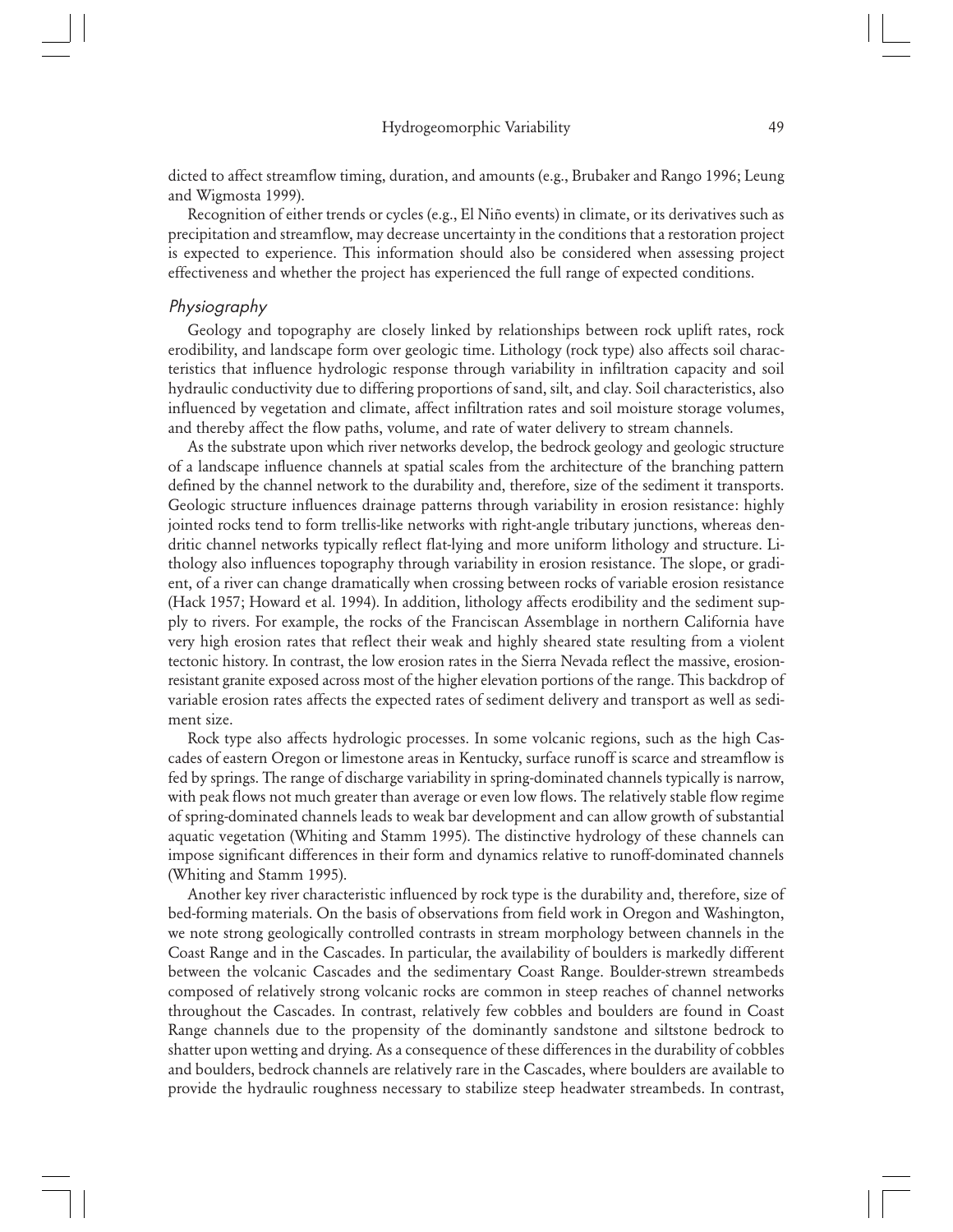bedrock channels are common in the Coast Range where the sandstone bedrock rapidly breaks down to gravel and sand, and the primary source of large roughness elements is instream logs (Massong and Montgomery 2000), the supply of which has been depleted in historical times owing to extensive logging and stream cleaning. In formerly glaciated areas, streambed sediments may be derived from relic glacial outwash deposits rather than local bedrock, thereby decoupling such influences on channel morphology from the local geology.

Topography influences runoff on several scales. Many processes within the hydrologic cycle, such as interception, evapotranspiration, infiltration, and runoff have been studied intensively at the hillslope scale (Dunne and Black 1970; Abrahams 1986; Anderson and Brooks 1996; Montgomery et al. 1997). These processes are highly nonlinear and spatially and temporally variable (Wood 1998), in part due to topographic variability in soil moisture, slope, vegetation, and runoff generation (Freeze 1980). Understanding the influence of location in a watershed, the hydrogeomorphic controls and disturbances pertinent to a site, and the nature of the soils and geology, in turn, foster understanding of how a site is likely to respond to proposed restoration actions.

Topography also is a primary influence on channel characteristics and processes. The ability of a river to erode its bed or transport sediment varies with streamflow and slope—bigger rivers flowing down steeper slopes erode faster than smaller rivers with gentler slopes. The trade-off between streamflow and slope is captured in the classical interpretation of the characteristic concave longitudinal profile of river systems as reflecting the adjustment of slope to the greater erosional power associated with the downstream increase in the size of rivers. Where rock uplift is driven by steady, spatially uniform tectonic forcing over geologic time, channel slopes evolve toward a steady-state concave upward profile that reflects a balance between uplift and erosion. In contrast, non-uniform rock uplift, variability in erosion resistance, glaciation, or other geological disturbances may introduce substantial variability to river longitudinal profiles (Seeber and Gornitz 1983; Howard et al. 1994; Seidl et al. 1994). The slope of a channel drives channel processes over short time scales and is itself modified by channel processes over geologic time.

Slope—the first derivative of topography—is a primary control on channel-reach morphology in mountain drainage basins. In terms of channel-bed characteristics, slope may be considered as an imposed variable that influences reach-scale channel architecture. Along an idealized concave river profile in mountainous terrain, we would expect a downstream sequence of channel types proceeding as colluvial, cascade, step–pool, plane–bed, and pool–riffle channel reaches (Figure 7) (Montgomery and Buffington 1997). However, this generalized downstream trend in channel types may be altered by disturbance history or landscape features such as where streams cross geologic contacts between rocks of different erosion resistance; where there are strong local controls on sediment supply, such as large wood debris or bedrock channels; where there are gradients in rock uplift rates; across discontinuities imposed by the specific tectonic or glacial history of the landscape; or where there is spatial variability in sediment supply.

Some channel properties, such as width and depth, vary primarily with drainage area. Other channel properties, such as hydraulic friction, vary with slope. Steeper channels generally have greater roughness, provided that sediment supply to the channel includes bed material large enough to be stable. The greater roughness of steeper channels retards flow enough that velocity typically increases downstream in natural channel networks, in spite of the decreasing slope (Leopold 1953). While this acts to decrease the downstream variability in average velocity of the reach, the turbulence imparted by the greater roughness of steep channels increases the spatial and temporal variability of velocity within a reach.

#### **Vegetation**

Variability in climate also indirectly influences the geomorphic variability of channels through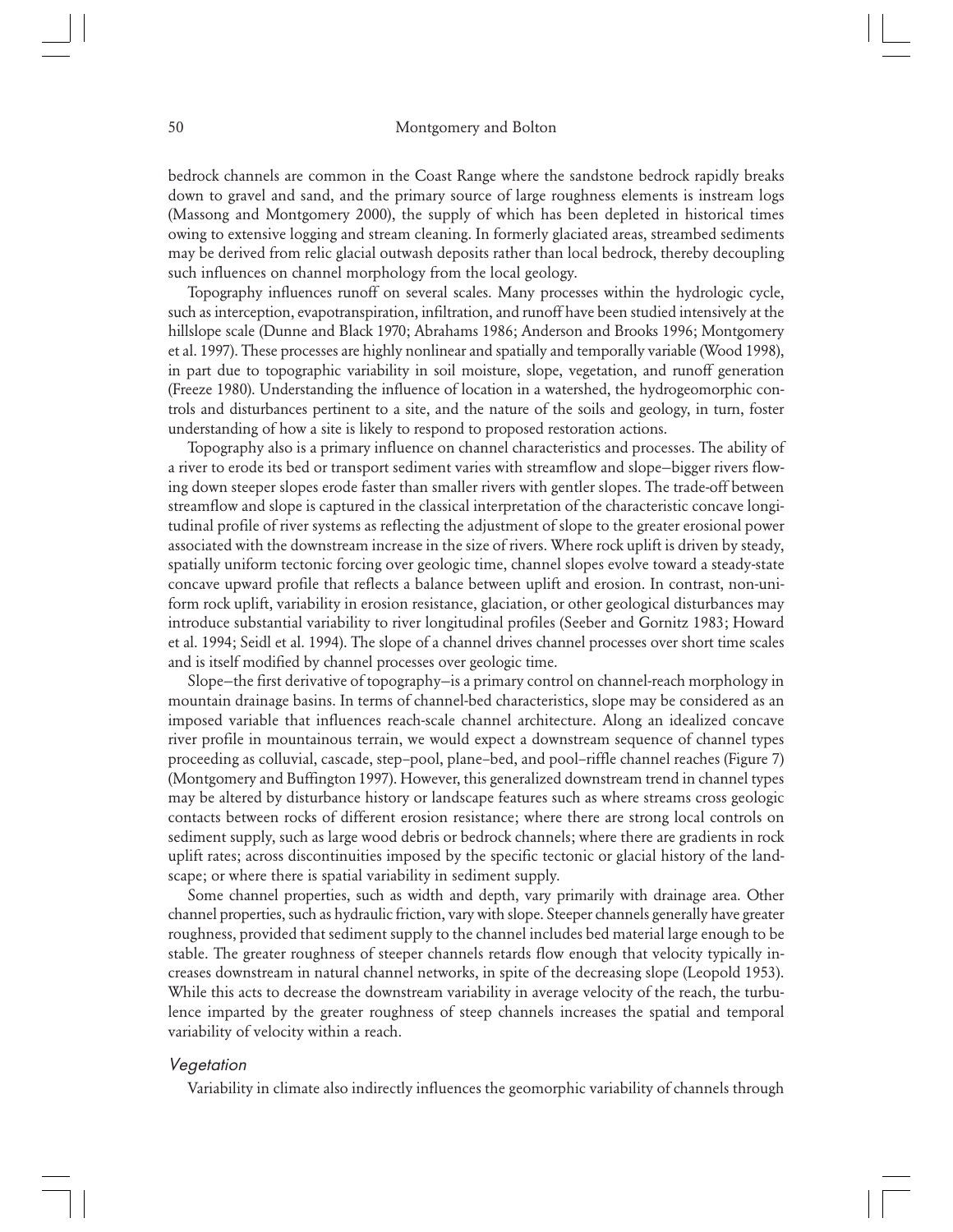

FIGURE 7.—Idealized longitudinal profile from hillslopes and unchanneled hollows downslope through the channel network showing the general distribution of alluvial channel types and controls on channel processes in mountain drainage basins. From Montgomery and Buffington (1997).

differences in the nature and type of vegetation that grows in an area. Much work has been done identifying vegetation zones based on climate, often as a function of elevation or latitude in a given area (Smith 1974; Pfister et al. 1977; Kimmens 1987). Vegetation is a major influence on stream channels, with the dominance of grass or forest being a key distinction. The roots of vegetation can provide substantial stability to streambanks (Smith 1976). Bank vegetation can be significant enough to influence channel pattern (Millar 2000), and Schumm (1968) hypothesizes that the first appearance of meandering channel deposits in the geological record reflects the evolution of land plants. Ward et al. (2000) and Michaelsen (2002) report a rapid change from meandering to braided river morphology coincident with the global plant die-off 250 million years ago at the Permian/Triassic mass extinction event. The presence of grass or forest on river banks influences channel width, although whether channels widen or narrow depends on the type of channel (cf., Davies-Colley 1997; Stott 1997; Trimble 1997). The presence or absence of trees large enough to provide stable wood to channels introduces a major source of geomorphic variability into streams and rivers (Keller and Swanson 1979; Nakamura and Swanson 1993; Abbe and Montgomery 1996). Wood recruitment, as a part of natural, habitat-forming processes, is discussed later in this chapter.

#### Watershed/Channel Network Level

The watershed defines the boundary for the processes generating sediment and runoff into channels and is a natural organizational unit for channel networks (Chorley 1969) and aquatic ecosystems (Lotspeich 1980). Although position in the channel network influences the effects of landscape assemblages on channel processes, the actual response of a channel also depends on its regional context and disturbance history. The location-specific array of process domains and the associated disturbance history are key to planning, designing, and implementing appropriate restoration actions. In general, but by no means always, the degree of temporal and spatial variability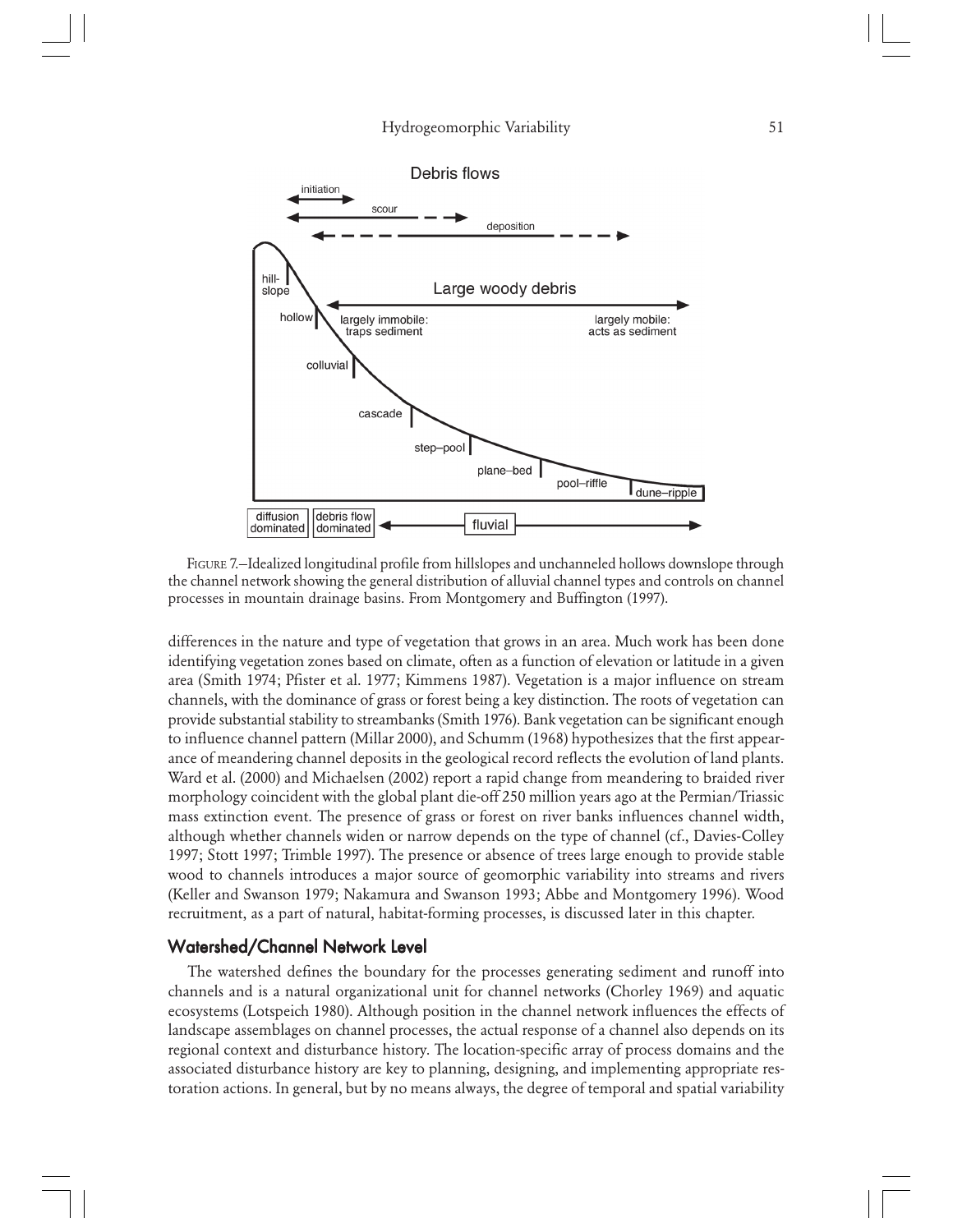in geomorphic processes tends to decrease downstream, with headwater channels subject to greater variability in conditions (Figures 3 and 4).

In mountain channels, the sequencing of debris flow fans at tributary stream confluences can buffer downstream reaches from headwater disturbances originating in steep, headwater channels prone to debris flows. Debris flow fans approximately define the downslope limit of debris flow propagation, and their distribution through mountain-channel networks influences the disturbance regime in headwater channels. In addition, fans themselves can introduce significant variability in channel and habitat characteristics such as slope, valley bottom width, and pool frequency (Grant and Swanson 1995). A trellis-shaped channel network favors short runout debris flows by forcing deposition at right-angle tributary junctions (Johnson et al. 2000a), whereas a dendritic channel network favors longer runout debris flows, as deposition occurs farther down the channel network at lower slopes (Ikeya 1981; Takahashi et al. 1981). Unconfined channels with wide valley bottoms can be buffered from the direct influences of hillslope processes, whereas hillslope processes are a strong influence in confined channels with little to no valley bottom. In a landscape comprising bedrock hillslopes, alluvial fans, and wide valley bottoms, channels will be relatively buffered from local variability in hillslope processes. In contrast, channel processes will be strongly coupled to hillslope processes in a landscape with earthflow-dominated hillslopes, channels tightly confined in narrow valleys, and no debris fans. The design and evaluation of channel restoration projects should account for how watershed or landscape-specific types and arrangement of landscape elements and the architecture of the channel network itself influence hydrogeomorphic variability and river ecosystems.

## Valley Bottom Level

Headwater reaches of mountain-channel networks tend to occupy erosional valley segments, whereas large floodplain rivers tend to occupy depositional areas of the landscape (Schumm 1977). Intervening channel segments act as transport routes that deliver sediment from upland sources to lowland sinks. These three broad types of channel function (source, conduit, sink) generally correspond with colluvial, bedrock, and alluvial valley segments, which are differentiated by the type of valley fill (Montgomery and Buffington 1998). Colluvial valleys have a small enough drainage area (typically <1 km2 ) that fluvial processes are dominated by hillslope processes. Bedrock valley segments have sufficient transport capacity to allow frequent transport of sediment supplied from their watersheds. Consequently, little to no material is stored on the streambed, which may have only a thin cover of alluvium in active transport by fluvial processes. In contrast, alluvial valley segments store, as valley fill, significant amounts of material transported by the channel.

In wide alluvial valleys, retaining or reestablishing connectivity between the river and its floodplain may be one of the most important restoration objectives. Providing space for the channel to migrate and create or alter habitat maintains the patchwork of complexity that supports higher levels of biodiversity. Ward and Tockner (2001) illustrate how diversity of different groups of plants and animals varies from the center of the stream to the edge of the floodplain in large rivers. In areas where diking, draining, and channelization have isolated the river from the floodplain, restoring river–floodplain connections should be a priority. The general distribution of valley segment types provides a broad context for developing and evaluating the suitability of different types of restoration efforts.

# **Channel Reach Level**

Distinct types of channel reaches can be defined based on the nature and organization of the channel-bed cover. Various types of alluvial channels reflect downstream trends in streamflow and channel slope, as well as local variability in the supply and size of the available bed-forming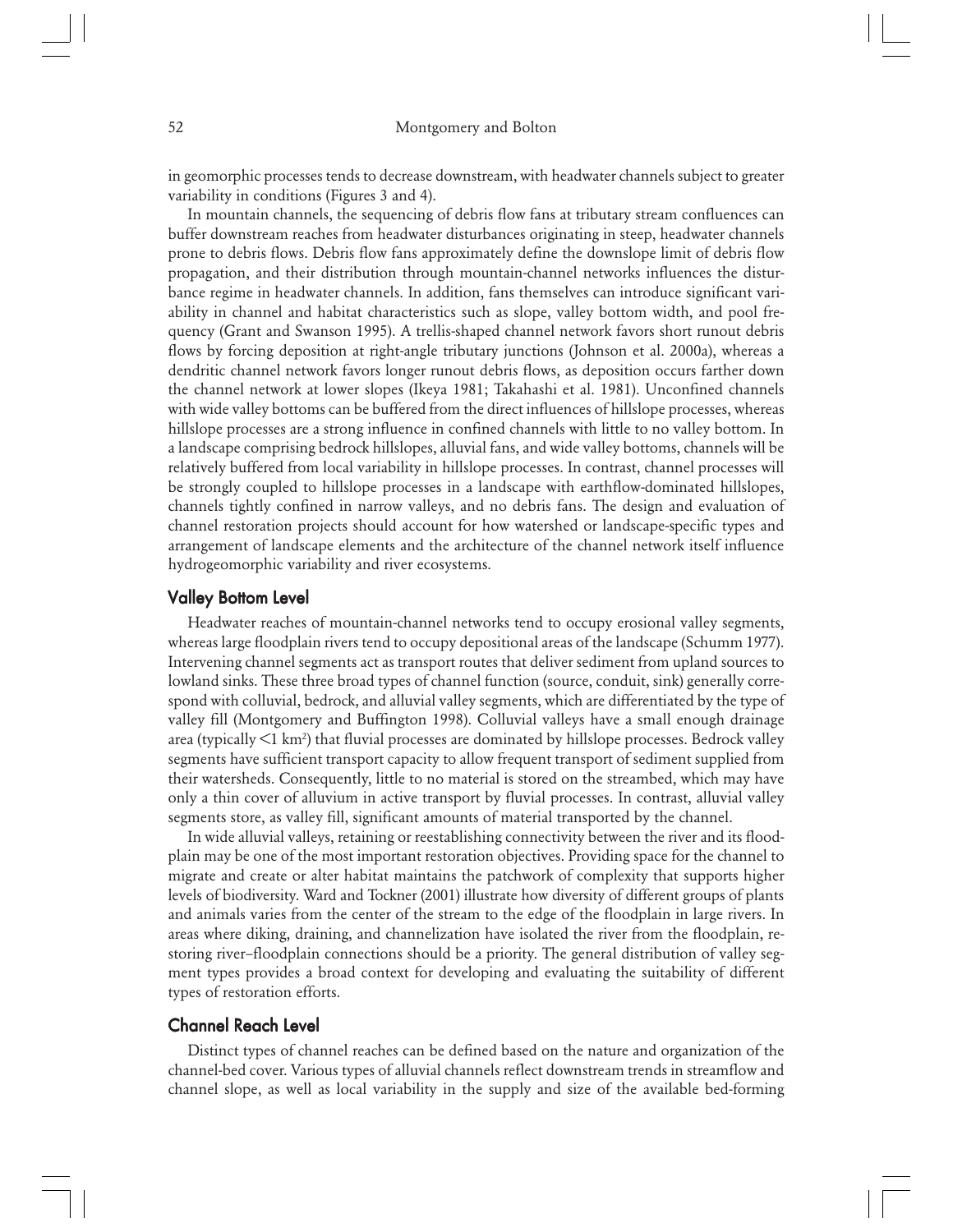material. The distribution of specific channel types reflects the interplay of sediment supply and transport capacity across space and through time (Montgomery and Buffington 1997, 1998). In some channel systems, for example, the spatial distribution of different channel-reach types is well described on a plot of drainage area vs. slope (Figure 8). However, in some areas recent disturbance can mask such topographically driven relationships and obscure general trends in relative transport capacity. In addition, different reach types host different general types of aquatic habitat. In particular, differences in the balance between sediment supply and transport capacity can translate into differing degrees of sensitivity to human actions and responsiveness to restoration efforts.

Although many people automatically think of pool–riffle channels as the target channel type for restoration, other channel types may be more appropriate templates depending on the location in the landscape and controlling factors such as geology, topography, vegetation, and hydrologic regime. Consequently, analysis of watershed and channel reach processes that affect habitat should be completed *before* restoration efforts begin. Pool spacing presents a good example of the variability in the abundance of channel units among different types of channels. Step–pool channels have typical pool spacings of 1–4 channel widths per pool (CW per pool), whereas pool–riffle channels typically have a spacing of 5–7 CW per pool, and plane–bed channels usually have spacings of greater than 10 CW per pool (Montgomery et al. 1995). Introducing greater amounts



FIGURE 8.—Relationship between drainage area, slope, and channel types in the (A) Hoh and (B) Boulder river basins, Washington (Montgomery and Buffington 1997).  $\circ$  = pool–riffle and plane–bed channels;  $\blacksquare$  = step–pool and cascade channels;  $\Delta$  = bedrock channels;  $x$  = colluvial channels; and  $\blacktriangle$ unchanneled topographic hollows.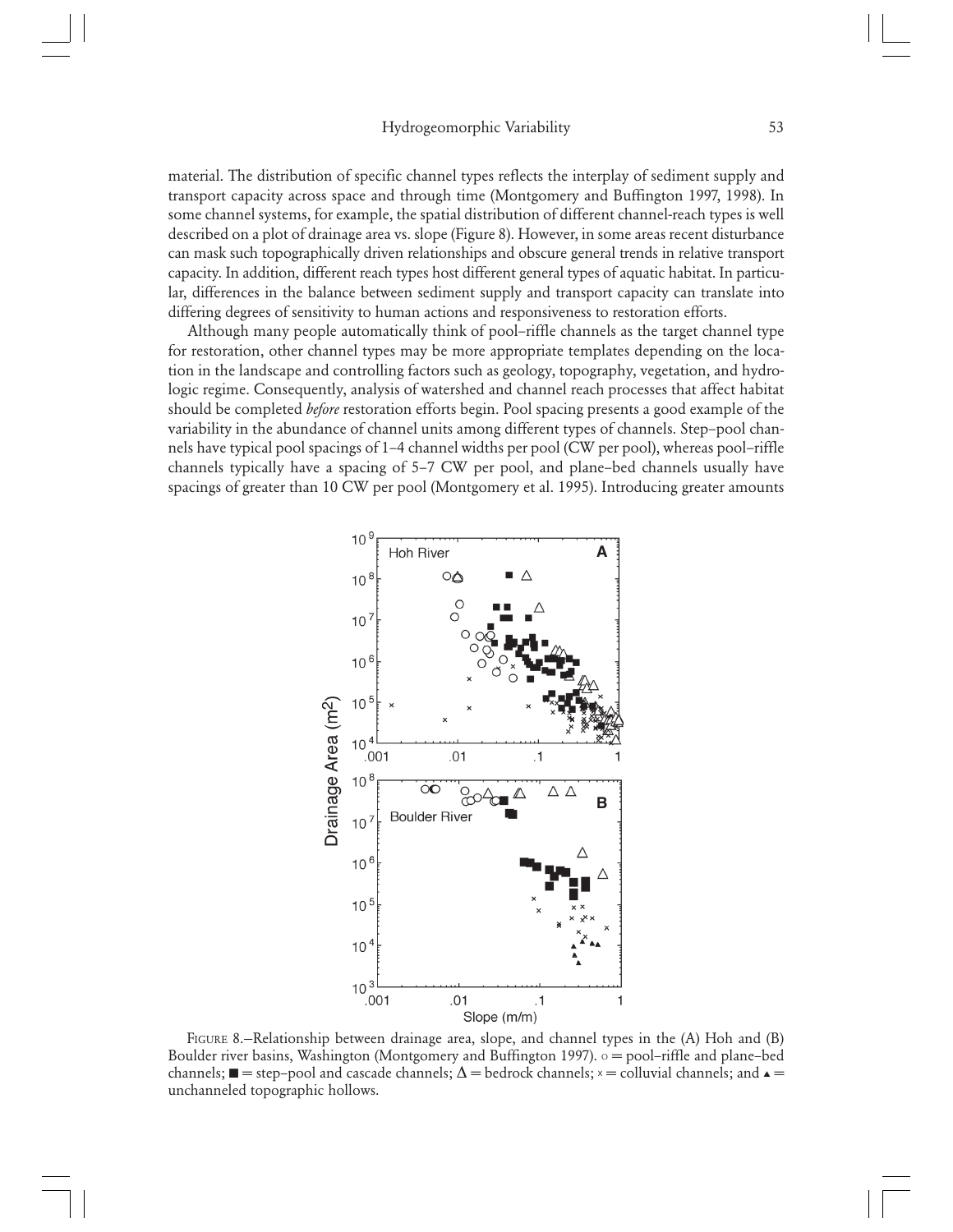of wood debris increases pool frequency in plane–bed and pool–riffle channels, but may not increase pool abundance in step–pool channels.

In many historically forested watersheds, pools have been suggested as being a recently missing or depleted habitat component due to the lack of large woody debris (LWD). Consequently, addition of wood to streams is probably the most frequent restoration action taken in Pacific Northwest channels. But seldom is the time taken to evaluate whether the stream as a whole has the expected amount of wood or pools or both, let alone define the expected pool spacing. The context of channel type can help to evaluate the expected channel-unit type and frequency (such as pool spacing) as well as the potential influence of wood on pool formation for different channel reaches in a watershed.

Channel patterns range from relatively straight to meandering to braided to anastomosing, and they form a variety of patterns that grade together. Channel slope, streamflow, bed material size, and vegetation combine to influence which pattern the stream exhibits. For a given drainage area, braided channels tend to occur on slopes steeper than straight or meandering channels and generally have higher sediment loads relative to streamflow (Leopold and Wolman 1957). Schumm (1963) found that meandering was associated with cohesive sediment and little bed-load transport whereas braided channels typically had coarser non-cohesive sediments and more bed-load transport. An abundant supply of bedload (whether natural or anthropogenically induced), erodible banks, and highly variable streamflows facilitate development of a braided pattern. Changes in flow or sediment regimes (natural or anthropogenic) can shift channel patterns. The presence of cohesive vegetation as a bankforming agent also influences transitions between meandering and braiding (Millar 2000). Restoration projects that impose a channel pattern that is not supported by the slope, sediment, streamflow, and vegetation through the channel reach will be difficult to maintain.

#### **Channel Unit Level**

Channel units—the smallest units into which channel morphology is typically divided—correspond to different habitat types for aquatic communities. Different types of channels host different varieties and associations of the basic channel units of bars, pools, and shallows. Some channel units are formed by the interaction of hydraulics and sediment transport, while others are forced by local flow obstructions such as stable wood debris. Bisson et al. (1982) identified a suite of different channel units that define specific habitat types, including many different types of pools. As certain sets of channel units are associated with certain channel types at the reach scale, the character of instream habitat covaries downstream with differences in channel type (Figure 7). Channel units are the most variable scale of channel characteristics. The number, type, location, and character of specific units may change as trees fall into the channel, boulders are rearranged during high flows, or pulses of sediment move through a reach. Such small features are those generally measured and monitored in stream-channel assessment, restoration, and monitoring programs. Although it may be easier to detect changes at the channel-unit scale than at broader spatial scales, it may be harder to interpret the causes or meaning of such changes. Poole et al. (1997) discuss the inadequacies of relying on changes in channel units for monitoring and management. Problems with using the channel-unit scale for habitat classification include lack of repeatability by different observers, lack of precision in unit classification, uncertain sensitivity of units to anthropogenic changes, and known sensitivity of habitat units to flow variation.

# Hydrologic Regime

The hydrologic regime of a landscape incorporates downstream trends and temporal variability in streamflow. Various measures have been suggested as ways to characterize hydrologic regime including flow frequency, magnitude, rate of change, and duration (e.g., Poff 1996; Richter et al.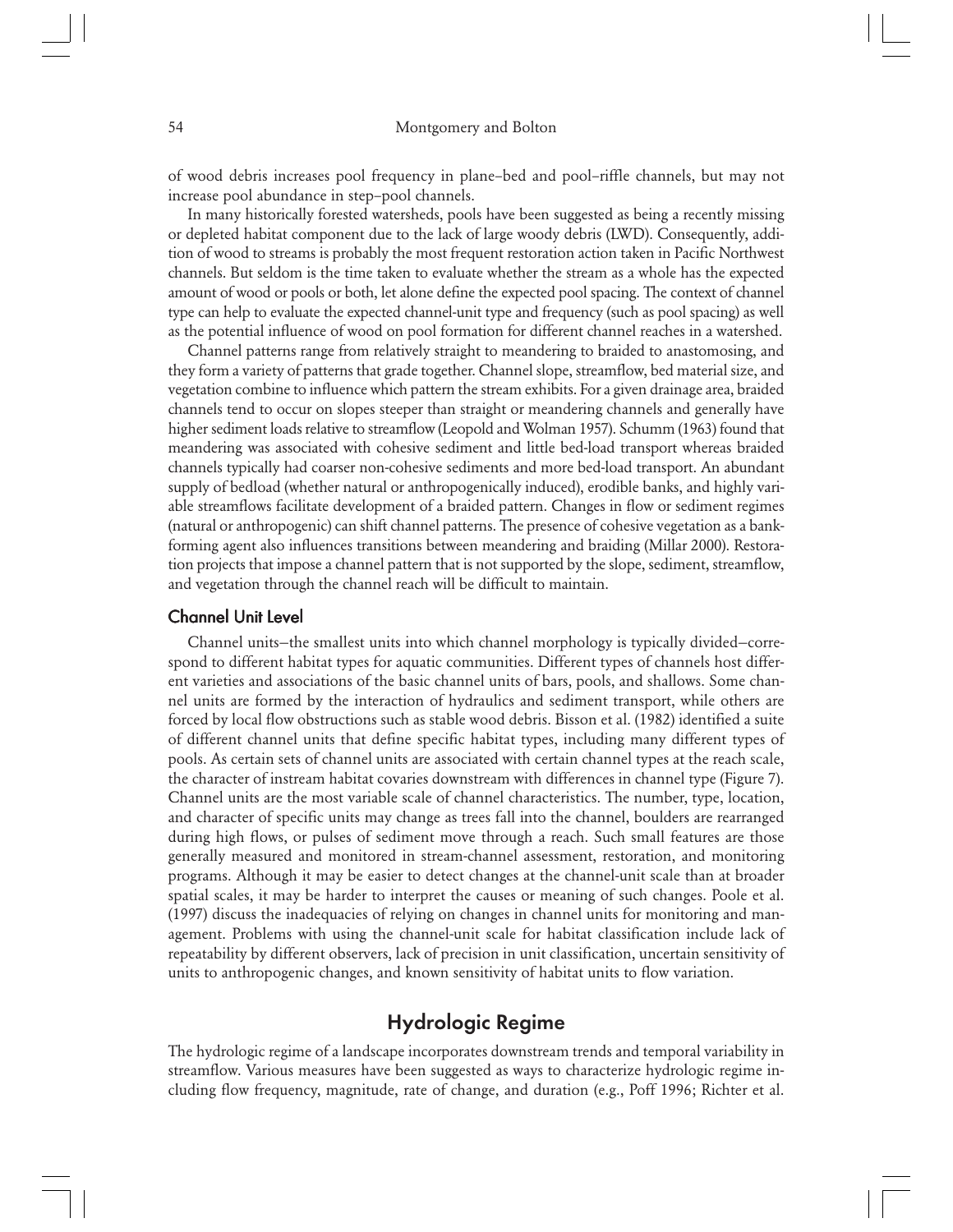1997). Major components of the hydrologic regime important to restoration planning include the seasonal timing and duration of high and low flows (Poff and Ward 1989).

We selected five watersheds to illustrate the range of variations in seasonal timing and magnitude for hydrologic flows (Figure 9). The Chehalis River, Washington, exhibits several high flow periods in the fall and winter due to winter rains and some higher flows in spring from snowmelt. Summer flows are a fraction of the median annual flow. The Chestatee River, Georgia, shows abovemedian flows scattered throughout the year from rain storms with a cluster of higher flows in the early spring. Rock Creek, Montana, flows are close to median during the colder, winter months and show a period of high flow during spring snowmelt. Flow in the Santa Cruz River, Arizona, shows extended periods of median flow with occasional, large spikes due to intense summer thunderstorms. The Williams River, Vermont, has intermittently higher than median flows in the fall due to rain or rain-on-snow, a period of stable median flows in the colder winter months, and then a distinct snowmelt season in March and April with flows much higher than median flows. Such regional variation of streamflow is a normal component of the hydrologic regime and should be accounted for in restoration projects.

Restoration projects that are either washed away by floods or stranded by low flows may not provide the intended habitat benefit for instream organisms. Many stream assessments are conducted during the summer months when stream flow is low. This can result in underestimating the number or extent of channels that carry water during higher winter flows and the value of habitat that is dry when observed in the summer.

The season and form of precipitation are the major controls on the timing of flows. Two major components of climate change affect hydrology and streamflow: changes in precipitation amounts and changes in temperature that affect precipitation type (i.e., rain vs. snow). On a human (as compared with a geologic) timeframe, shifts in sea surface temperatures, such as the El Niño–La Niña oscillation, have been shown to affect streamflow. Most studies have looked at extreme hydrological events such as floods and droughts over various geographical regions. For example, floods are associated with El Niño in South America (Philander 1990) and droughts are associated with El Niño in Australia and Indonesia (Simpson and Cane 1993). Kahya and Dracup (1993) identified four regions in the USA (Gulf of Mexico, the Northeast, the North Central, and the



FIGURE 9.—Seasonal variation in streamflow timing and magnitude as measured by the ratio of daily flow to median annual flow. Data from Slack and Landwehr (1992).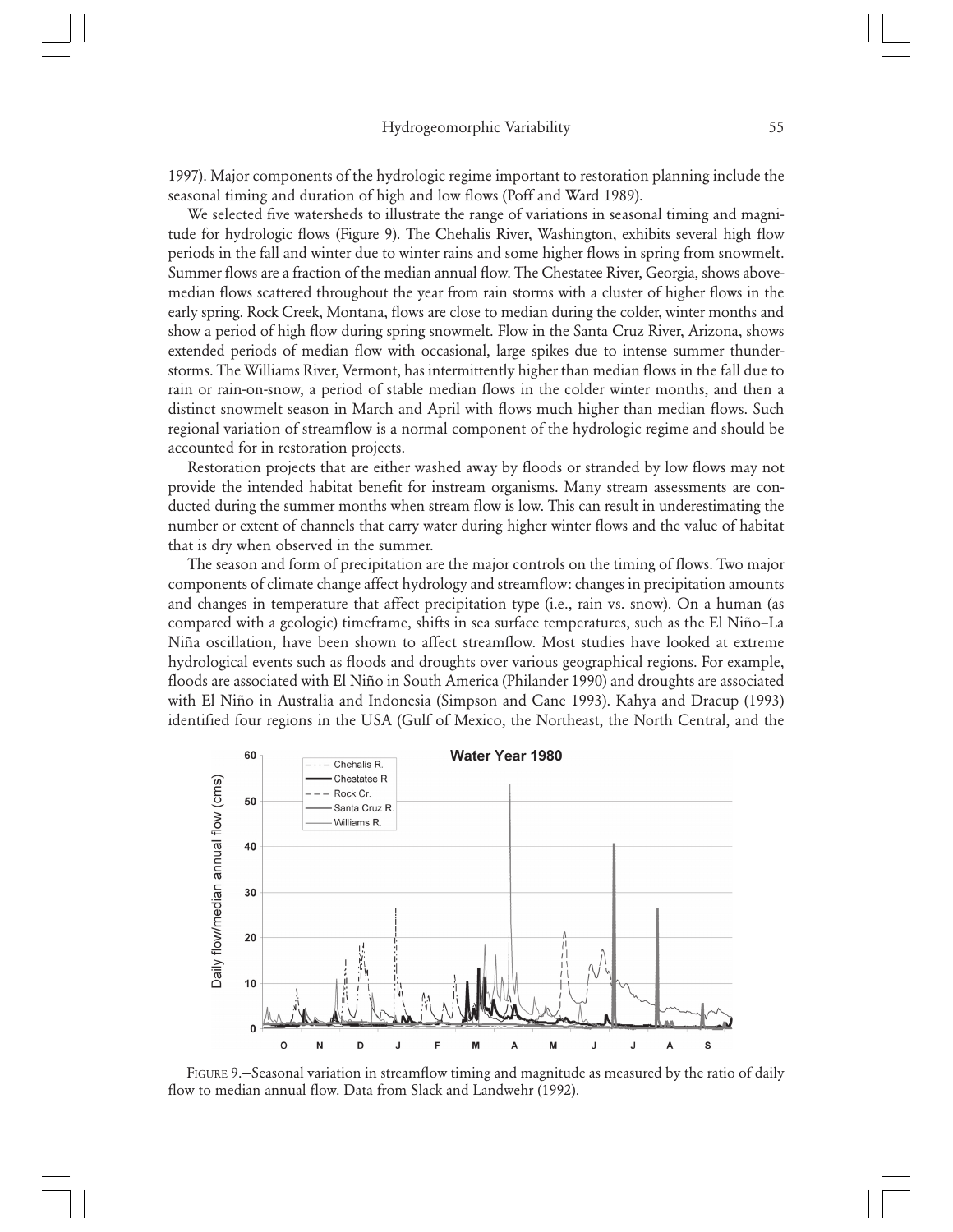Pacific Northwest) that can show significant streamflow responses to El Niño conditions. Awareness of the status of El Niño conditions and associated effects on precipitation and streamflow could be used to decide whether or when to install restoration projects that need time to stabilize before they can withstand flooding.

Karl and Knight (1997) examined changes in precipitation across the entire United States from 1910 to 1996 and found an increase of about 10%, largely due to heavy and extreme daily events. Changes in precipitation amounts and intensities will appear as changes in streamflow depending on water storage capabilities and flow paths in the watershed. Unknown or unacknowledged trends add uncertainty to hydrologic analyses used to design restoration projects and can increase the risk of inadequately designing projects.

## Downstream Variability

In general, total streamflow increases with distance downstream as contributing area increases (e.g., due to more flow from tributaries). Exceptions include streams in areas of limestone geology, porous volcanic rocks, or major faults that provide pathways for surface water to flow underground (Riggs and Harvey 1990). Average annual streamflow-per-unit-area may increase, decrease, or be relatively stable as drainage area increases (Glymph and Holton 1969). For restoration purposes, the timing, duration, and magnitude of high and low flows are the most relevant characteristics of the hydrologic regime. As a flood wave moves downstream, its classification can change from a higher-magnitude, lower-frequency event to a lower-magnitude, higher-frequency event (Dunne and Leopold 1978). This is a consequence of routing and storage as well as temporal and spatial variation in precipitation and watershed drainage density. In addition, local features such as floodplains, beaver dams, wetlands, or lakes can buffer downstream channels from hydrogeomorphic variability. Hence, knowledge of position in the channel network and the sequencing of landscape elements is important for designing or assessing restoration projects.

In response to a precipitation event, peak-flow events become dampened as the watershed area increases (Figure 10). Rapid peak-flow responses commonly occur owing to sudden rainfall events in small watersheds. For example, in the Sleepers River, Vermont, three peak-flow responses followed three rainfall events in the smallest watershed area (0.2 mi<sup>2</sup>). At the larger, 16-mi<sup>2</sup> area, the peaks became dampened into one event. Although the number of peak-flow events (in  $hr<sup>1</sup>$ ) decreases as the drainage area increases, the absolute discharge rates (cfs) increase as floodwaters drain from larger areas.

Flood peaks move as a wave, first increasing and then decreasing downstream owing to translation (downstream movement with no change in shape) and attenuation (changes in shape and peak due to channel and valley storage of the water) (Dunne and Leopold 1978). Drainage area and channel characteristics influence the attenuation of flood peaks and most rivers exhibit a mix of translation and attenuation. Downstream attenuation of flood peaks is enhanced by wide valley bottoms, lack of confining terraces, and high hydraulic roughness. Such differences can introduce up to almost 50% variability in peak streamflows among watersheds (Woltemade and Potter 1994). In other words, changes in land use in a watershed that alter channel width and roughness will result in changes in expected peak flows.

If a restoration project is planned for an ungauged stream or a stream without a gauge nearby, then the changes in total flow and unit-area flow need to be considered when deciding which flows to use for design purposes. For river restoration efforts, the following high-flow characteristics are particularly useful for designing projects: volume of runoff, peak runoff, flow depth (stage), duration of high flow, area expected to be submerged by the flow, and the velocity of the flow. The predictability of seasonal timing of peaks is also important (Magilligan and Graber 1996; Burn 1997; Lecce 2000).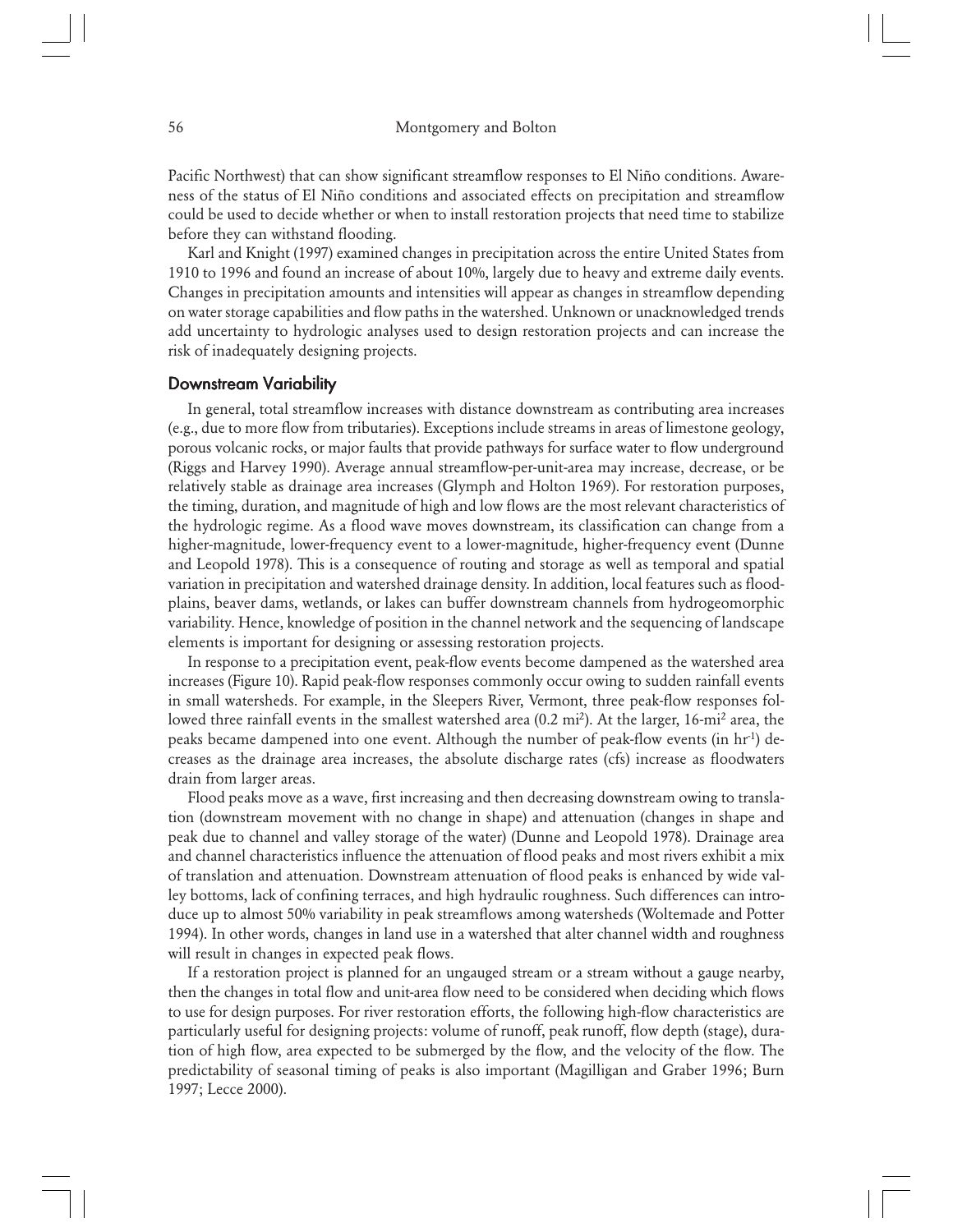

FIGURE 10.—Changes in flood peaks along the Sleeper's River, Vermont. From Dunne and Leopold (1978).

On large rivers, such as the Mississippi, historical records indicate that channelization in the form of levees and dikes has diminished the floodplain storage of water during floods, thereby creating higher depths (stages) of water for the same volume of water (e.g., Sparks 1995; Criss and Shock 2001). Recognition of this effect is not new. As far back as the mid-1800s, Ellet (1852) reported the following to Congress:

The extension of the levees along the borders of the Mississippi, and of its tributaries and outlets, by means of which the water that was formerly allowed to spread over many thousand square miles of low lands is becoming more and more confined to the immediate channel of the river, and is therefore, compelled to rise higher and flow faster.… [F]uture floods throughout the length and breadth of the delta, and along the great streams tributary to the Mississippi, are destined to rise higher and higher, as society spreads over the upper States, as population adjacent to the river increases, and the inundated low lands appreciate in value.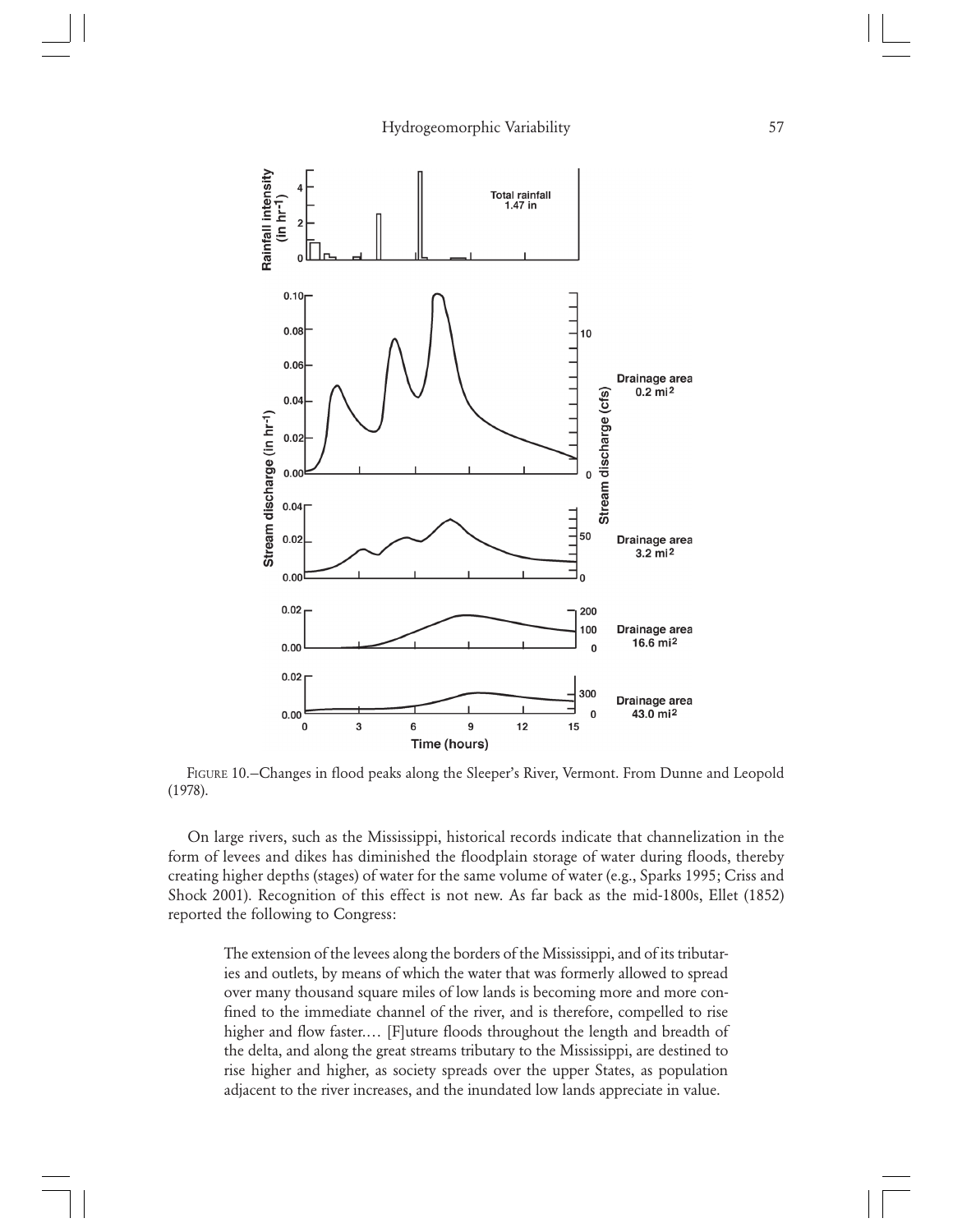Current restoration efforts that ignore the physical and historical factors driving hydrologic regimes may have similar unintended long-term results that can create more problems than they solve. It seems prudent that preservation of rivers that have seen minimal development and that retain most of their natural attributes should have priority over restoring degraded systems. On the basis of our current understanding of river ecology, restoration and rehabilitation should focus on maintaining and restoring interactions and processes that create and sustain habitat patches and successional stages (Jungworth et al. 2002).

## Temporal Variability

Streamflow varies hourly, daily, monthly, seasonally, annually, and over longer periods. The meteorological factors that drive streamflow (precipitation, humidity, evapotranspiration, etc.) and streamflow itself are generally thought of as stochastic processes. This means that a process, such as peak flows, can never be estimated with certainty based on past values (Haan 1977). Depending on the period of record available for estimating peak flows, different levels of uncertainty exist (Table 2). If you want to have a 95% confidence level that the estimated value for the 10-year flood is within 10% of the actual value, you will need 90 years of data. If you only have 18 years of record, the predicted value will be within 25% of the actual value for the same confidence level. However, if trends are present in the controlling meteorological factors, then temporal variation in streamflow becomes more difficult to characterize (and analyze) and historical flows may not accurately represent future variability. For extreme floods, paleohydrology provides some help for events outside the range of historical data (e.g., Costa 1983). Extreme events are more critical for projects that involve human safety issues and may not be of concern for all restoration projects.

Long periods of above- or below-normal trends (Hurst et al. 1965) can be used to identify the degree of persistence of geophysical time series such as streamflow (Klemes 1974; Burges 1991). Colwell (1974) developed indices to describe predictability and constancy in temporal variability in physical and biological characteristics that can be used to describe streamflow and precipitation periodicity (Gan et al. 1991). Richter et al. (1997, 1998) describe a "range of variability" approach for assessing the critical role of hydrologic variability in sustaining aquatic ecosystems.

A stream's flow variation reflects the physical and biological conditions in its watershed. Soil depth, permeability, texture, vegetation, land use/land cover, and drainage density all influence runoff generation and the storage and routing of water throughout the landscape. Precipitation rates and soil infiltration rates and depths are highly variable in space and time. Changing land uses can alter infiltration rates by changing vegetation coverage and interception capacity, increasing impervious areas where water cannot enter the soil column, and compacting or removing soil, which affects infiltration and total soil water storage (Saxton and Shiau 1990). Such changes alter the hydrologic regime and appear as changes in the number, frequency, size, timing, and duration of high and low flows.

If an instream restoration project is designed and implemented without an understanding of the range, duration, and timing of high and low flows, portions of the project site may be either submerged or high and dry at certain biologically critical times. Restoration projects should have

TABLE 2.—Length of record (years) required for a 95% confidence level in estimated peaks flows of different return periods.

| 10% error in flow prediction<br>Return period<br>(years of record)<br>(years) |           | 25% error in flow prediction<br>(years of record) |  |  |
|-------------------------------------------------------------------------------|-----------|---------------------------------------------------|--|--|
| 10<br>50                                                                      | 90<br>110 | 18<br>39                                          |  |  |
| 100                                                                           |           | 48                                                |  |  |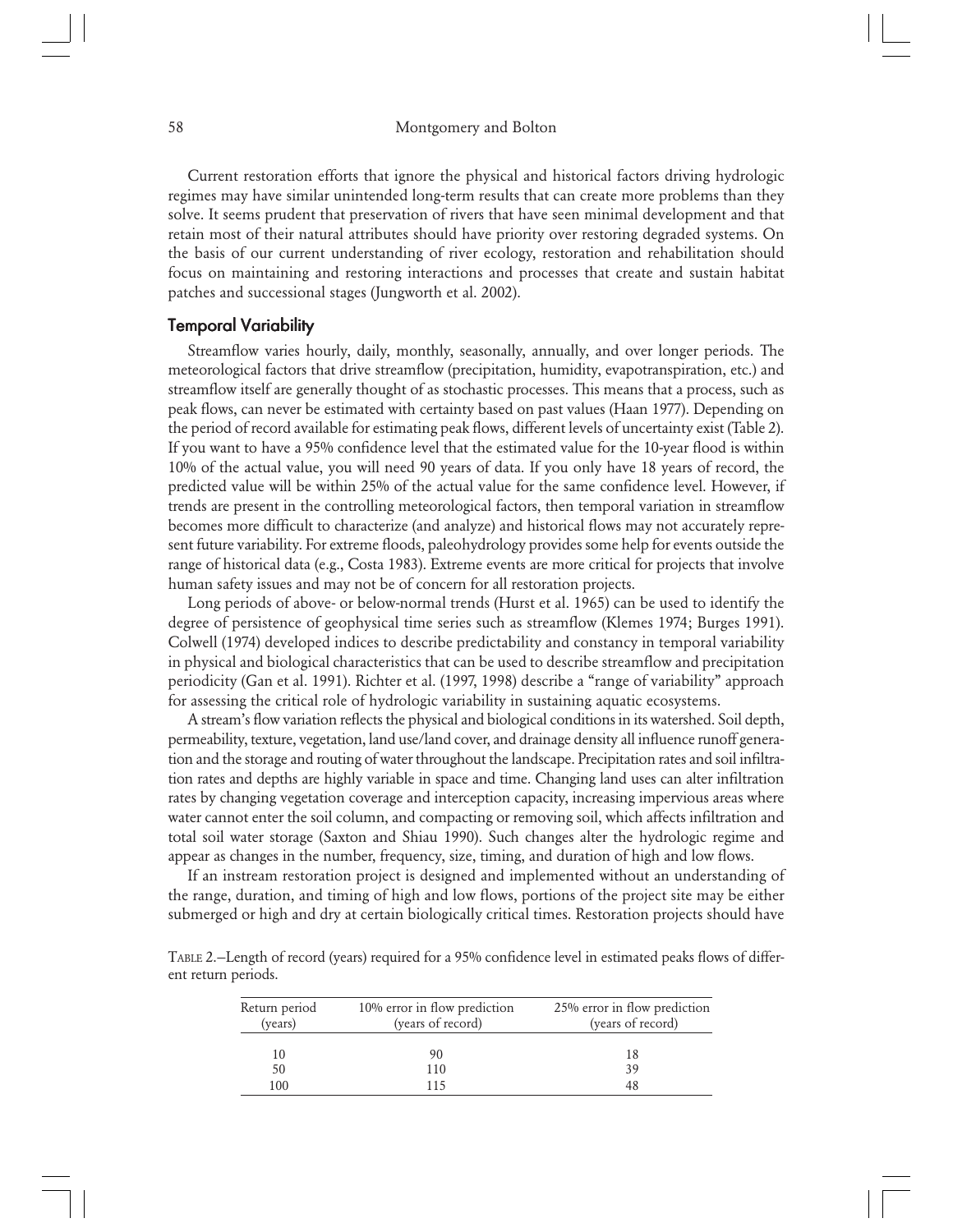a specified design period over which they are expected to perform. The design of the project needs to reflect the range of expected variability in streamflows over that design period. If it does not, the project may be unlikely to meet its objectives.

## Flow Duration

Flow-duration curves rank flows by size, regardless of when they occur. They are used to illustrate whether streams have a more stable baseflow regime or are subject to sudden changes in water level (Burt 1992). A steep flow-duration curve indicates a basin with highly variable flow, a quick response to precipitation, and little baseflow. Flatter slopes indicate more sustained and even flow, typically with a large groundwater component. Data from the Hydro-Climatic Data Network (Slack and Landwehr 1992) were compared for five rivers with similar basin sizes and land use across the United States (Table 3). The Santa Cruz River in Arizona has no flow about 20% of the time (Figure 11). On the basis of a measure of low flow—defined as "flow exceeded 95% of the time"—the Chestatee River in Georgia has the highest baseflow with the 95% exceedance flow equal to about 28% of the mean annual flow. For the Chehalis River in Washington, the 95% exceedance flow is about 5% of baseflow. This area has a dry summer regime with little precipitation during the growing season. Evapotranspiration depletes the soil storage and streamflows can be very low during long, dry, hot spells. The Chestatee River flows through a region with more summer rain so that soil moisture is regularly replenished except during severe droughts. Peak flows in the Santa Cruz River of more than 100 times the daily mean flow contrast with the other four streams where peak flows are about 10 times the daily mean flow.

Another aspect of flow duration is the length of time that high or low flows persist. Both the peak water level and the duration of high flows influence the effectiveness of structural responses such as dikes and sandbag levees. During the 1993 flooding on the Mississippi River, some dikes contained the peak flow but failed when exposed to an extended period of high water. It takes time for banks and levees to become saturated and less stable. Flow duration can be a critical factor determining the effect of high flows on channels (Costa and O'Connor 1995).

#### Peak Flow

Peak flow and return probability (frequency) information is needed when there is concern that

| River                      | USGS ID  | Period<br>of record<br>(water year) | Drainage<br>area<br>(km <sup>2</sup> ) | Gauge<br>elevation<br>(m) | Mean<br>basin<br>elevation<br>(m) | Stream<br>length<br>(km) | Annual<br>precipi-<br>tation<br>(mm) | Hydrologic<br>regime                     |
|----------------------------|----------|-------------------------------------|----------------------------------------|---------------------------|-----------------------------------|--------------------------|--------------------------------------|------------------------------------------|
| Williams R.,<br>Vermont    | 01153500 | 1941-1988                           | 267                                    | 132                       | 408                               | 35                       | 1,118                                | Snowmelt/<br>rain-on-snow                |
| Chestatee R.,<br>Georgia   | 02333500 | 1944-1988                           | 396                                    | 344                       | 529                               | 41                       | 1,499                                | Rainfall                                 |
| Rock Ck.,<br>Montana       | 06209500 | 1935-1982                           | 321                                    | 1,859                     | 2,908                             | 33                       | 1,016                                | Snowmelt/<br>thunderstorm                |
| Santa Cruz R.,<br>Arizona  | 09480000 | 1950-1988                           | 213                                    | 1,408                     | 1,570                             | 19                       | 462                                  | Summer<br>thunderstorm,<br>winter fronts |
| Chehalis R.,<br>Washington | 12020000 | 1940-1988                           | 293                                    | 92                        | 305                               | 42                       | 2,311                                | Winter rain/<br>rain-on-snow             |

TABLE 3.—Characteristics of rivers chosen for analysis. Data from Slack and Landwehr (1992).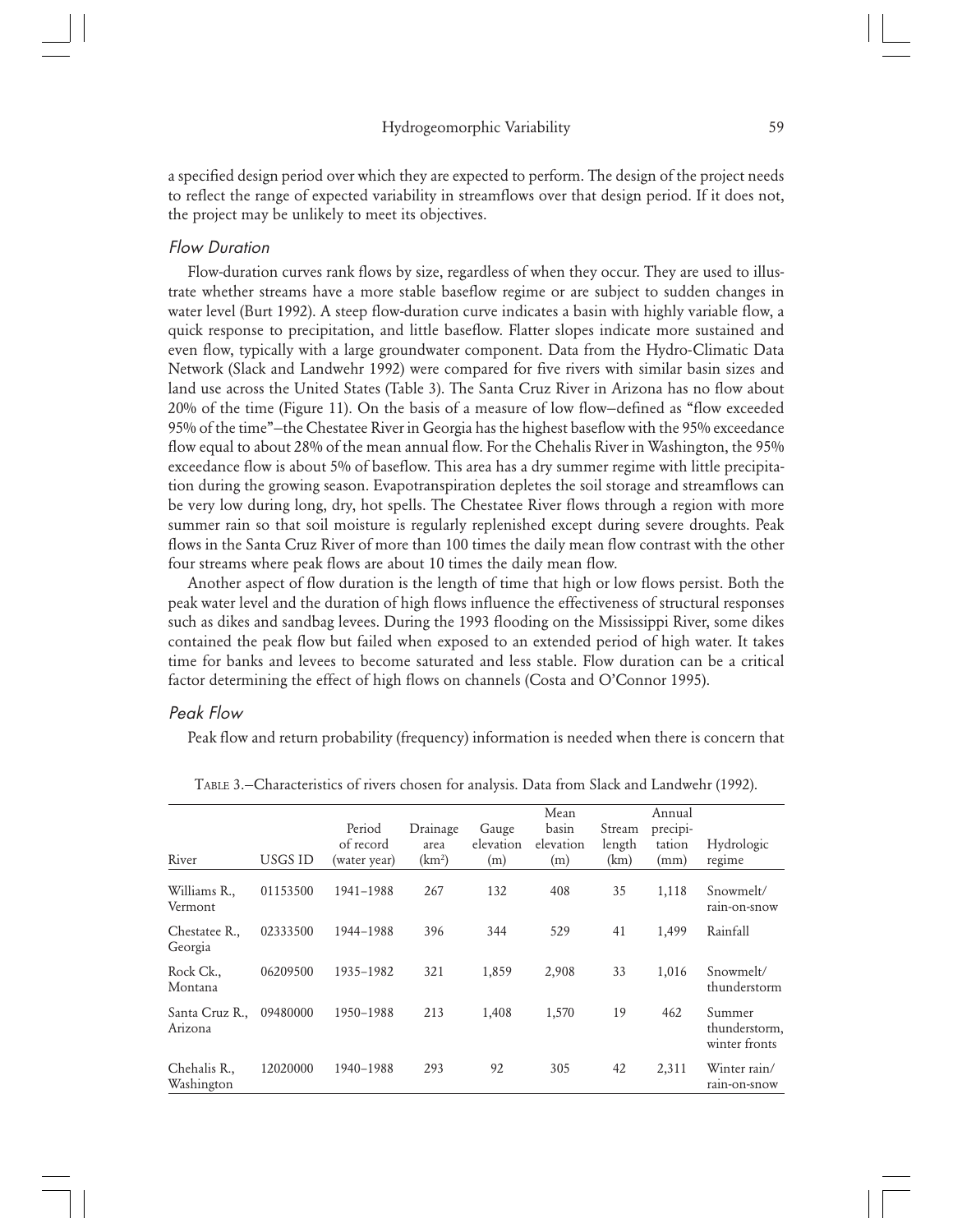

Flow duration curves for daily flows

FIGURE 11.—Flow duration curves for five selected basins. Data from Slack and Landwehr (1992).

high water or changes in channel morphology may affect restoration projects. Flood probability and frequency are often used interchangeably but it is typically probability that is meant. Frequency is the number of occurrences and probability is the statistical likelihood of occurrence. In the United States, peak-flow data for a site or region are fit to a Log-Pearson III distribution to determine the probability of various peak-flow magnitudes (Cudworth 1989). Generally, we refer to different sizes of peak flow by the return period measured in years. Return period and probability of occurrence are the inverse of each other. The probability of a flood of a given return period is 1 per T where T is time in years. That is, a 10-year flood has a 1/10 or 10% chance of occurrence in any given year. This concept is commonly misunderstood. On average, there would be four 10-year floods in 40 years, but the statistical probability of getting exactly four 10-year floods in 40 years is 20%. If you wanted to have a 90% confidence level that your restoration project would last 10 years, you would need to design it to withstand the 95-year event.

A long period of flow records is required for a high level of confidence in return intervals for floods of a given size (Table 2). Few streams in the United States have the 90-year record of peak flows necessary to achieve 95% certainty of predicting the size of a 10-year flood within 10%. In addition, the size of floods of a given return period at a given location is not necessarily stable over long time periods owing to either climate changes or land-use changes (National Research Council 1999; Pinter et al. 2001).

The processes inherent in different process domains will determine the size and frequency of peak flows. Predicted magnitudes of peak flows of different recurrence probabilities for the five rivers used in the flow-duration example reflect their different climates and physiography (Figure 12). The break in slope visible in the Chehalis and Williams Rivers is typical of streams with mixed populations of floods (e.g., some peak floods due to rain, some to rain-on-snow, and some to snowmelt) (Cudworth 1989). In some areas, the 100-year flood  $(Q_{100})$  is many times greater than the mean annual flood ( $Q_2$ ), whereas in other areas  $Q_{100}$  is only slightly larger than  $Q_2$  (Table 4). Keep in mind that the streamflow values in Table 4 have a level of uncertainty in them that is related to the period of record used to generate the values (Table 2).

Pitlick (1994) examined the relationship between peak flows, precipitation, and physiography using regionalized flood frequency curves for five regions of the western USA with similar physiography but different climates. In all regions, he found that mean annual peak flow was most highly correlated to drainage area and mean annual precipitation. No correlations were found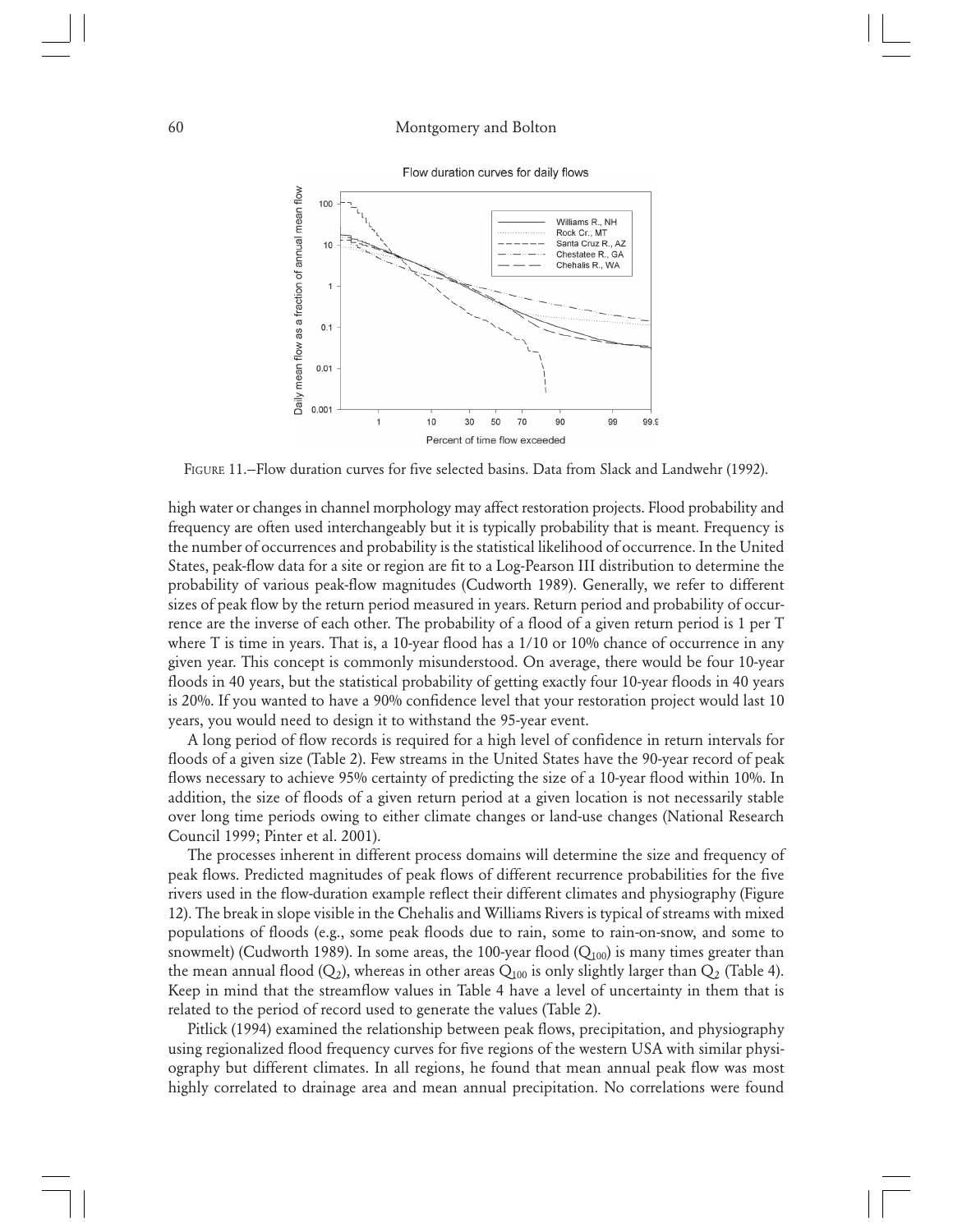

**Estimated flood magnitudes** 

FIGURE 12.—Comparison of peak flows at various probabilities of occurrence for five watersheds. 0.1 probability  $= 10$ -year return period flood; 0.5 probability  $= 2$ -year flood. Lines based on the 2-, 10-, 50-, and 100-year flows using a Log Pearson III distribution method. Data from Slack and Landwehr (1992).

TABLE 4.—Estimated flood size  $(m^3 s^1)$  for different flow frequencies from Log Pearson III analysis of Hydro-Climatic Data Network data. Data from Slack and Landwehr (1992).

|                         | 2-year $(Q_2)$ | 10-year $(Q_{10})$<br>$(m^3 s^1)$ | $(m^3 s^1)$ | 50-year $(Q_{50})$ 100-year $(Q_{100})$<br>$(m^3 s^1)$ | $Q_{100}/Q_2$<br>$(m^3 s^1)$ |
|-------------------------|----------------|-----------------------------------|-------------|--------------------------------------------------------|------------------------------|
| Williams R., Vermont    | 68             | 547                               | 1020        | 1270                                                   | 18.6                         |
| Chestatee R., Georgia   | 102            | 212                               | 331         | 385                                                    | 3.8                          |
| Rock Cr., Montana       | 31             | 48                                | 60          | 65                                                     | 2.1                          |
| Santa Cruz R., Arizona  |                | 19                                | 33          | 39                                                     | 7.5                          |
| Chehalis R., Washington | 198            | 566                               | 1220        | 1610                                                   | 8.1                          |

between peak flow characteristics and physiography. He concluded that flood frequency distributions are a reflection primarily of variability in precipitation amount and intensity. He also concluded that flood variability (i.e.,  $Q_{100}/Q_2$ ) is largely a function of precipitation variability (i.e., instances where single storm events provide a higher proportion of annual precipitation). Rock Creek, Montana, illustrates the relatively flat flood frequency curves and consequently small  $Q_{100}$ / Q2 ratios typical of snowmelt-dominated regions (Table 4).

## Low Flows and Droughts

Droughts and low flows are also a component of hydrologic variability. Low flows are a seasonal occurrence related to precipitation, temperature, and evapotranspiration. During low flows, the flow generally is derived from groundwater inflow or sources such as lakes, springs, and glaciers (Rogers and Armbruster 1990). A drought is a period of below-average precipitation that lasts long enough to create a sustained period of less than normal low flows. Drought severity depends on the amount of precipitation deficiency, the duration of dryness, and the size of the area affected. Droughts are typically declared on the basis of one or more of seven criteria, five of which are indices (Palmer 1965, 1968; Gibbs and Maher 1967; Alley 1984; Wilhite and Glantz 1985; Doesken et al. 1991; Mckee et al. 1993). Examples of criteria for defining a drought include the following (Rogers and Armbruster 1990):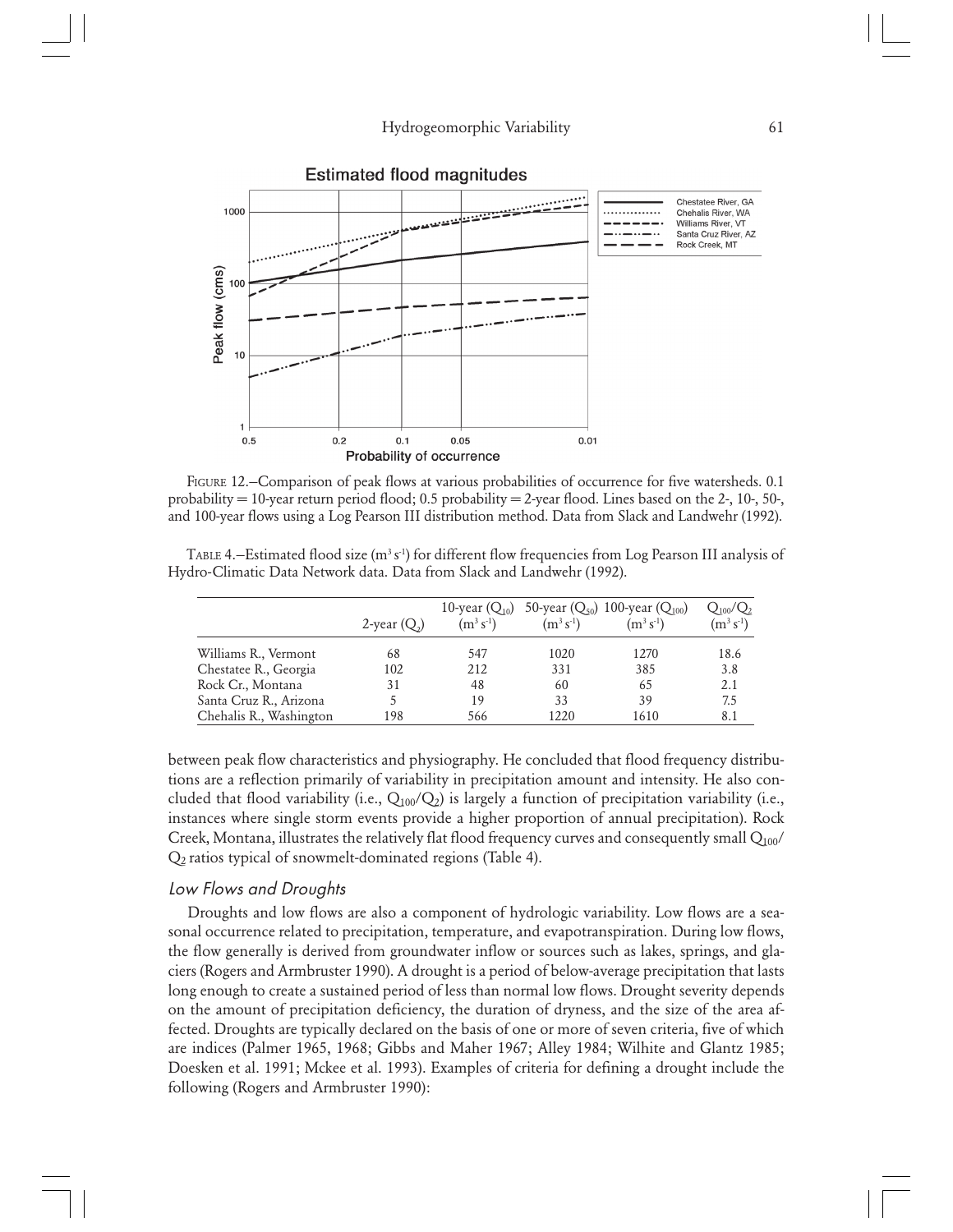- Meteorological—when precipitation departs from normal.
- Agricultural—when the amount of moisture in the soil no longer meets the needs of a particular crop.
- Hydrological—when surface and subsurface water supplies are below normal.
- Socioeconomic—when physical water shortage begins to affect people.

Droughts have spatial and temporal components of variability. Severity and duration vary widely, from the below-average rainfall in Northern California for 1969 and 1970 (Matthai 1979) to the 1930s Dust Bowl period (Hoyt 1936) that affected 50 million acres of land and triggered a large-scale human migration. Droughts affect biological systems via the direct lack of water and through changes in stream water temperature and water quality (Murdoch et al. 2000; Caruso 2001). When droughts coincide with elevated air temperatures, they can result in unusually high stream temperatures with wider than normal daily fluctuations (Walling and Webb 1992). Daily temperature fluctuations may be less pronounced in large rivers during drought because of longer retention times and slower downstream transfer of flow (Walling and Carter 1980).

Restoration projects undertaken during recognized drought periods may have limited effectiveness until the drought is over owing to impaired water quality. Low flow periods can be a good time to work in the stream channel but if a project area is providing refugia for organisms affected by the drought, care must be taken to avoid additional harm.

# Geomorphic Regime

Sediment delivery, transport, and storage processes can be highly variable along a single river system and among different watersheds. Understanding the historical types, rates, and distributions of geomorphic processes is necessary for sound restoration design. Creating spawning beds by adding gravel to a stream that receives high loads of fine sediments will be futile as the fine sediments quickly bury the gravels. Pools built in a system with a high sediment delivery rate may rapidly fill in. Understanding the historical and current geomorphic regime in a watershed will improve the design and longevity, and hopefully, the ecological function or value of restoration projects.

The morphology and dynamics of rivers and streams reflect the amount and size distribution of the sediment supply. Changes in the balance between sediment supply and transport capacity influence channel characteristics at scales ranging from pool size and depth (Lisle and Hilton 1999) to reach-scale channel types (Montgomery and Buffington 1997) and channel patterns (Church 1992). A project that seeks to establish or maintain a channel morphology that cannot be sustained by current, or likely future, geomorphic processes is destined to fail. Hence, evaluation of the geomorphic regime, and in particular sediment supply, transport, and storage, is important for assessing proposed restoration projects. Restoration projects undertaken in a stream reach where sediment supply greatly exceeds sediment transport are likely to be buried by sediment. Similarly, projects in a reach where transport greatly exceeds supply may be undercut and damaged as the stream incises.

The geomorphic regime of a landscape, watershed, or channel reach reflects variability in the size and amount of sediment supplied locally and from upstream, the mobility and type of transport of the channel-bed sediments, and the routing and storage of sediment through the channel network. A formal analysis of sources of sediment inputs, transport mechanisms and rates, and storage within a channel system is referred to as a sediment budget (Dietrich and Dunne 1978; Reid and Dunne 1996).

# Sediment Supply and Delivery

River networks transport the products of physical and chemical weathering. The sediments produced by erosional processes are transported through the fluvial system to be deposited in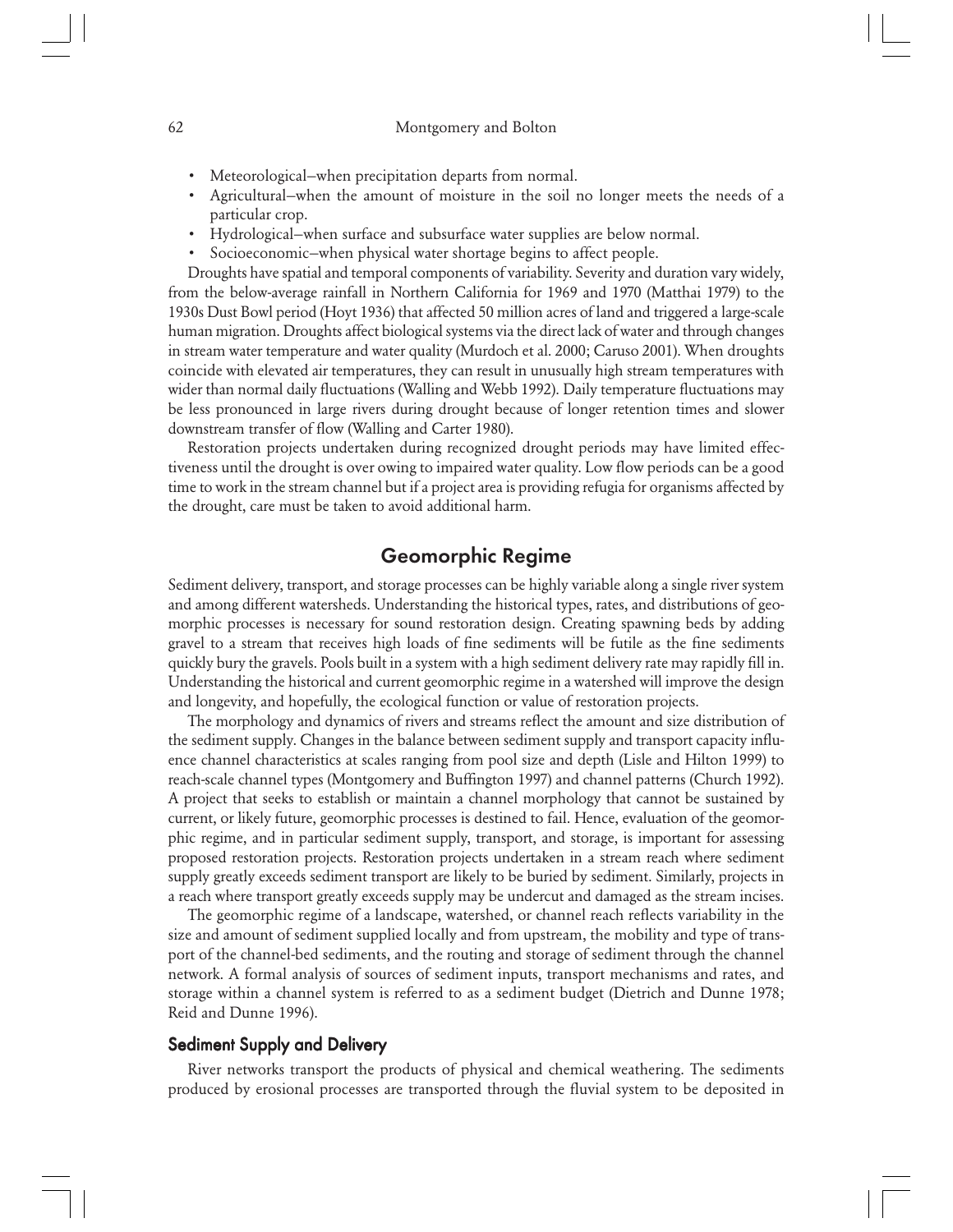floodplains, lakes, and ultimately ocean basins. The characteristics of the soil and weathered rock (together referred to as regolith) provide a reasonable representation of the size distribution of the sediment supply for a channel network in regions without substantial bedrock landsliding to introduce fresh rock and boulders directly to the channel. Substantial sorting of material occurs within the fluvial system as shown by comparing the general composition of hillside soils with the coarse (i.e., gravel, cobble, and boulder) streambeds typical of mountain channels.

The sediment regime of a channel also reflects the manner and frequency of sediment delivery from different sources. In mountainous terrain where debris flow processes dominate sediment delivery, headwater channels have a highly variable sediment regime in which periodic catastrophic events deliver substantial volumes of material. In contrast, lowland floodplain channels that are insulated from hillslope processes can have a relatively consistent sediment supply related to the frequency of high streamflow or bankfull flow events.

A dramatic example of extreme variability of sediment regimes is that of steep mountain channels subject to periodic scour by debris flows. Owing to relatively weak sediment transport by ephemeral flow and continuous delivery of soil from hillslope processes, the valleys occupied by these channels tend to fill over time with colluvium (unsorted hillslope-derived material). Periodic debris flows scour the valley to bedrock and deliver the colluvium that accumulated along the valley segment since the last debris flow to downstream channels. Hence, the morphology of these headwater channels alternates from a colluvial reach with a small ephemeral channel to a channel flowing over material deposited by debris flows or even bare bedrock. The proportion of time the channel exhibits either morphology depends upon the frequency of debris-flow events and the rate of colluvium accumulation between those events.

The morphology of lower-gradient channels can also change in response to changes in sediment supply. For example, rivers draining the flanks of Mount Pinatubo, Philippines, provide a dramatic example of temporal variability in channel type in response to changes in sediment loads. The 1991 eruption of Mount Pinatubo delivered 5–6 km<sup>3</sup> of pyroclastic flow deposits and approximately 0.5 km<sup>3</sup> of tephra-fall deposits to the flanks of the volcano (Newhall and Punongbayan 1996). Prior to the eruption, the Pasig-Potrero River was a relatively typical gravel–cobble bed mountain channel. Today, it is an incised, braided, sand- to gravel-bed river more than 150 m wide, with a mean slope of 0.020. Even at low flow, the water is turbid and opaque; submerged portions of the riverbed are a moving carpet of mobile grains, the largest of which protrude through the flow while rolling downstream as bedload. In other words, excess sediment supply can lead to a higher transport capacity through a decrease in bed roughness and critical shear stress (Montgomery et al. 1999; Hayes et al. 2002). In contrast, the less impacted rivers that are similar to the pre-eruption channel of the Pasig-Potrero are more typical single-thread, cobble–boulder bed mountain streams in which no sediment transport occurs during low flows.

In terms of restoring habitats in channels with different bed characteristics, it is important to understand reach-scale structures and processes when designing a project. Particular attention should be paid to ongoing, potential, or likely impact to the project site from local sediment sources or sediment delivery from upslope. The sediment regime set by the local and watershed-scale geomorphic contexts can help account for differences in slopes, bed roughness, and streamflow regimes when designing a restoration project.

## Sediment Mobility and Transport

The mobility of the material forming the bed of a river has important effects on aquatic ecosystems and therefore on ecosystem restoration. If the bed is constantly mobile, then it is continuously disturbed and offers poor-quality, inhospitable substrate for most (if not all) organisms. If a streambed is relatively immobile, or only infrequently disturbed, then it can provide hospitable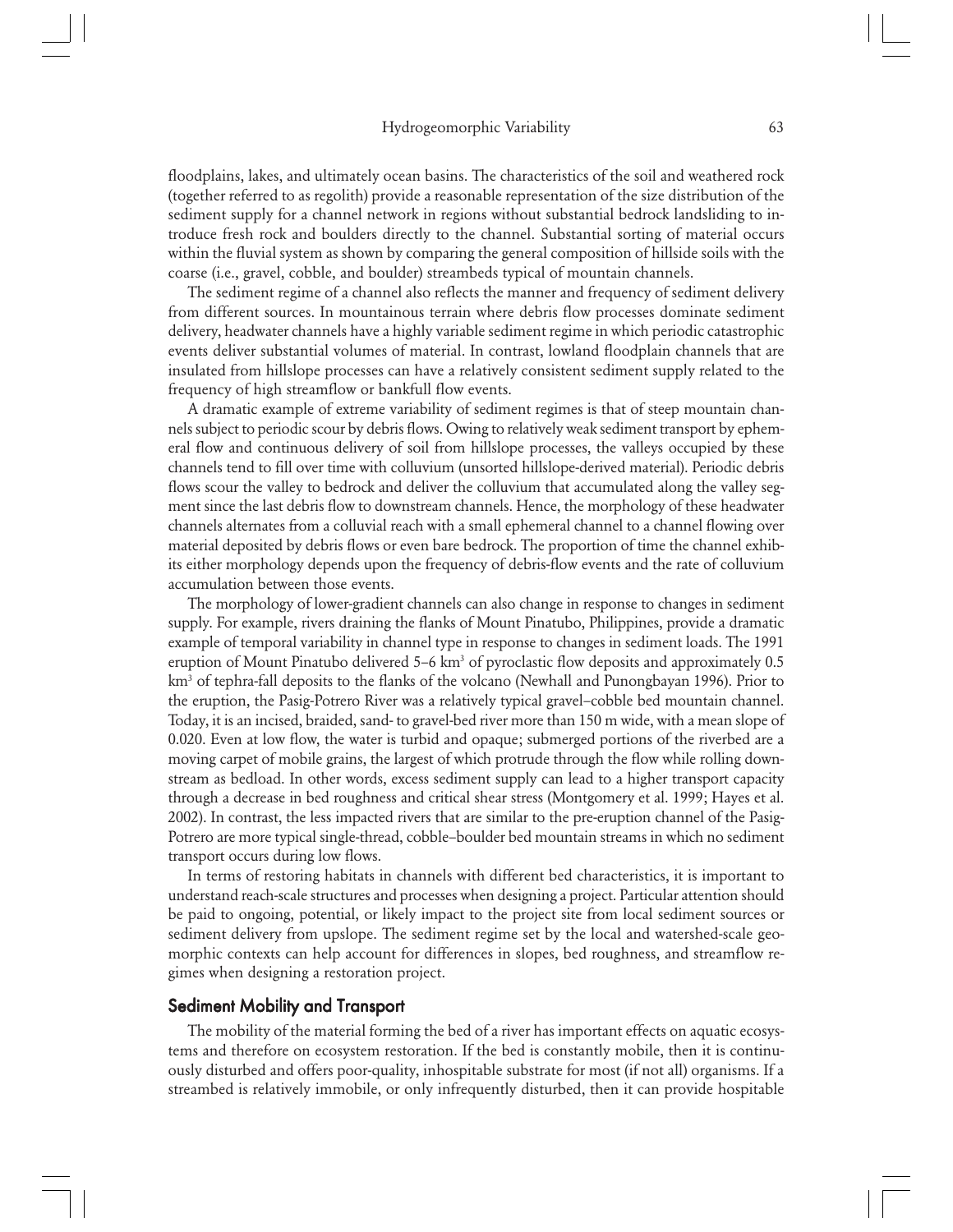substrate for aquatic plants and animals. The frequency with which the bed is disturbed is a primary boundary condition on aquatic ecosystems.

There are several general types of bed mobility. Live-bed channels are those that are mobile at even low streamflows; that is, the bed is constantly mobile. Such channels are almost always finegrained, typically sand-bed channels typical of lowland, low-gradient river channels. In contrast, threshold-bed channels are those in which the bed is mobile only above some threshold streamflow or flow depth. Gravel- and cobble-bed channels tend to have threshold streamflows that are some significant fraction of the bankfull streamflow. Bed mobility initiates over a range of streamflows (Wilcock 1993), and the identification of the bed-mobilizing flow depends on the method used to define the onset of bed mobility (Buffington and Montgomery 1997). In addition, different areas of a channel bed may have differential mobility, and small areas of the bed can convey most of the bed load (Lisle et al. 2000). Step–pool and cascade channels with mixed boulder- to gravel-size beds can have a dual mobility threshold in which finer-grained materials exhibit frequent mobility but the larger, framework-forming bed elements are mobile only during infrequent high flows. Hence, in mountain drainage basins there is a general downstream trend in the style and frequency of bed mobility: in the fluvial portion of the channel network, it progresses from multi-threshold headwater channels to threshold cobble- to gravel-bed channels, and eventually to live-bed channels.

Hydrologic variability driven by regional climate also leads to differences in bedload transport relationships between arid and temperate rivers, which are due to the development of a coarse surface layer or armor on the bed surface. The sustained falling limb of hydrographs in temperate rivers progressively sorts the material on the bed surface, leading to development of a bed coarser than the material in transport during high-flow events. This coarse surface layer is typically mobile only above some threshold streamflow, which is commonly somewhat less than the bankfull streamflow (Williams 1978). In contrast, the rapid hydrograph recession typical of arid rivers leads to bed surfaces with an unsorted composition similar to that of the material transported by the channel. The characteristically unarmored beds of arid rivers lead to much higher bedload transport rates than for comparable rivers in temperate regions (Larrone and Reid 1993). Hence, the hydrologic variability imparted by climate differences in arid and temperate regions leads to fundamentally different channel-bed dynamics and sediment regimes.

# Sediment Routing and Storage

Sediment enters the channel network at different locations along the stream, and sediment travel time through the river network varies with the length, slope, and flow characteristics of the intervening channel segments. Consequently, the relative amplitude of sediment pulses decreases downstream even though the overall sediment load or fluvial streamflow typically increases with drainage area in a fashion similar to flood peaks. Hence, the temporal variability in streamflow and sediment transport is greater in small mountain channels than in large floodplain rivers. Mountain rivers typically have little floodplain area, and hillslopes are directly connected to the river system. The lack of floodplain storage leads to relatively efficient downstream routing, whereas large rivers typically have extensive floodplains that can store a substantial proportion of the sediment in transit through the channel system. For example, roughly a third of the total sediment load of the Amazon and Ganges-Brahmaputra river systems remains sequestered in long-term storage in extensive floodplain systems rather than being delivered to the oceans (Dunne et al. 1998; Goodbred and Kuehl 1998). The sediment delivery ratio, defined as the proportion of the sediment entering a channel reach that is delivered to downstream reaches, is high for mountain rivers owing to limited sediment storage, whereas the sediment delivery ratio for lowland rivers is low because of extensive sediment storage. In addition, sediment yields typically decline with increasing drainage area in large alluvial river systems owing to the long-term storage of material in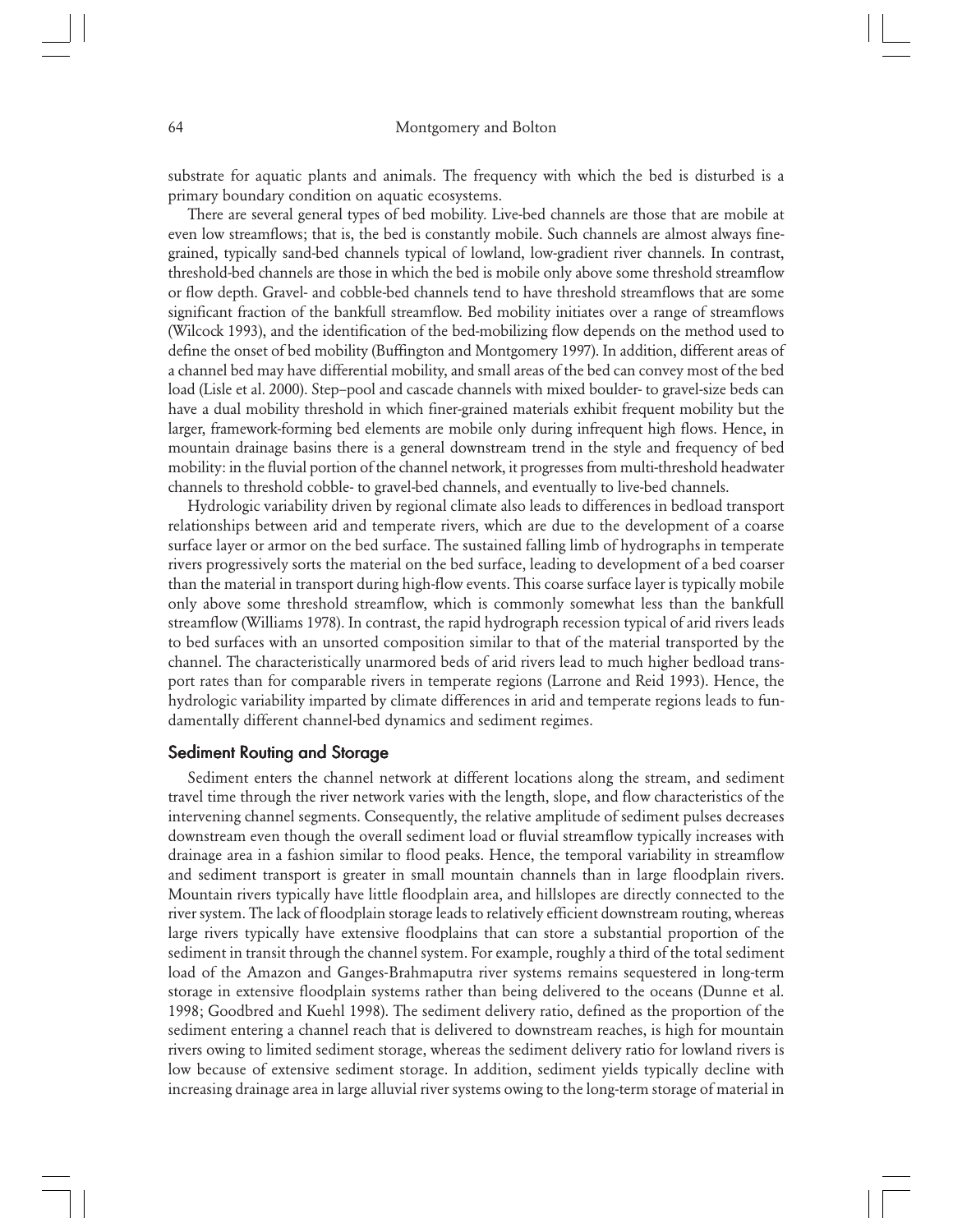floodplain sediments. Fryirs and Brierley (2000) illustrate how sediment storage and delivery has changed over time in a large Australian watershed as a function of valley and floodplain forms such as swamps, fills, and fans. Just as for planning dam projects, knowing the upstream sediment yield can be an important factor in designing and evaluating restoration projects.

Local features along a channel network can enhance or dampen hydrogeomorphic variability. Point sources of sediment inputs can reset downstream trends in grain size or channel type, thereby enhancing morphologic variability (Smith and Smith 1984; Harvey 1991; Rice and Church 1998). Lakes act as hydrologic storage elements and sediment traps that reduce the amplitude of variations in flow and sediment delivery to downstream channels. However, the geomorphic response to dams is complicated because of the combined effects of simultaneous changes in streamflow and sediment storage; the resultant effects depend on the specific context of the river in question (Williams and Wolman 1984). Small sediment storage elements, such as log jams, can also store substantial amounts of sediment in mountain river systems (e.g., O'Connor 1994). Montgomery et al. (1996) show that local sediment storage by large log jams controlled the distribution of bedrock and alluvial channel reaches in mountain channels in the southern Olympic Peninsula of Washington State. The local hydraulic changes associated with stable log jams can significantly affect even relatively large alluvial rivers (Abbe and Montgomery 1996). In addition, abundant wood debris can increase the variability in grain size along alluvial rivers through changes in local shear stress and channel roughness at the reach scale (Buffington and Montgomery 1999). Conversely, the removal of logs from small headwater channels can decrease channel stability and result in delivery of a pulse of stored sediment to downstream channels (Bilby 1984). Changes in the abundance and nature of local storage elements for water and sediment can substantially affect hydrogeomorphic variability in river systems (see also McKenney et al. 1995). Restoration projects need to consider their potential impacts on sediment routing and storage, as well as the likely impacts of potential upstream changes on project performance.

# Vegetation Regime

The type, health, and age of vegetation growing in and around channels can be a primary influence on channel morphology and processes. Site-potential vegetation varies with climate and physiography, but land use has substantially altered vegetation in many regions. Vegetation is more easily manipulated and managed than climate and physiography. Many areas of the USA were originally forested, and the removal of forests or replacement of native vegetation with non-native vegetation has affected how trees and wood interact with the stream channel. Flow alteration can also significantly affect riparian vegetation species composition and succession. Many floodplain species depend on (1) seasonal flooding and drying for reproduction and dispersal (e.g., Stromberg 1997; Rood et al. 1999; Deiller et al. 2001), (2) the various geomorphic units adjacent to the stream (Bendix and Hupp 2000), and (3) flood frequency (e.g., Friedman et al. 1996; Webster and D'Angelo 1997; Chapter 5, this volume).

Vegetation such as trees, grasses, and shrubs can locally influence streams and rivers as part of the boundary condition acting on a channel whereas the effects of more durable wood involve recruitment, transport, and decay. McKenney et al. (1995) documented the effect of woody vegetation on channel morphogenesis in Ozark streams in Missouri and Arkansas. Headwater channel morphology was typically bedrock controlled, but in watersheds larger than 100–200 km<sup>2</sup>, woody vegetation played a significant role in stabilizing channel morphology and creating sediment deposition. Conversely, the local geomorphic context can dominate the variability in wood loading in forest channels (Wing and Skaugset 2002). Hence, there is a strong potential for feedback between vegetation, channel form, and channel processes.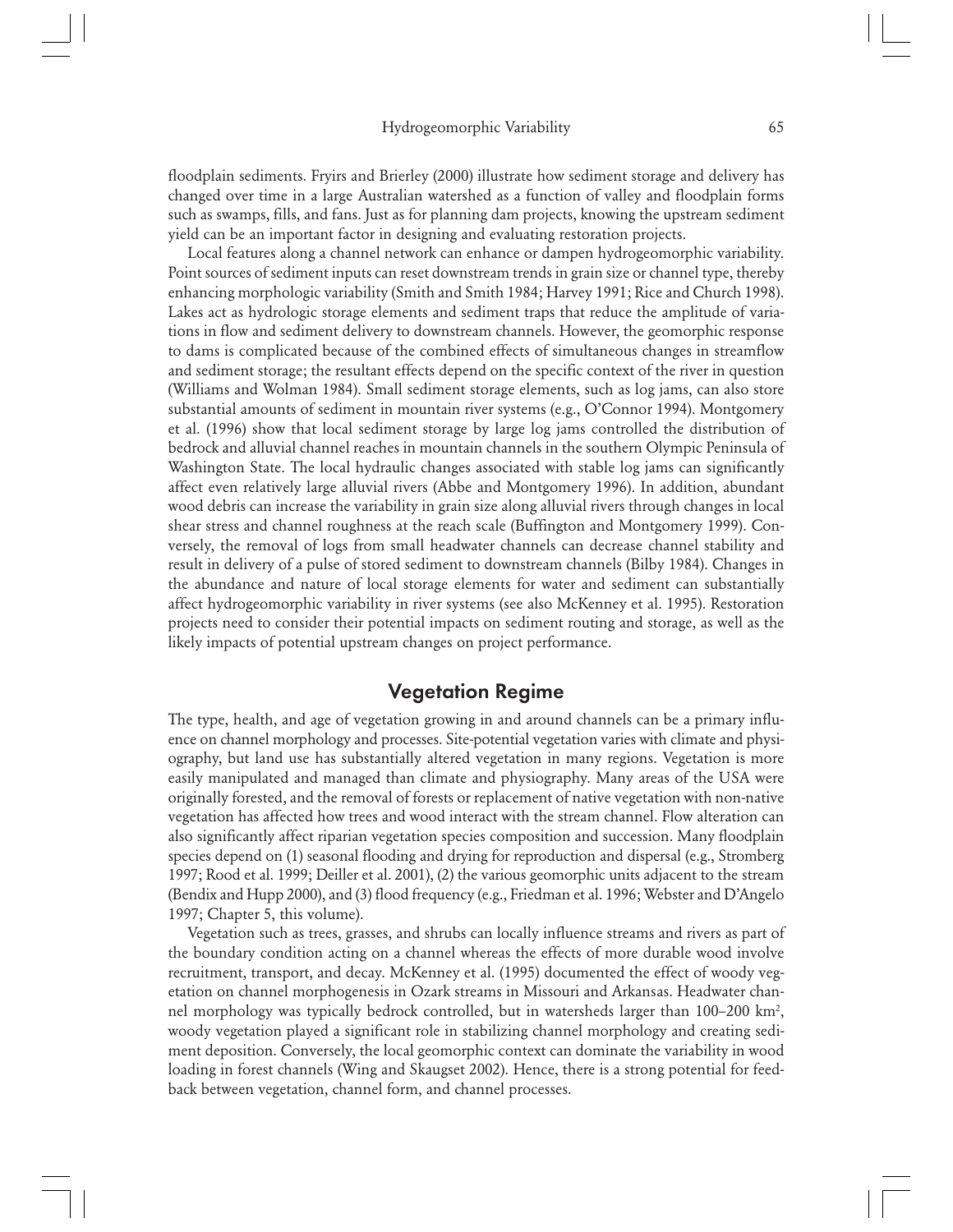Wood is a natural and important feature of streams that flow through forests. Assessing instream wood amounts and relating current conditions to activities such as channel cleaning or changes in forest structure help identify whether wood needs to be considered during restoration design. The most effective way to restore wood to streams is to reestablish the forest structure that used to provide wood to the stream through natural processes. In some cases, interim solutions are needed until the forest structure is restored, a process which may take decades. Just as important is to remember that not all streams evolved in forest systems. Adding wood to such streams can cause undesired bank erosion, stream widening, and downstream aggradation.

Wood is an important component of streams and rivers from physical and biological points of view. Understanding the regime that governs the delivery, transport, and storage of wood in a channel system is important for designing effective river restoration. Physical effects of instream wood include focusing stream energy that creates pools around LWD (Cherry and Beschta 1989); changing flow directions and velocities (Gippel 1995; Gregory and Bisson 1997); providing hydraulic roughness that affects velocity profiles (Buffington and Montgomery 1999); trapping and retaining organic materials such as leaves, needles, and fish carcasses (Culp et al. 1996); and trapping coarse sediment that creates bars or islands (Abbe and Montgomery 1996). Biologically, wood provides habitat and perches for aquatic insects, amphibians, birds, and riparian mammals (Borchardt 1993); structure and nutrients for microbiological organisms important to the aquatic ecosystem (Bilby and Ward 1989); a stable substrate for aquatic and semi-aquatic plant communities (Maser and Sedell 1994); and cover and shade for juvenile and adult fishes (Bisson et al. 1987). Sedell et al. (1984) estimated that salmonid production in wood-deficient streams can be increased several times by raising the wood load.

Changes in the recruitment, transport, and storage of wood in streams can affect the physical and biological condition of the stream. The size and species of wood delivered to the stream, the recruitment mechanisms, and the specific role of wood in the stream all vary geographically. Much of this variability is due to the influence of wood size and channel size in controlling the stability and retention of wood delivered to channels. The relative importance of the major disturbances that deliver wood to the stream vary by region but in general include insect outbreaks, fire, floods, debris flows, wind storms, and snow avalanches. These disturbances affect the age, diameter, and species of trees recruited to channels, as well as the initial distribution of wood that enters the fluvial environment. As for sediment, the wood regime can be assessed using a mass balance approach to characterize the wood budget for a channel (Swanson et al. 1982; Cummins et al. 1983).

## Wood Recruitment: Supply and Delivery Processes

The quantity and characteristics of wood delivered to a channel depend on the nature of the forest supplying the wood and the processes that introduce wood into the channel. Tree fall can directly deliver trees to channels from streamside forests (McDade et al. 1990). Slope instability and particularly debris flows or large earthflows can deliver substantial amounts of wood debris to headwater channels from hillside forests (Grant and Swanson 1995; Johnson et al. 2000b). Bank erosion can introduce standing trees and wood debris stored in floodplain sediments into channels (Murphy and Koski 1989; Piégay et al. 1999). In general, the importance of bank erosion increases and landsliding decreases downstream; therefore, wood recruitment processes differ longitudinally along rivers.

## Wood Mobility and Transport

A tree that falls into a river may remain intact or break into smaller, more mobile pieces. Depending upon the relative size of the tree and the channel it fell into, a tree may remain where it entered the channel or be transported downstream to eventually leave the river system. The size of stable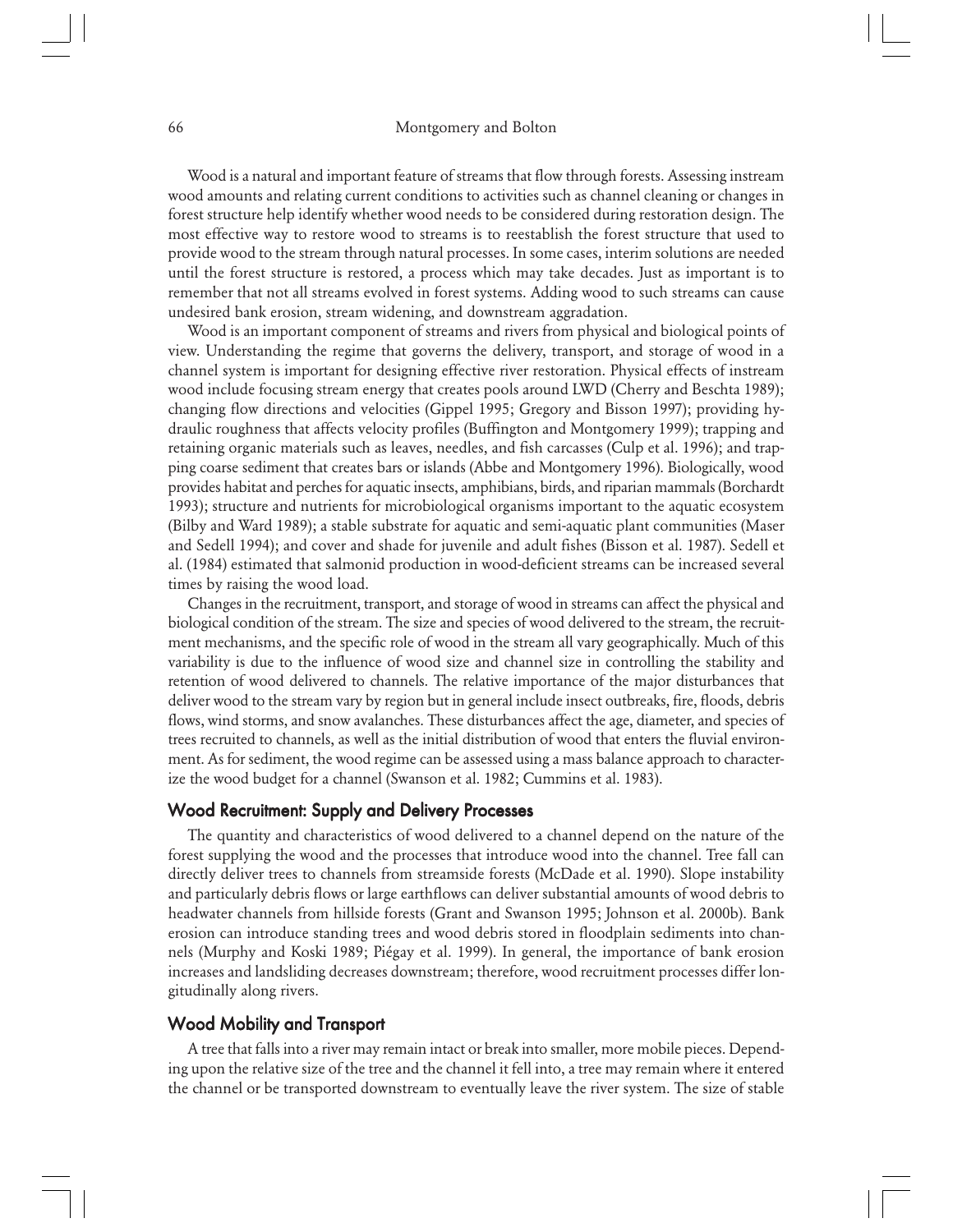LWD increases as a river widens downstream (Lienkaemper and Swanson 1987; Bilby and Ward 1989), and configurations in which LWD is organized in river systems change commensurately. The strong influence of large, key pieces of LWD on stabilizing other debris in log jams is well known (Keller and Tally 1979; Nakamura and Swanson 1993; Abbe and Montgomery 1996). Although the specific types of log jams vary with position in the channel network (Abbe and Montgomery 1996), a general pattern of wood transport may be recognized based on channel size relative to log size. In headwater channels, even relatively small logs typically remain close to where they fall and wood debris is therefore arrayed in random orientations, whereas in larger channels wood is more mobile and tends to become reorganized into discrete accumulations and log jams.

Throughout the drainage basin of the Queets River, a large drainage with old-growth forests on the Olympic Peninsula, Washington, logs larger than about half the bankfull depth in diameter and half the channel width in length are large enough to function as stable key pieces (Abbe and Montgomery 1996). The role of key pieces also appears crucial for triggering geomorphologic effects of LWD in large rivers. River systems with stable LWD can trap and retain smaller, mobile debris (Collins et al. 2002).

In addition to the size of the logs and the channel, other factors also influence the transport of wood debris. The species of wood debris influences the stability of instream wood through its density. Although wood generally has dry density between 0.3 and 0.7 gm cm<sup>-3</sup> (Harmon et al. 1986), and therefore floats, saturated wood has a specific gravity greater than water and therefore can remain stable in certain circumstances even if submerged. Shape is another primary influence on the stability of wood debris. For example, an attached rootwad elevates a log's center of mass, and hence the presence of a rootwad can control log stability (Abbe 2000; Braudrick and Grant 2000). Widely spreading or multiple-stemmed hardwoods are more prone to forming individual, stable snags than are conifers whose cylindrical form is more readily transported and routed through river systems, resulting in the propensity for logs to accumulate in discrete jams. In addition to flood magnitude, controls on wood debris stability, and therefore its geomorphological effects, depend on regional factors (such as the size and shape of wood delivered to the channel) and location in the channel network.

# Wood Storage

The amount of wood stored varies greatly among river systems and can exhibit substantial variability over time within a single river system. Harmon et al. (1986) analyzed the biomass of wood stored in channel systems in different types of forest regions and found substantial differences in wood loads between redwood forest  $(>=1,000 \text{ m}^3 \text{ ha}^{-1})$ , coniferous forest  $(>=200 \text{ m}^3 \text{ ha}^{-1})$ , mixed conifer/hardwood forest (≈100 m<sup>3</sup> ha<sup>-1</sup>), and deciduous forest (≈30 m<sup>3</sup> ha<sup>-1</sup>). In addition to storage in the active channel, substantial amounts of wood can be stored via burial in floodplain sediments because wood can persist for thousands of years under anaerobic conditions (Becker and Schmirer 1977; Nanson et al. 1995).

# Regionality and Interactions Among Regimes

Regional variation among the hydrologic, geomorphic, and vegetation regimes imparts a strong regional character to river systems. Each regime has different global archetypes: the hydrologic regime differs in arid, tropical, temperate, and polar regions; the geomorphic regimes of mountains differ from those of lowland regions; and the vegetation regime reflects the dominance of forest, grassland, or shrub/scrub communities. Different combinations of these regimes lead to different types of river systems.

Restorationists need to recognize that habitat-forming processes influenced or controlled by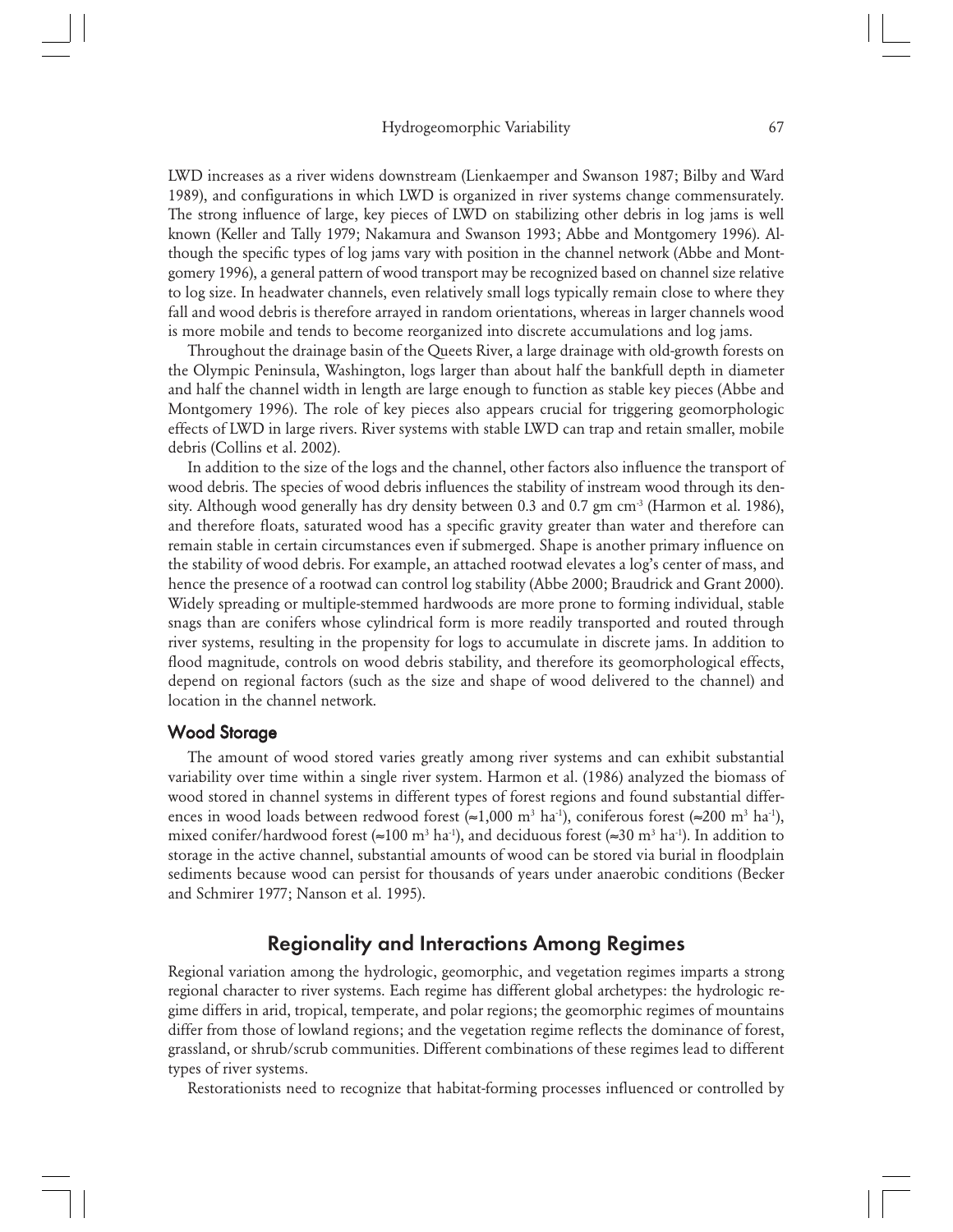the hydrologic, geomorphic, and vegetation regimes interact with and affect one another. Because the history and current setting of each watershed is unique, simple 'cookbook recipes' for restoration are not attainable. Management practices need to be flexible and based on an understanding of forms and processes over time (e.g., Brierly and Fryirs 2000). The timing and amount of water delivery to the stream is affected by the amount and type of vegetation in the watershed. The delivery and transport of sediment and wood is a function of hydrological processes in the watershed. Interaction between the sediment and wood regimes of a river system can influence channel characteristics and dynamics and, therefore, aquatic habitat. Wood debris can trap and store large amounts of bedload sediment (O'Connor 1994; Montgomery et al. 1996), and log jams can act as sediment storage elements that damp highly variable inputs of sediment and thereby reduce the temporal variability in sediment transport rates (Massong and Montgomery 2000; Lancaster et al. 2001). Consequently, channel systems with high debris loading may be relatively buffered from stochastic inputs of sediment from hillslope processes whereas channel systems lacking abundant, stable in-channel wood may be very sensitive to temporal variability in sediment inputs. Understanding the nature and strength of interaction between the three regimes (hydrologic, geomorphic, and vegetative) is essential for evaluating restoration targets and for interpreting the long-term ecological influences of hydrogeomorphic processes.

Because of regime interactions and interdependencies, some geomorphic settings pose much lower risk for restoration activities such as reintroduction of wood debris, bank stabilization efforts, or rehabilitation or construction of off-channel water bodies. Spring-fed or lake-moderated systems with low or strongly buffered water and sediment supplies generally have more stable channels and present a higher likelihood of success for physical modifications of channel structure. In contrast, some sites present a naturally high risk of project failure. For example, channels perched on alluvial fans pose a high risk of degrading if wood is removed, or of avulsing or braiding if wood is added. Restoration projects focused on recreating pools using large woody debris are ill advised in places where ongoing deposition will rapidly bury the structures and fill in any associated pools. Depending upon the context of a site, potential indicators of ongoing channel disturbance can include (1) braided channels with little vegetation on bars and banks, (2) evidence of high rates of bedload transport such as unusually extensive bars for the geomorphic setting, (3) well-sorted stripes of fine sediment in the active channel, (4) bermed or channelized sections of river, and (5) chronic hillslope instability that delivers sediment to the channel. Evaluating the geomorphic context of a project site and its drainage basin is usually necessary to determine whether restoration actions are likely to succeed or fail.

# Applications to Channel Restoration

Channel restoration projects generally involve modifying one or more of the three regimes discussed previously (hydrologic, geomorphic, vegetation). Projects that address only specific channel characteristics are typically rehabilitation projects in that they do not recreate or restore channel processes capable of sustaining those conditions. The most efficient and effective restoration approach will depend on the particular circumstances of the channel in question as well as the specific project objectives. Examples of how the three regimes, and interactions among them, frame restoration approaches serve to illustrate the importance of conceptual models of hydrogeomorphic processes in river restoration efforts.

#### Channel Maintenance Flows

The hydrologic regime of most rivers in the United States has been modified to some degree by human actions. Current management is increasingly focusing attention on how to set flow regimes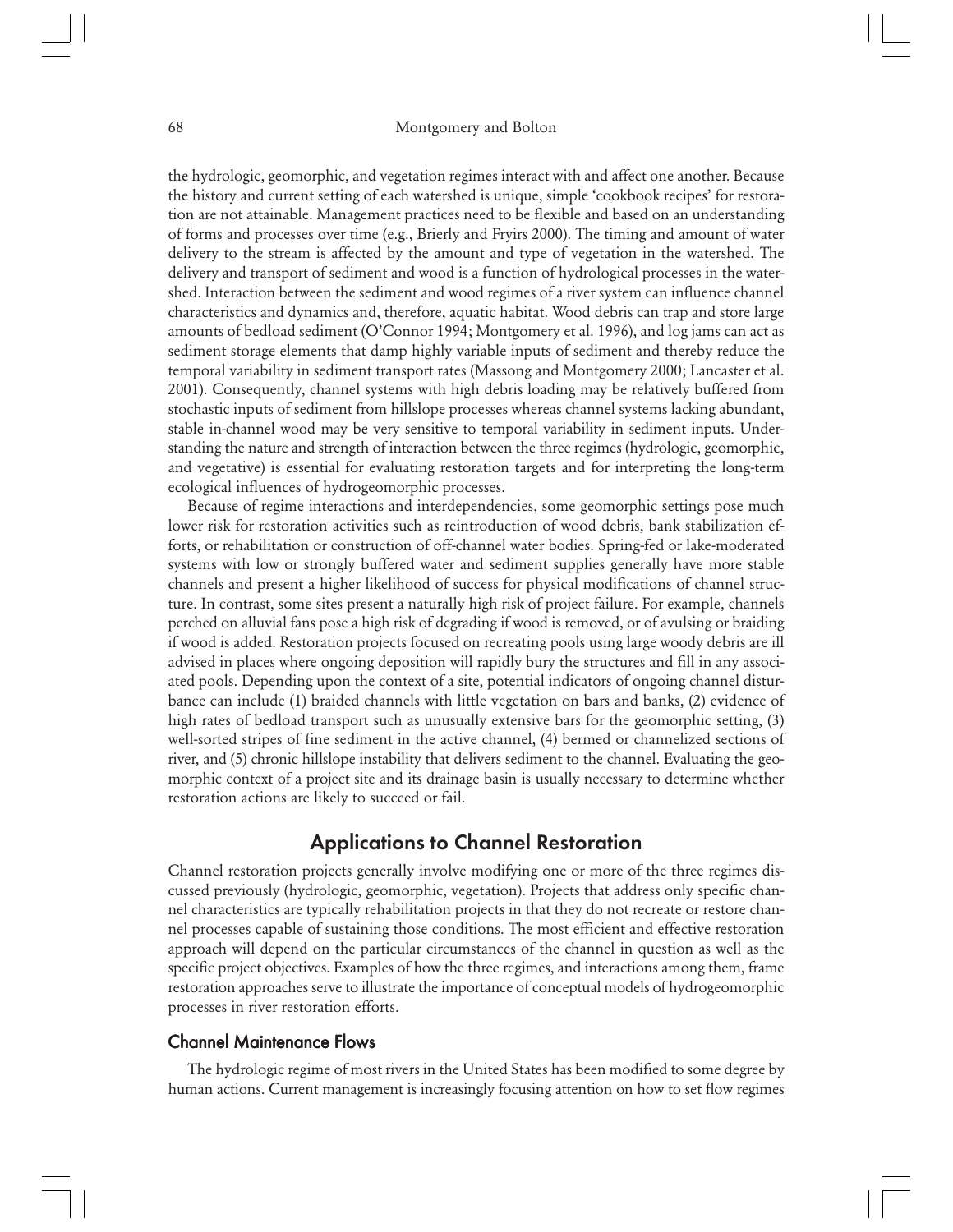in regulated or managed channels to maintain channel form and ecological functions. Environmental considerations in setting instream flows in managed or regulated rivers have focused on setting the minimum flows needed to provide habitat for organisms of interest or concern, usually fishes. These approaches are generally based on habitat preferences that can be characterized in terms of flow depth or velocity. For example, the instream flow incremental flow methodology (Bovee 1982) and the physical habitat simulation model known as PHABSIM (Milhous et al. 1984) have been used in many studies to evaluate the amount of habitat usable by particular species as a function of discharge. A major concern with such approaches for determining minimum flows in regulated rivers is that they determine flows needed to maintain the use of habitats but not the habitat themselves (Whiting 2002). Higher flows are generally required to form and maintain habitat. On California's Trinity River, for example, flows needed to maintain the streambed substrate are 20 times greater than predicted by flow-based habitat availability models (Woo 1999). Although there is no simple methodology to determine the flows needed to maintain a channel, the closer a restoration project is designed relative to the natural flow regime, the more likely it will be ecologically effective and sustainable (Poff et al. 1997).

Different aspects of the hydrologic regime of a channel maintain different elements of channel habitat or form. In gravel-bed channels, flows from about half the bankfull discharge to the bankfull level are typically needed to mobilize the streambed and thereby flush interstitial fines from the gravel (Pitlick and Van Streeter 1998). Similarly, maintenance of channel form is typically assumed to require 1.5- to 2-year flows; that is, approximately bankfull discharge (e.g., Kondolf 1998). Floodplain maintenance flows require flows greater than bankfull to deliver sediment to the floodplain surface (Whiting 1998). Evaluation of the hydrologic regime necessary to maintain riparian vegetation also needs to include the seasonality and timing of flows and their relationship to the species of interest (Stromberg and Patten 1990). Restoring channel-maintenance flows is an essential component of programs to restore highly regulated rivers systems. Although the problem of setting channel maintenance flows can be complex, the natural flow regime generally provides the best target or reference frame against which to set and evaluate restoration objectives (Poff et al. 1997; Whiting 2002).

#### Wood and Sediment Storage: Bedrock Channels of the Oregon Coast Range

The widespread occurrence of channel bottoms with exposed bedrock in the Oregon Coast Range has led to ongoing restoration efforts aimed at increasing the extent of gravel-bed channels. Two divergent, but not mutually exclusive, views of the cause of extensive bedrock channel reaches have been proposed. Benda and Dunne (1997) propose that the bedrock channel beds in the Oregon Coast Range reflect a low sediment supply with a strong temporal variability in sediment delivery from periodic landsliding. Montgomery et al. (in press) propose that the extent of bedrock channels in the Oregon Coast Range primarily reflects a lack of sediment storage due to a dearth of stable wood and log jams. These different views of the causal forcing lead to divergent views of how to restore gravel beds to Oregon Coast Range channels. On the basis of the interpretation of a low sediment supply, some have argued for the need to introduce sediment more frequently to the channel network, as could be done by logging on potentially unstable ground. In contrast, the interpretation of inadequate gravel storage suggests that reintroduction of stable inchannel wood debris to trap sediment should be the focus of restoration efforts aimed at increasing the extent of gravel streambeds.

Dewberry et al. (1998) note that obstructions formed by debris-flow deposition at tributary junctions were associated with alluvial reaches along the mainstem of Knowles Creek in the central Oregon Coast Range. On the basis of this observation, they built log jams along the mainstem of Knowles Creek to try to convert bedrock reaches to alluvial reaches. They noted extensive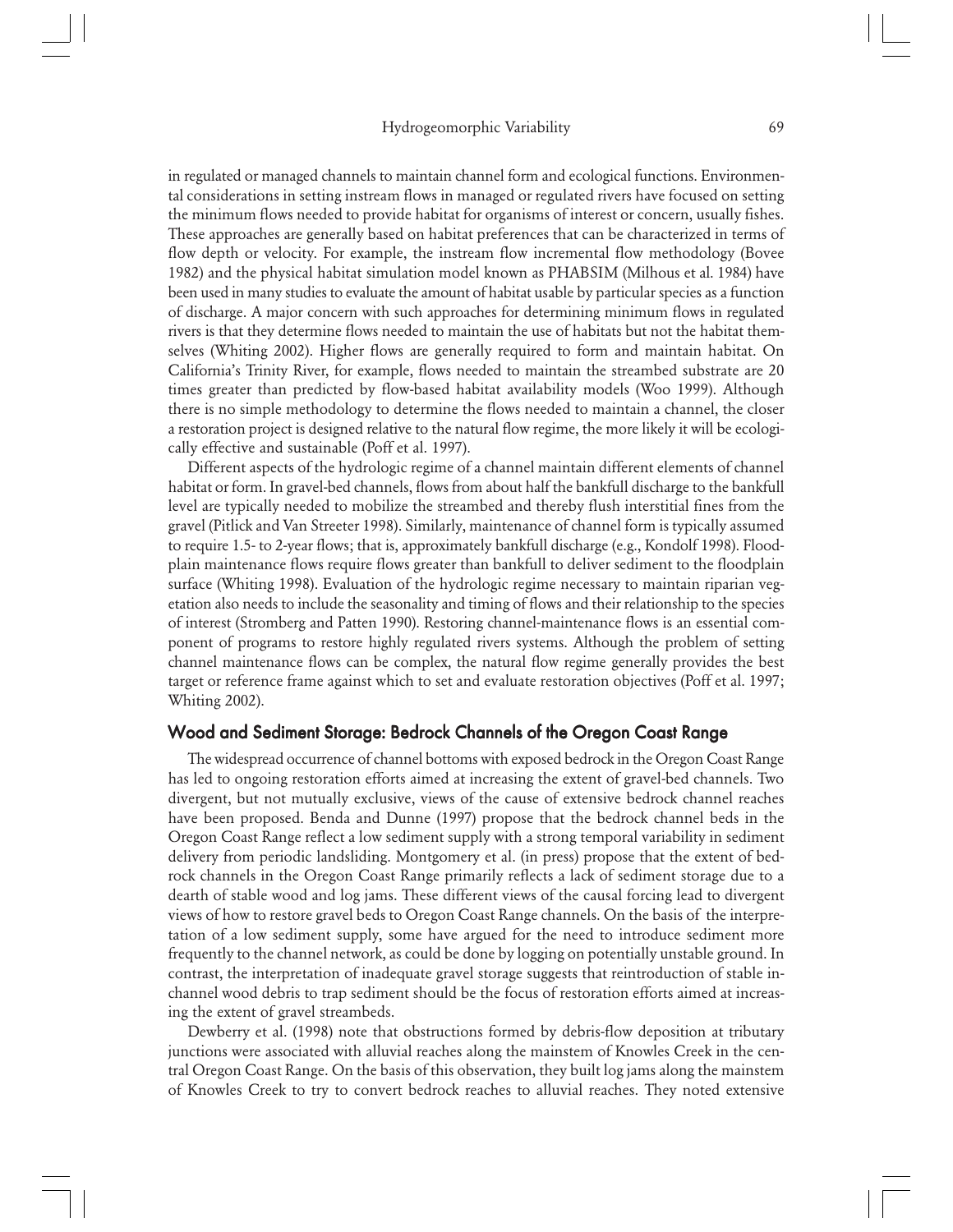trapping of gravel in the first season after installation of log structures, indicating that the extensive bedrock morphology of the mainstem of Knowles Creek was due to a dearth of sediment storage elements. The results of Dewberry's restoration efforts along Knowles Creek strongly support the interpretation that the extensive bedrock channels found in Knowles Creek today are not forming simply due to a low sediment supply. Rather, their current extent appears to reflect a dearth of in-channel wood debris.

Other stream-channel restoration programs in the Oregon Coast Range provide additional evidence for the importance of wood debris in aquatic habitat formation and sediment retention (House and Boehne 1985, 1986; House et al. 1991; House 1996). Restoration projects showing major increases in the extent of spawning gravel within a year of log-jam construction confirm that the extensive bedrock channel reaches in Oregon Coast Range streams are due to the lack of log jams that store sediments, and the effects of past log drives and debris flows that scoured channels to bedrock. For example, the boulder-bed channel of Tobe Creek filled with coarse gravel during the first major winter freshet following construction of channel-spanning gabion and log structures (House and Boehne 1986). Similar gabion and log barriers constructed in Lobster Creek resulted in a substantial decrease in the extent of bedrock bed in treated reaches during the first post-construction high flows (House and Boehne 1985; House 1996). Fully and partially spanning log structures constructed in Elk Creek trapped sufficient bedload to increase the extent of gravel substrate by 44- to 50-fold (House et al. 1991). These experiences in stream restoration efforts throughout the Oregon Coast Range demonstrate the effects of log jams on the extent of gravel streambeds. Although the present extent of bedrock channel reaches in the Oregon Coast Range undoubtedly reflects an excess of transport capacity over sediment supply, it appears that the present abundance of bedrock reaches arose not simply from a naturally low, stochastic, or depleted sediment supply, but instead (or also) reflects the loss of instream obstructions as a result of historical, region-wide clearing of logs and log jams from channels and harvesting of mature riparian trees.

# Flow Variability and Sediment Transport: The Colorado River Experiment

Closing of Glen Canyon Dam in 1963 resulted in a loss of almost 60 million metric tons per year of sediment and radically altered the flow regime through the Grand Canyon of the Colorado River (Webb et al. 1999). Flow that typically ranged from 28  $\mathrm{m}^3$  s<sup>1</sup> to over 3,500  $\mathrm{m}^3$  s<sup>1</sup> was altered in magnitude, duration, frequency, and timing by dam operations. The combination of sediment retention in the impounded reservoir and decreased flow variability led to significant downstream changes in the Grand Canyon. Sand bars gradually disappeared, marsh and sand-bar vegetation flourished, water clarity increased, and aquatic and terrestrial species compositions shifted. After 15 years of studies on the current state of the Colorado River ecosystem through the Grand Canyon, approval was given for the first rigorous test of using the experimental release of high flows to restore the dynamic fluvial landforms and aquatic and terrestrial habitat along the river corridor (Patten and Stevens 2001).

In March 1996, a 7-day controlled flood of 1,274  $\mathrm{m}^{3}$  s<sup>-1</sup> was initiated. The timing was earlier and the volume much lower than historical peak flows, but it was the largest flow in over a decade since the high water years of the early 1980s resulted in some uncontrolled high flows on the Colorado River. The choice of flood level and timing was a compromise between water availability, endangered species concerns, and lost power generation revenues. In terms of pre-dam floods, the recurrence interval was 1.25 years or a probability of occurrence of 0.80. For the post-dam period, the recurrence interval was closer to 5 years or 0.20 probability of occurrence (Patten et al. 2001).

An extensive monitoring system was in place before, during, and after the releases to examine physical and biological changes from Lake Powell through the Grand Canyon. Here we focus on the role of hydrologic variability and geomorphic processes. Two scales are considered. The large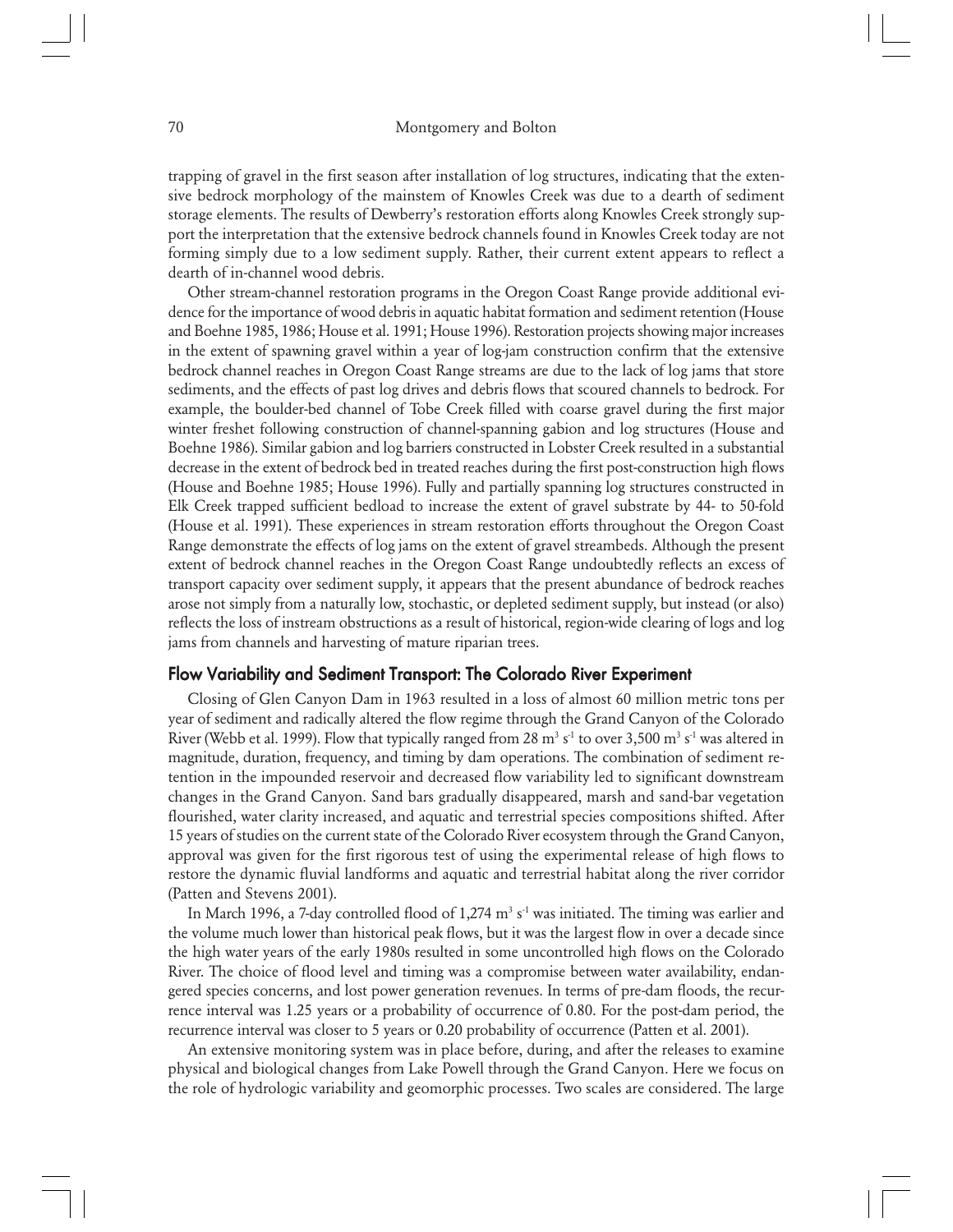spatial-scale control is based on geological history and manifests itself in the bedrock lithology and size and number of debris fans that partially block the river flow. Where erodible rock occurs at river level, the valley is wider and flatter, and flood stress is typically lower. In reaches with hard bedrock, the valley is narrower, and increased flows tend to exert higher shear stresses. At the small spatial scale, habitat distribution and locations of scour and fill areas are affected by the location of debris fans. The low velocity of ponded water upstream of debris fans creates sandy beaches, which become heavily colonized by vegetation in the absence of flood events. Large eddies with low velocity occur downstream of the debris fans. In the absence of floods, these backwater areas aggrade and are colonized by vegetation.

The experimental flood reworked debris-fan faces where the vegetation was less than 10 years old. Flows were not high enough to scour out vegetation that was more than 10 years old. In certain places, vegetation was buried with sediments. The size of the deposited sediments coarsened over the duration of the flood. Initial deposits of silts and clays were flushed out as high flows continued. The primary objective of the flood was to mobilize sediments from the streambed and redeposit them in eddies and along the shore. Post-flood studies found significant deposition on sand bars, which made the sand bars taller but not broader. Subsequent "normal" dam release flows eroded the base of the sand bars and many collapsed back into the streambed. Debris fans were partially reworked. Scientists suggested that in order to rework the debris fans, floods should be large in size but shorter in duration, more like a typical pre-dam flash flood (Schmidt et al. 2001).

Another concern with dam operations was the ongoing erosion of downstream sand bars and beaches. Sand bars in the canyon create areas of low-velocity or stagnant flow used by endangered native fish, and they also contain archeological resources. Sand deposited by flood flows maintains sand bars, and lower flows between floods erode bars. The experimental flood tested the assumption that sand delivered from tributaries between floods would be available to rebuild sand bars during controlled flood releases. But even low flows rapidly route sand delivered by tributaries through the canyon, and an increase in sand bar area resulting from the 1996 experiment was short lived due to the relationship between the hydrologic and geomorphic regime (Rubin et al. 2002).

# **Conclusions**

River systems are dynamic. Restoration projects that do not acknowledge and plan for expected variability in habitat-forming processes associated with the hydrologic, geomorphic, and vegetation regimes are unlikely to be successful in the long term. Some of the ecological problems that restoration is intended to alleviate are caused by wanting to control or contain the natural variability of the processes and disturbances that create and maintain the system, such as floods, landslides, fires, and insect outbreaks. Although it is easier to address symptoms rather than causes, acknowledging and applying what we do know about the variability of the hydrologic, geomorphic, and vegetation regimes (also known as the water, sediment, and wood regimes), and the land-use actions that alter them, will result in better long-term restoration results.

# Acknowledgments

We thank Mike Church, Tom Lisle, Frank Magilligan, Lee MacDonald, and Pat Slaney for critical, insightful, and very useful reviews of a draft manuscript. We also thank the University of Washington graduate students in the Department of Earth & Space Sciences and Center for Water and Watershed Studies for many stimulating discussions concerning the geomorphic and hydrologic variability of river systems and the implications for riverine ecosystems.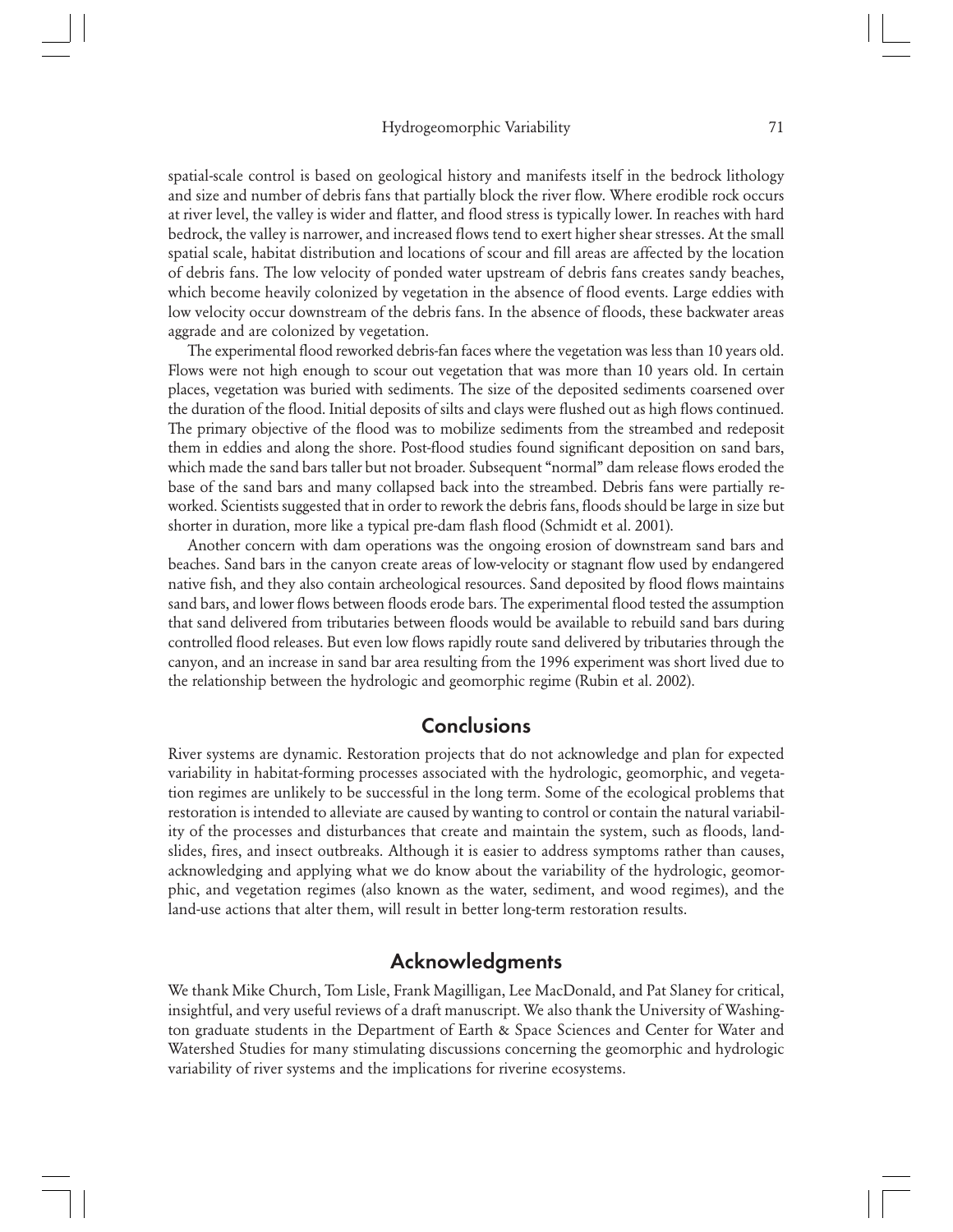# References

- Abbe, T. B. 2000. Patterns, mechanics and geomorphic effects of wood debris accumulations in a forest river system. Ph.D. thesis. University of Washington, Seattle.
- Abbe, T. B., and D. R. Montgomery. 1996. Interaction of large woody debris, channel hydraulics and habitat formation in large rivers. Regulated Rivers: Research and Management 12:201-221.
- Abrahams, A. D., editor. 1986. Hillslope processes. Allen and Unwin, Inc., Winchester, Massachusetts.
- Alley, W. M. 1984. The Palmer drought severity index: limitations and assumptions. Journal of Climate and Applied Meteorology 23:1100-1109.
- Anderson, M. G., and S. M. Brooks. 1996. Advances in hillslope processes. Volumes 1 and 2. John Wiley and Sons, New York.
- Becker, B., and W. Schirmer. 1977. Palaeoecological study on the Holocene valley development of the River Main, southern Germany. Boreas 4:303-321.
- Beckinsale, R. P. 1969. River regimes. Pages 455-471 *in* R. J. Chorley, editor. Water, earth and man. Methuen, London.
- Beechie, T., E. Beamer, B. Collins, and L. Benda. 1996. Restoration of habitat-forming processes in Pacific Northwest watersheds: A locally adaptable approach to salmonid habitat restoration. Pages 48-67 *in* D. L. Peterson, and C. V. Klimas, editors. The role of restoration in ecosystem management. Society for Ecological Restoration, Madison, Wisconsin.
- Beechie, T., and S. Bolton. 1999. An approach to restoring salmonid habitat-forming processes in Pacific Northwest watersheds. Fisheries 24(4):6-15.
- Benda, L., and T. Dunne. 1997. Stochastic forcing of sediment routing and storage in channel networks. Water Resources Research 33:2865-2880.
- Bendix, J., and C. R. Hupp. 2000. Hydrological and geomorphological impacts on riparian plant communities. Hydrological Processes 14:2977-2290.
- Bergen, S. D., S. B. Bolton, and J. L. Fridley. 2001. Ecological engineering: design based on ecological principles. Ecological Engineering 18:201-210.
- Bilby, R. E. 1984. Removal of woody debris may affect stream channel stability. Journal of Forestry 82:609-61.
- Bilby, R. E., and J. W. Ward. 1989. Changes in characteristics and function of woody debris with increasing size of streams in western Washington. Transactions of the American Fisheries Society 118:368-378.
- Bisson, P. A., J. L. Nielsen, R. A. Palmason, and L. E. Grove. 1982. A system of naming habitat types in small streams, with examples of habitat utilization by salmonids during low streamflow. Pages 62-67 *in* N. B. Armantrout, editor. Proceedings of a symposium on acquisition and utilization of aquatic habitat inventory information. Western Division of the American Fisheries Society, Portland, Oregon.
- Bisson, P. A., R. E. Bilby, M. D. Bryant, C. A. Dolloff, G. B. Grette, R. A. House, M. L. Murphy, K V. Koski, and J. R. Sedell. 1987. Large woody debris in forested streams in the Pacific Northwest: past, present and future. Pages 143-190 *in* E. O. Salo, and T. W. Cundy, editors. Streamside management: forestry and fishery interactions. University of Washington, Institute of Forest Resources, Seattle.
- Borchardt, D. 1993. Effects of flow and refugia on drift loss of benthic macroinvertebrates: implications for habitat restoration in lowland streams. Freshwater Biology 29:221-227.
- Bovee, K. D. 1982. A guide to stream habitat analysis using the instream flow incremental methodology. U.S. Fish and Wildlife Service. Instream Flow Information Paper 12, FWS/OBS-82/26.
- Braudrick, C. A., and G. E. Grant. 2000. When do logs move in rivers? Water Resources Research 36:571-583.
- Brubaker, K. L., and A. Rango. 1996. Response of snowmelt hydrology to climate change. Water, Air and Soil Pollution 90:335-343.
- Brierley, G. J., and K. Fryirs. 2000. River styles, a geomorphic approach to catchment characterization: implications for river rehabilitation in Bega catchment, New South Wales, Australia. Environmental Management 25:661-679.
- Buffington, J. M., and D. R. Montgomery. 1997. A systematic analysis of eight decades of incipient motion studies, with special reference to gravel-bedded rivers. Water Resources Research 33:1993-2029.
- Buffington, J. M., and D. R. Montgomery. 1999. Effects of hydraulic roughness on surface textures of gravel-bed rivers. Water Resources Research 35:3507-3521.
- Burges, S. J. 1991. Some aspects of hydrologic variability. Pages 275-280 *in* Committee on Climate Uncertainty and Water Resources Management, Water Science and Technology Board, Commission on Geosciences, Environment, and Resources. Managing water resources in the west under conditions of climate uncertainty. Proceedings of a colloquium, Scottsdale, Arizona, November 14-16, 1990. National Academy Place, Washington, D.C.
- Burn, D. H. 1997. Catchment similarity for regional flood frequency analysis using seasonality measures. Journal of Hydrology 202:212-230.
- Burt, T. P. 1992. The hydrology of headwater catchments. Pages 3-28 *in* P. Calow and G. E. Petts, editors. The rivers handbook. Blackwell Scientific Publications, London.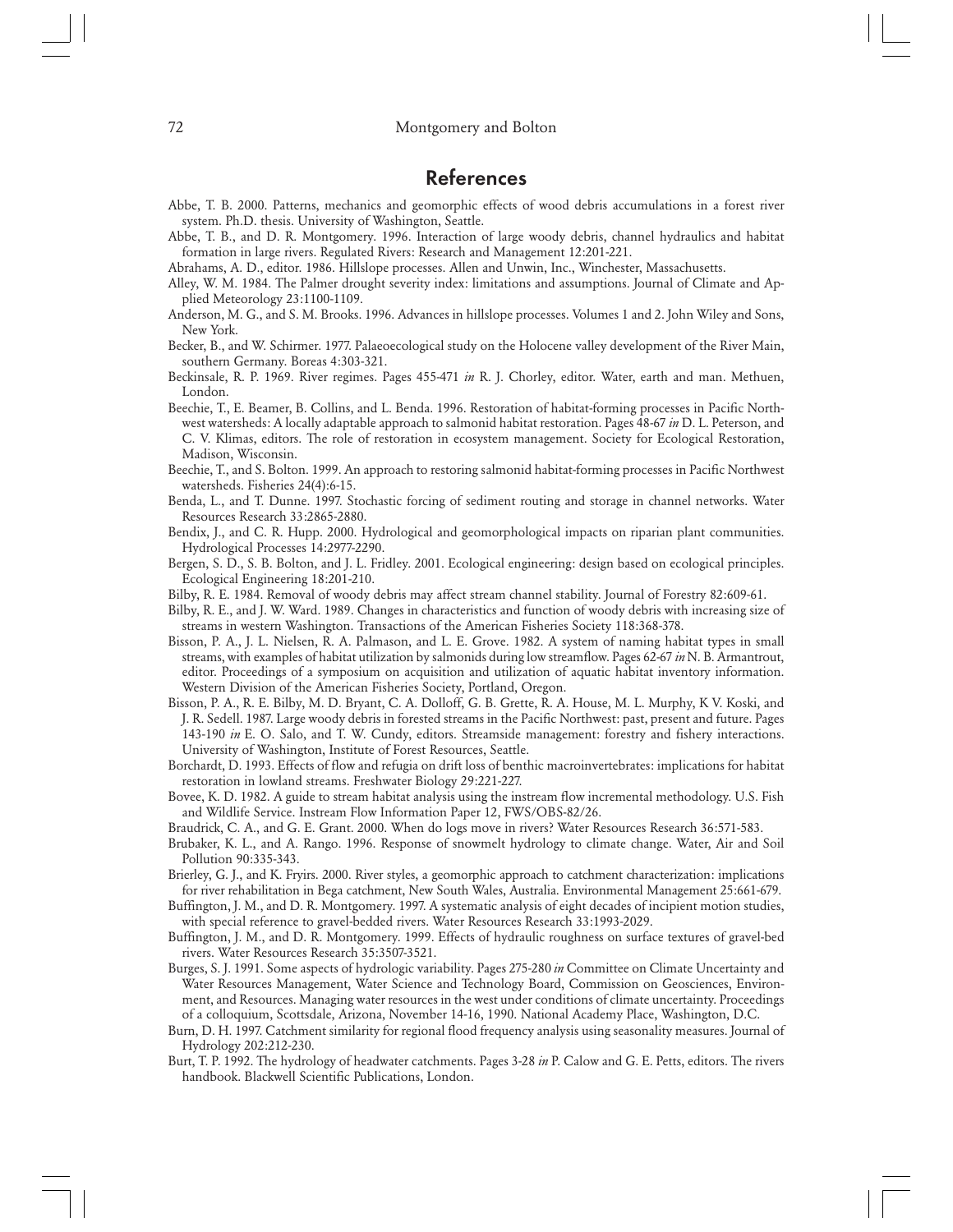- Carlston, C. W. 1969. Downstream variations in the hydraulic geometry of streams: special emphasis on mean velocity. American Journal of Science 267:499-509.
- Caruso, B. S. 2001. Regional river flow, water quality, aquatic ecological impacts and recovery from drought. Journal of Hydrological Sciences 46:677-700.
- Cherry, J., and R. L. Beschta. 1989. Coarse woody debris and channel morphology: a flume study. Water Resources Bulletin 25:1031-1036.
- Chorley, R. J. 1969. The drainage basin as the fundamental geomorphic unit. Pages 77-99 *in* R. J. Chorley, editor. Water, earth, and man. Methuen, London.
- Church, M. 1992. Channel morphology and typology. Pages 126-143 *in* P. Calow, and G. E. Petts, editors. The rivers handbook. Blackwell Scientific Publications, London.

Church, M. 2002. Geomorphic thresholds in riverine landscapes. Freshwater Biology 47:541-557.

- Collins, B. D., D. R. Montgomery, and A. Haas. 2002. Historic changes in the distribution and functions of large woody debris in Puget Lowland rivers. Canadian Journal of Fisheries and Aquatic Sciences 59:66-76.
- Colwell, R. K. 1974. Predictability, constancy, and contingency of periodic phenomena. Ecology 55:1148-1153.
- Costa, J. E. 1983. Paleohydraulic reconstruction of the flash-flood peaks from boulder deposits in the Colorado Front Range. Geological Society of America Bulletin 94:986-1004.
- Costa, J. E., and J. E. O'Connor. 1995. Geomorphically effective floods. Pages 45-56 *in* J. E. Costa, A. J. Miller, K. W. Potter, and P. R. Wilcock, editors. Natural and anthropogenic influences in fluvial geomorphology. American Geophysical Union, Geophysical Monograph 89. Washington, D.C.
- Criss, R. E., and E. L. Shock. 2001. Flood enhancement through flood control. Geology 29:875-878.
- Cudworth, A. G., Jr. 1989. Flood hydrology manual. U.S. Department of Interior, Bureau of Reclamation, Denver, Colorado.
- Culp, J. M., G. J. Scrimgeour, and G. D. Townsend. 1996. Simulated fine woody debris accumulations in a stream increase rainbow trout fry abundance. Transactions of the American Fisheries Society 125:472-479.
- Cummins, K W., J. R. Sedell, F. J. Swanson, G. W. Minshall, S. G. Fisher, C. E. Cushing, R. C. Petersen, and R. L. Vannote. 1983. Organic matter budgets for stream ecosystems: problems in their evaluation. Pages 299-353 *in* G. W. Minshall, and J. R. Barnes, editors. Stream ecology: application and testing of general ecological theory. Plenum, New York.
- Davies-Colley, R. J. 1997. Stream channels are narrower in pasture than in forest. New Zealand. Journal of Marine and Freshwater Research 31:599-608.
- Deiller, A. F., J. Walter, and M. Tremolieres. 2001. Effects of flood interruption on species richness, diversity and floristic composition of woody regeneration in the upper Rhine alluvial hardwood forest. Regulated Rivers: Research and Management 17:393-405.
- Dewberry, C., P. Burns, and L. Hood. 1998. After the flood: The effects of the storms of 1996 on a creek restoration. Restoration and Management Notes 16:174-182.
- Dietrich, W. E., and T. Dunne. 1978. Sediment budget for a small catchment in mountainous terrain. Zeitschrift für Geomorphologie, Supplementband 29:191-206.
- Doesken, N. J., T. B. McKee, and J. Kleist. 1991. Development of a surface water supply index for the western United States. Climatology Report Number 91-3. Colorado State University, Fort Collins, Colorado.
- Dunne, T., and R. D. Black. 1970. Partial area contributions to storm runoff in a small New England watershed. Water Resources Research 6:1296-1311.
- Dunne, T., and L. Leopold. 1978. Water in environmental planning. W. H. Freeman and Company, New York.
- Dunne, T., L. A. K. Mertes, R. H. Meade, J. E. Richey, and B. R. Forsberg. 1998. Exchanges of sediment between the flood plain and channel of the Amazon River in Brazil. Geological Society of America Bulletin 110:450-467.
- Ellet, C., Jr. 1852. Report of the overflows of the delta of the Mississippi. The War Department, Washington, D.C.
- Forest Ecosystem Management Assessment Team. 1993. Forest ecosystem management: An ecological, economic, and social assessment. U.S. Government Printing Office 1993-793-071.
- Freeze, R. A. 1980. A stochastic-conceptual analysis of the rainfall-runoff process on a hillslope. Water Resources Research 16:391-408.
- Friedman, J. M., W. R. Osterkamp, and W. M. Lewis, Jr. 1996. Channel narrowing and vegetation development following a Great Plains flood. Ecology 77:2167-2181.
- Frissell, C. A. 1997. Ecological principles. Pages 96-115 *in* J. E. Williams, C. A. Wood, and M. P. Dombeck, editors. Watershed restoration: principles and practices. American Fisheries Society, Bethesda, Maryland.
- Frissell, C. A., W. J. Liss, C. E. Warren, and M. D. Hurley. 1986. A hierarchical framework for stream habitat classification: Viewing streams in a watershed context. Environmental Management 10:199-214.
- Frissell, C. A., and R. K. Nawa. 1992. Incidence and causes of physical failure of artificial habitat structures in streams of Western Oregon and Washington. North American Journal of Fisheries Management 12:182-197.
- Fryirs, K., and G. J. Brierley. 2001. Variability in sediment delivery and storage along river courses in Bega catchment, NSW, Australia: implications for geomorphic river recovery. Geomorphology 38:237-265.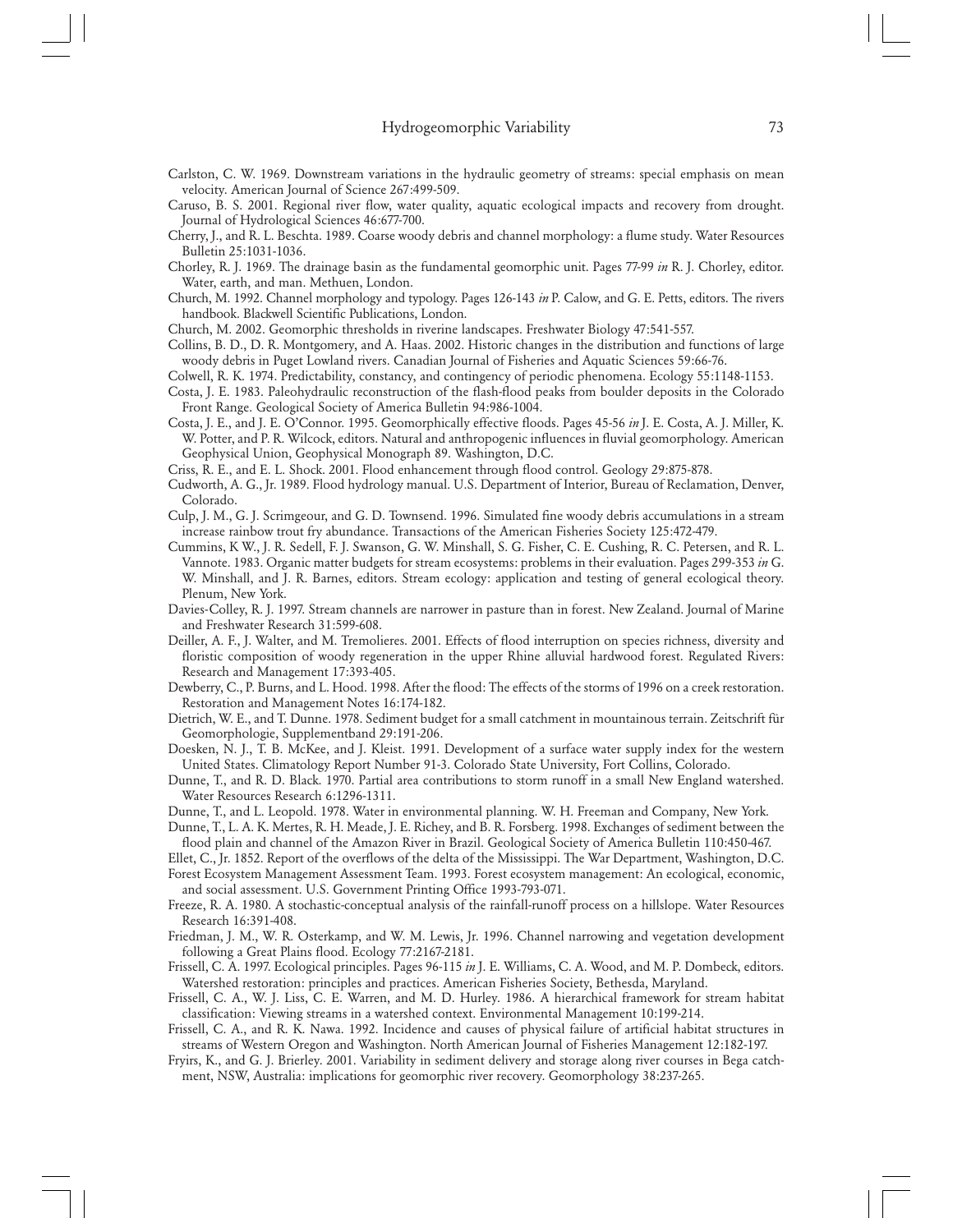- Gan, K. C., T. A. McMahon, and B. L. Finlayson. 1991. Analysis of periodicity in streamflow and rainfall data by Colwell's Indices. Journal of Hydrology 123:105-118.
- Gibbs, W. J., and J. V. Maher. 1967. Rainfall deciles as drought indicators. Bureau of Meteorology. Bulletin No. 48. Commonwealth of Australia, Melbourne.
- Gippel, C. J. 1995. Environmental hydraulics of large woody debris in streams and rivers. Journal of Environmental Engineering 121:388-395.
- Glymph, L. M., and H. N. Holton. 1969. Land treatment in agricultural watershed hydrology research. Pages 44-68 *in* W. L. Moore, and C. W. Morgan, editors. Effects of watershed change on streamflow. American Society of Civil Engineers, New York.
- Goodbred, S. L., Jr., and S. A. Kuehl.1998. Floodplain process in the Bengal Basin and the storage of Ganges-Brahmaputra River sediment: an accretion study using 137Cs and 210Pb geochronology. Sedimentary Geology 12:239-258.
- Grant, G. E., and F. J. Swanson. 1995. Morphology and processes of valley floors in mountain streams, western Cascades, Oregon. Pages 83-101 *in* J. E. Costa, A. J. Miller, K. W. Potter, and P. R. Wilcock, editors. Natural and anthropogenic influences in fluvial geomorphology. American Geophysical Union. Geophysical Monograph 89. Washington, D.C.
- Graumlich, L. J. 1987. Precipitation variation in the Pacific Northwest (1675–1975) as reconstructed from tree rings. Annals of the Association of American Geographers 77:19-29.
- Gregory, S. V., and P. A. Bisson. 1997. Degradation and loss of anadromous salmonid habitat in the Pacific Northwest. Pages 277-314 *in* D. J. Stouder, P. A. Bisson, and R. J. Naiman, editors. Pacific salmon and their ecosystems: status and future options. Chapman and Hill, New York.
- Haan, C. T. 1977. Statistical methods in hydrology. Iowa State University Press, Ames.
- Hack, J. T. 1957. Submerged river system of Chesapeake Bay. Geological Society of America Bulletin 68:817-830.
- Harmon, M. E., J. F. Franklin, F. J. Swanson, P. Sollins, S. V. Gregory, J. D. Lattin, N. H. Anderson, S. P. Cline, N. G. Aumen, J. R. Sedell, G. W. Lienkaemper, K. Cromack, and K. W. Cummins. 1986. Ecology of coarse woody debris in temperate ecosystems. Advances in Ecological Research 15:133-302.
- Hartley, S., and S. L. Dingman. 1993. Effects of climatic variability on winter–spring runoff in New England river basins. Physical Geography 14:379-393.
- Harvey, A. M. 1991. The influence of sediment supply on the channel morphology of upland streams: Howgill Fells, northwest England. Earth Surface Processes and Landforms 16:675-684.
- Hayes, S., D. R. Montgomery, and C. Newhall. 2002. Fluvial sediment transport and deposition following the 1991 eruption of Mount Pinatubo. Geomorphology 45:211-224.
- House, R. A. 1996. An evaluation of stream restoration structures in a coastal Oregon stream 1981–1993. North American Journal of Fisheries Management 16:272-281.
- House, R. A., and P. L. Boehne. 1985. Evaluation of instream enhancement structures for salmonid spawning and rearing in a coastal Oregon stream. North American Journal of Fisheries Management 5:283-295.
- House, R. A., and P. L. Boehne. 1986. Effects of instream structures on salmonid habitat and populations in Tobe Creek, Oregon. North American Journal of Fisheries Management 6:38-46.
- House, R. A., V. Crispin, J. M. Suther. 1991. Habitat and channel changes after rehabilitation of two coastal streams in Oregon. Pages 150-159 *in* J. Colt, and R. J. White, editors. Fisheries Bioengineering Symposium, Bethesda, Maryland.
- Howard, A. D., W. E. Dietrich, and M. A. Seidl. 1994. Modeling fluvial erosion on regional to continental scales. Journal of Geophysical Research 99:13971-13986.
- Hoyt, J. C. 1936. Droughts of 1930–34. U.S. Geological Survey. Water Supply Paper 680.
- Hurst, H. E., R. P. Black, and Y. M. Simaika. 1965. Long-term storage—an experimental study. Constable, London.
- Ikeya, H. 1981. A method for designation for areas in danger of debris flow. Pages 576-588 *in* T. R. H. Davies, and A. J. Pearce, editors. Erosion and sediment transport in Pacific rim steeplands. International Association of Hydrological Sciences Publication 132.
- Johnson, A. C., D. N. Swanston, and K. E. McGee. 2000a. Landslide initiation, runout, and deposition within clearcuts and old-growth forests of Alaska. Journal of the American Water Resources Association 36:17-30.
- Johnson, S. L., F. J. Swanson, G. E. Grant, and S. M. Wondzell. 2000b. Riparian forest disturbances by a mountain flood—the influence of floated wood. Hydrological Processes 14:3031-3050.
- Jungworth, M. S. Muhar, and S. Schmutz. 2002. Re-establishing and assessing ecological integrity in riverine landscapes. Freshwater Biology 47:867-887.
- Kahya, E., and J. A. Dracup. 1993. U.S. streamflow patterns in relation to the El Niño/southern oscillation. Water Resources Research 29:2491-2504.
- Karl, T. R., and R. W. Knight. 1997. Secular trends of precipitation amount, frequency and intensity in the United States. Bulletin of the American Meteorological Society 79:231-241.
- Keller, E. A., and F. J. Swanson. 1979. Effects of large organic material on channel form and fluvial processes. Earth Surface Processes 4:361-380.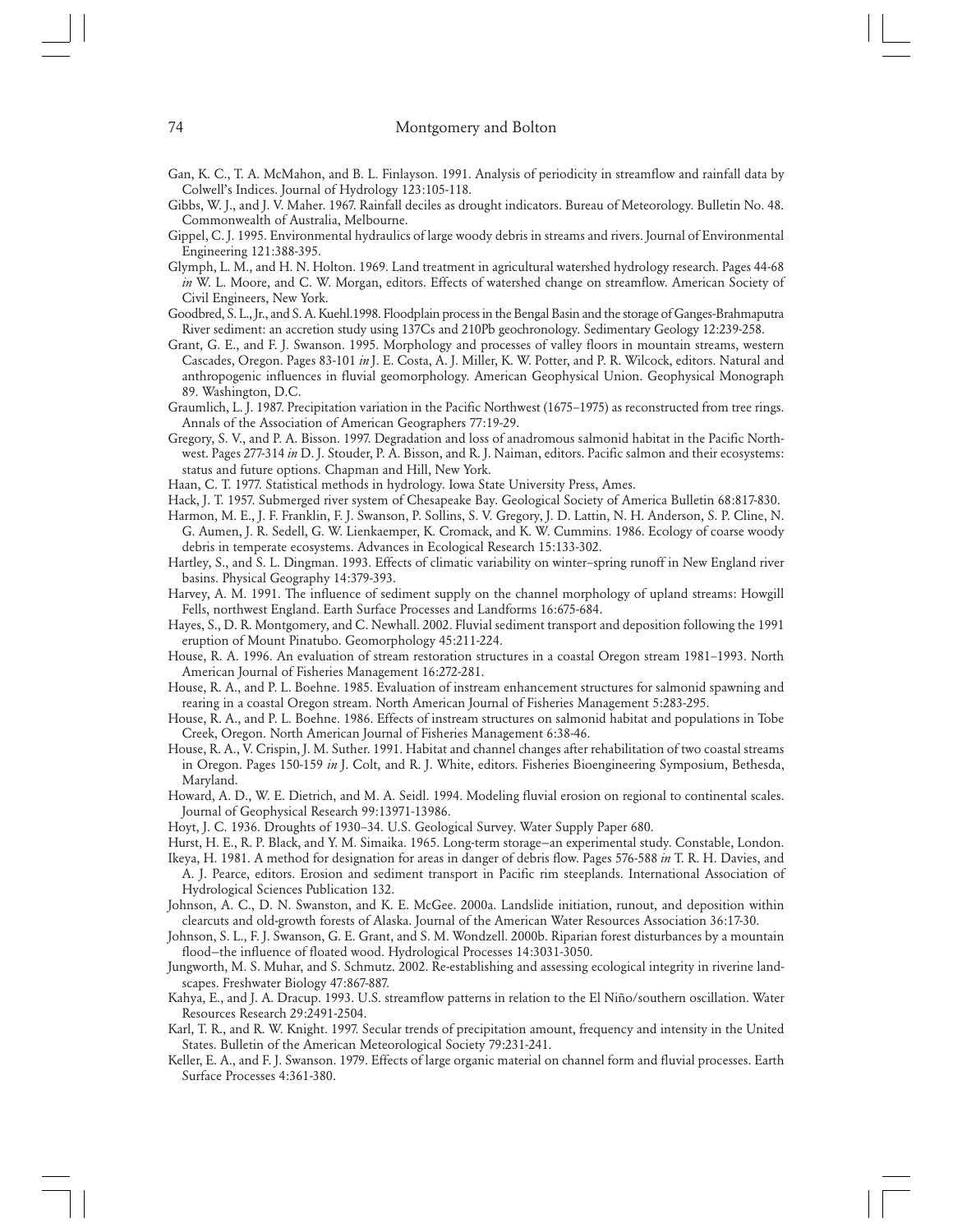- Keller, E. A., and T. Tally. 1979. Effects of large organic debris on channel form and fluvial processes in the coastal Redwood environment. Pages 169-197 *in* D. D. Rhodes, and G. P. Williams, editors. Adjustments of the fluvial system. Kendall-Hunt, Dubuque, Iowa.
- Kimmens, J. P. 1987. Forest ecology. MacMillan Publishing Company, New York.
- Klemes, V. 1974. The Hurst phenomenon: a puzzle. Water Resources Research 20:675-688.
- Knighton, D. 1984. Fluvial forms and processes. Edward Arnold, London.
- Kondolf, G. M. 1998. Development of flushing flows for channel restoration on Rush Creek, California. Rivers 6:183-193.
- Kondolf, G. M., J. C. Vick, and T. M. Ramirez. 1996. Salmon spawning habitat rehabilitation on the Merced River, California: An evaluation of project planning and performance. Transactions of the American Fisheries Society 125:899-912.
- Kondolf, G. M., M. W. Smeltzer, and S. F. Railsback. 2001. Design and performance of a channel reconstruction project in a coastal California gravel-bed stream. Environmental Management 28:761-776.
- Lancaster, S. T., S. K. Hayes, and G. E. Grant. 2001. Modeling sediment and wood storage and dynamics in small mountainous watersheds. Pages 85-104 *in* J. B. Dorava, D. R. Montgomery, B. Palcsak, and F. Fitzpatrick, editors. Geomorphic processes and riverine habitat. American Geophysical Union, Washington, D.C.
- Lane, S. N., and K. S. Richards. 1997. Linking river channel form and process: Time, space and causality revisited. Earth Surface Processes and Landforms 22:249-260.
- Laronne, J., and I. Reid. 1993. Very high rates of bedload sediment transport by ephemeral desert rivers. Nature 366:148-150.
- LeBoutillier, D. W., and P. R. Waylen. 1993. Regional variations in flow-duration curves for rivers in British Columbia. Physical Geography 14:359-378.
- Lecce, S. A. 2000. Spatial variations in the timing of annual floods in the southeastern United States. Journal of Hydrology 235:151-169.
- Leopold, L. B. 1953. Downstream change of velocity in rivers. American Journal of Science 251:606-624.
- Leopold, L. B., and T. Maddock. 1953. The hydraulic geometry of stream channel and some physiographic implications. U.S. Geological Survey. Professional Paper 252.
- Leopold, L. B., and M.G. Wolman. 1957. River channel patterns—braided, meandering, and straight. U.S. Geological Survey. Professional Paper 282B.
- Leung, L. R., and M. S. Wigmosta. 1999. Potential climate change impacts on mountain watersheds in the Pacific Northwest. Journal of the American Water Resources Association 35:1463-1472.
- Lienkaemper, G. W., and F. J. Swanson. 1987. Dynamics of large woody debris in streams in old-growth Douglas-fir forests. Canadian Journal of Forest Research 17:150-156.
- Lins, H. F. 1985. Interannual streamflow variability in the United States based on principal components. Water Resources Research 21:691-701.
- Lisle, T. E., and S. Hilton. 1999. Fine bed material in pools of natural gravel-bed channels. Water Resources Research 35:1291-1304.
- Lisle, T. E., J. M. Nelson, J. Pitlick, M. A. Madej, and B. L. Barkett. 2000. Variability of bed mobility in natural, gravel-bed channels and adjustments to sediment load at local and reach scales. Water Resources Research 36:3743- 3755.
- Lotspeich, F. B. 1980. Watersheds as the basic ecosystem: this conceptual framework provides a basis for a natural classification system. Water Resources Bulletin 16:581-586.
- Magilligan, F. J., and B. E. Graber. 1996. Hydroclimatological and geomorphic controls on the timing and spatial variability of floods in New England, USA. Journal of Hydrology 178:159-180.
- Maser, C., and J. R. Sedell. 1994. From the forest to the sea: The ecology of wood in streams, rivers, estuaries, and oceans. St. Lucie Press, Delray, Florida.
- Massong, T. M., and D. R. Montgomery. 2000. Influence of lithology, sediment supply, and wood debris on the distribution of bedrock and alluvial channels. Geological Society of America Bulletin 112:591-599.
- Matthai, H. F. 1979. Hydrologic and human aspects of the 1976-77 drought. U.S. Geological Survey. Professional Paper 1130.
- McDade, M. H., F. J. Swanson, W. A. McKee, J. F. Franklin, and J. Van Sickle. 1990. Source distances for coarse woody debris entering small streams in western Oregon and Washington. Canadian Journal of Forest Research 20:32-330.
- McKee, T. B., N. J. Doesken, and J. Kleist. 1993. The relationship of drought frequency and duration to time scales. Pages 179-184, Preprints, 8th Conference on Applied Climatology, 17-22 January, Anaheim, California.
- McKenney, R., R. B. Jacobson, and R. C. Wertheimer. 1995. Woody vegetation and channel morphogenesis in lowgradient, gravel-bed streams. Geomorphology 13:175-198.
- Michaelsen, J., L. Haston, and F. W. Davis. 1987. 400 years of central California precipitation variability reconstructed from tree-rings. Water Resources Bulletin 23:809-818.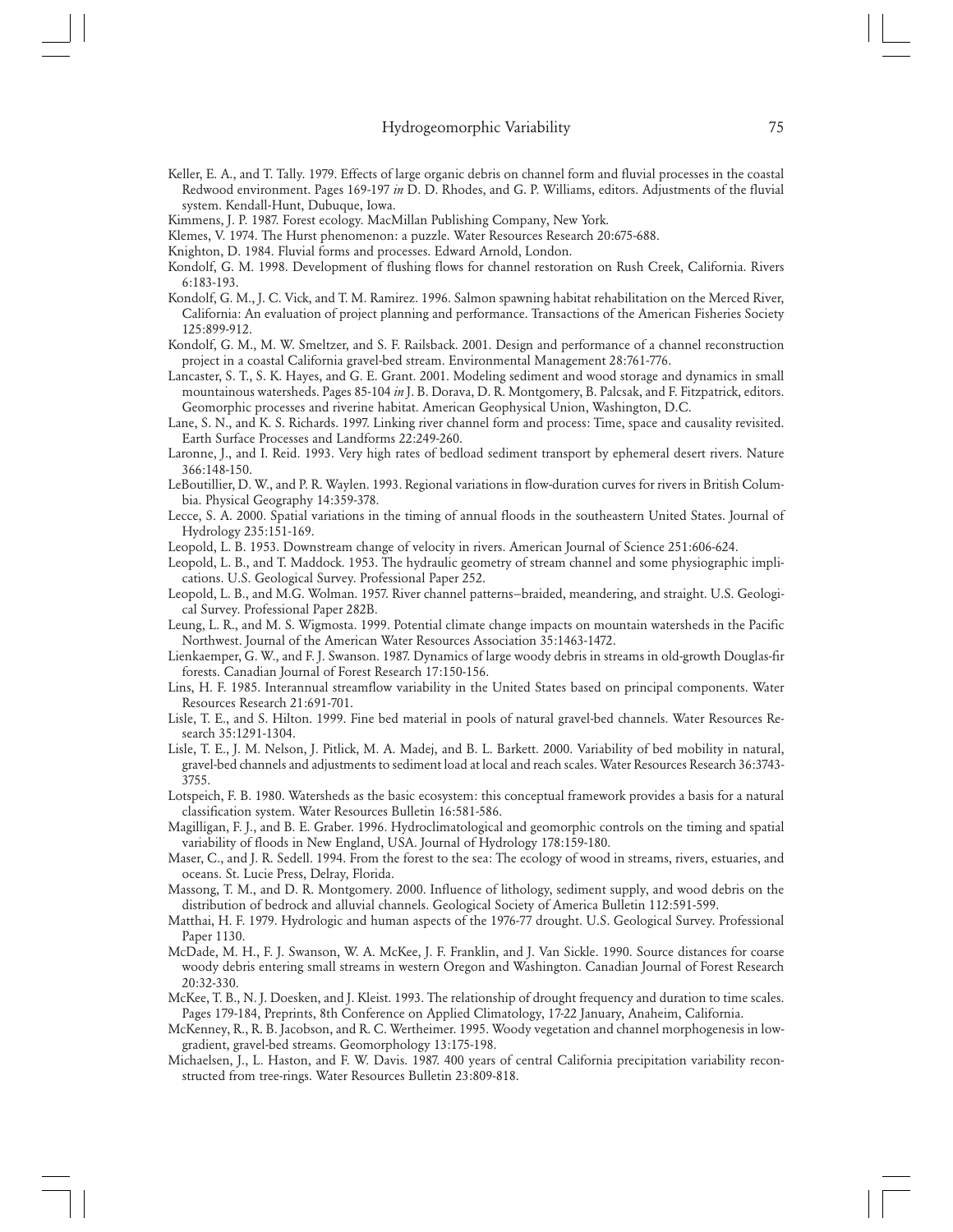Michaelsen, P. 2002. Mass extinction of peat-forming plants and the effect on fluvial styles across the Permian-Triassic boundary, northern Bowen Basin, Australia. Palaeogeography, Palaeoclimatology, Palaeoecology 179:173-188.

Milhous, R. T., D. L. Wegner, and T. Waddle. 1984. Users guide to the physical habitat simulation system (PHABSIM). Instream Flow Information Paper 11 (revised). U.S. Fish and Wildlife Service. FWS/OBS-81/43.

Millar, R. G. 2000. Influence of bank vegetation on alluvial channel patterns. Water Resources Research 36:1109-1118.

Miller, J. P. 1958. High mountain streams: Effects of geology on channel characteristics and bed material. New Mexico Institute of Mining and Technology. Memoir 4. Socorro.

Montgomery, D. R., T. M. Massong, and S. C. S. Hawley. In press. Debris flows, log jams and the formation of pools and alluvial channel reaches in the Oregon Coast Range. Geological Society of America Bulletin.

Montgomery, D. R. 1999. Process domains and the river continuum. Journal of the American Water Resources Association 35:397-410.

Montgomery, D. R., T. B. Abbe, N. P. Peterson, J. M. Buffington, K. M. Schmidt, and J. D. Stock. 1996. Distribution of bedrock and alluvial channels in forested mountain drainage basins. Nature 381:587-589.

Montgomery, D. R., and J. M. Buffington. 1997. Channel reach morphology in mountain drainage basins. Geological Society of America Bulletin 109:596-611.

Montgomery, D. R., and J. M. Buffington. 1998. Channel processes, classification, and response potential. Pages 13-42 *in* R. J. Naiman, and R. E. Bilby, editors. River ecology and management. Springer-Verlag, Inc., New York.

Montgomery, D. R., J. M. Buffington, R. Smith, K. Schmidt, and G. Pess. 1995. Pool spacing in forest channels. Water Resources Research 31:1097-1105.

Montgomery, D. R., W. E. Dietrich, R. Torres, S. P. Anderson, J. T. Heffner, and K. Loague. 1997. Piezometric response of a steep unchanneled valley to natural and applied rainfall. Water Resources Research 33:91-109.

- Montgomery, D. R., and K. B. Gran. 2001. Downstream variations in the width of bedrock channels. Water Resources Research 37:1841-1846.
- Montgomery, D. R., M. S. Panfil, and S. K. Hayes. 1999. Channel-bed mobility response to extreme sediment loading at Mount Pinatubo. Geology 27:271-274.

Murdoch, P. S., J. S. Baron, and T. L. Miller. 2000. Potential effects of climate change on surface-water quality in North America. Journal of the American Water Resources Association 36(2):347-366

Murphy, M. L., and K V. Koski. 1989. Input and depletion of woody debris in Alaska streams and implications for streamside management. North American Journal of Fisheries Management 9:427-436.

Nakamura, F., and F. J. Swanson. 1993. Effects of coarse woody debris on morphology and sediment storage of mountain stream system in western Oregon. Earth Surface Processes and Landforms 18:43-61.

Nanson, G. C., M. Barbetti, and G. Taylor. 1995. River stabilization due to changing climate and vegetation during the late Quaternary in western Tasmania, Australia. Geomorphology 13:145-158.

National Research Council. 1999. Improving American river flood frequency analysis. National Academy Press, Washington, D.C.

Newhall, C. G., and R. S. Punongbayan, editors. 1996. Fire and mud: eruptions and lahars of Mount Pinatubo, Philippines. Philippine Institute of Volcanology and Seismology, Quezon City, and University of Washington Press, Seattle and London.

O'Connor, M. D. 1994. Sediment transport in steep tributary streams and the influence of large organic debris. Ph.D. dissertation. University of Washington, Seattle.

Omernik, J. M. 1987. Ecoregions of the coterminous United States. Annals of the Association of American Geographers 771:118-125.

Omernik, J. M., and R. G. Bailey. 1997. Distinguishing between watersheds and ecoregions. Journal of the American Water Resources Association 33:935-949.

- Palmer, W. C. 1965. Meteorological drought. U.S. Department of Commerce Weather Bureau. Research Paper No. 45. Washington, D.C.
- Palmer, W. C. 1968. Keeping track of crop moisture conditions, nationwide: the new Crop Moisture Index. Weatherwise 21:156-161.

Parker, G. 1979. Hydraulic geometry of active gravel rivers. Journal of the Hydraulics Division, ASCE 105 HY9:1185- 1201.

Patten, D. T., D. A. Harpman, M. I. Voita, and T. J. Randle. 2001. A managed flood on the Colorado River: background, objectives, design and implementation. Ecological Applications 11:635-643.

Patten, D. T., and L. E. Stevens. 2001. Restoration of the Colorado River ecosystem using planned flooding. Ecological Applications 11:633-634.

- Pfister, R. D., B. L. Kovalchik, S. F. Arno, and R. C. Presby. 1977. Forest habitat types of Montana. USDA Forest Service. General Technical Report INT-34.
- Philander, S.G. 1990. El Niño, La Niña, and the Southern Oscillation. Academic Press, Inc., San Diego, California.
- Piégay, H., A. Thévenet, and A. Citterio. 1999. Input, storage and distribution of large woody debris along a mountain river continuum. The Drôme River, France. Catena 35:19-39.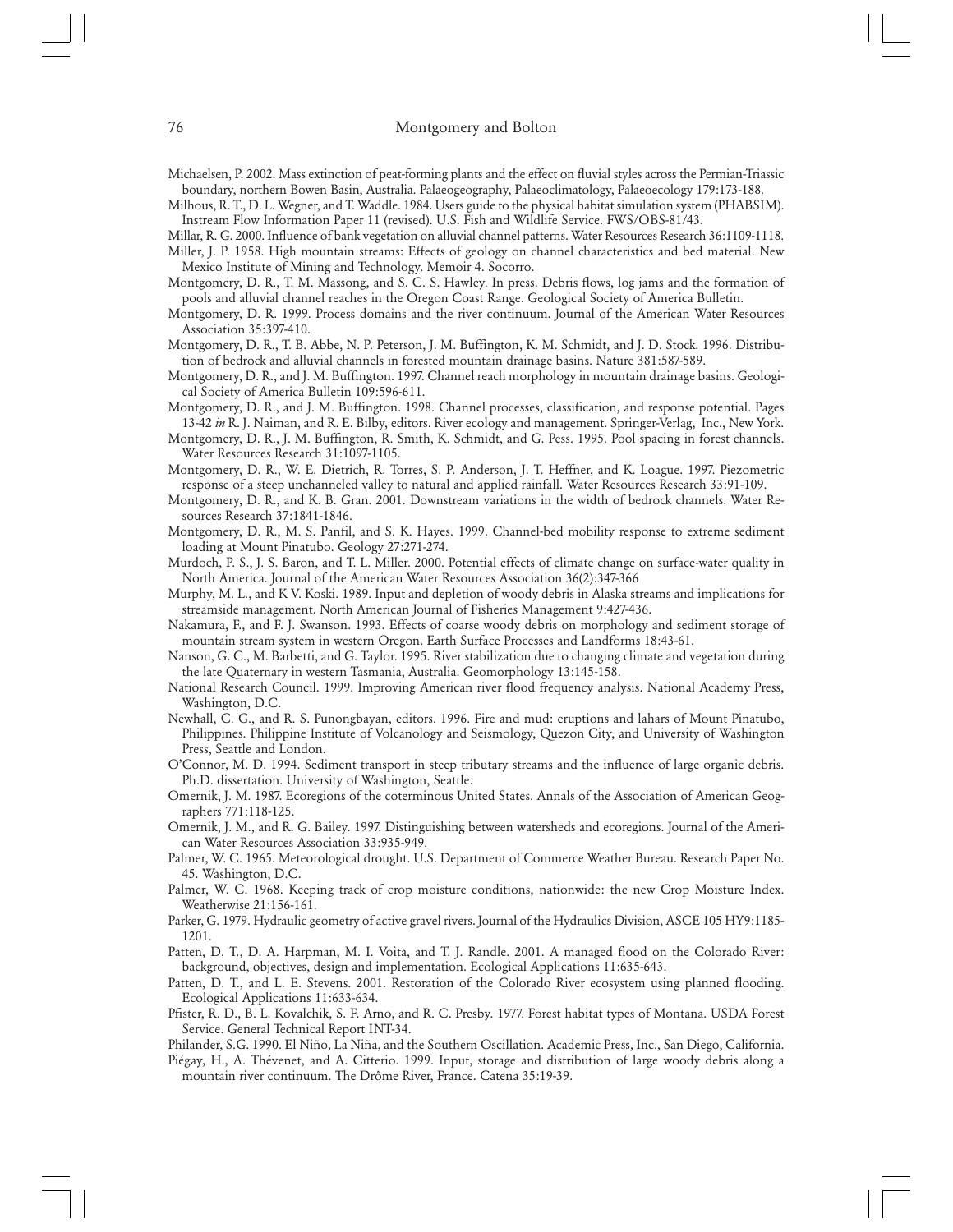Pinter, N., R. Thomas, and J. Wlosinski. 2001. Assessing flood hazard on dynamic rivers. EOS, Transactions, American Geophysical Union 82(31):333, 338-339.

Pitlick, J. 1994. Relation between peak flows, precipitation, and physiography for five mountainous regions in the western USA. Journal of Hydrology 158:219-240.

- Pitlick, J., and M. M. Van Streeter. 1998. Geomorphology and endangered fish habitats of the upper Colorado River 2. Linking sediment transport to habitat maintenance. Water Resources Research 34:303-316.
- Poff, N. L., and J. L. Ward. 1989. Implications of streamflow variability and predictability for lotic community structure: A regional analysis of streamflow patterns. Canadian Journal of Fisheries and Aquatic Sciences 46:1805-1818.
- Poff, N. L. 1990. Physical habitat template of lotic systems: recovery in the context of historical pattern of spatiotemporal heterogeneity. Environmental Management 14:629-645.
- Poff, N. L. 1996. A hydrogeography of unregulated streams in the United States and an examination of scaledependence in some hydrological descriptors. Freshwater Biology 36:71-91.
- Poff, N. L., J. D. Allan, M. B. Bain, J. R. Karr, K. L. Prestegaard, B. D. Richter, R. E. Sparks, and J. C. Stromberg. 1997. The natural flow regime. BioScience 47:769-784.
- Poole, G. C., C. A. Frissell, and S. C. Ralph. 1997. In-stream habitat unit classification: inadequacies for monitoring and some consequences for management. Journal of the American Water Resources Association 33:879-896
- Reid, L. M., and T. Dunne. 1996. Rapid evaluation of sediment budgets. Catena, Reiskirchen, Germany.
- Rendell, H., and D. Alexander. 1979. Note on some spatial and temporal variations in ephemeral channel form. Geological Society of America Bulletin 90:761-772.
- Rice, S., and M. Church. 1998. Grain size along two gravel-bed rivers: statistical variation, spatial pattern and sedimentary links. Earth Surface Processes and Landforms 23:345-36
- Richards, K., J. Brasington, and F. Hughes. 2002. Geomorphic dynamics of floodplains: ecological implications and a potential modeling strategy. Freshwater Biology 47:559-579.
- Richter, B. D., J. V. Baumgartner, D. P. Braun, and J. Powell. 1998. A spatial assessment of hydrologic alteration within a river network. Regulated Rivers: Research and Management 14:329-340.
- Richter, B. D., J. V. Baumgartner, R. Wigington, and D. P. Braun. 1997. How much water does a river need? Freshwater Biology 37:231-249.
- Riggs, H. C., and K. D. Harvey. 1990. Temporal and spatial variability of streamflow. Pages 81-96 *in* M. G. Wolman, and H. C. Riggs, editors. Surface water hydrology: the geology of North America V O-1. Geological Society of America, Boulder, Colorado.
- Rogers, J. D., and J. T. Armbruster. 1990. Low flows and hydrologic droughts. Pages 121-130 *in* M. G. Wolman, and H. C. Riggs, editors. Surface water hydrology: the geology of North America V O-1. Geological Society of America, Boulder, Colorado.
- Rood, S. B., K. Taboulchanas, C. E. Bradley, and A. R. Kalischuk. 1999. Influence of flow regulation on channel dynamics and riparian cottonwoods along the Bow River, Alberta. Rivers 7:33-48.
- Rubin, D. M., D. J. Topping, J. C. Schmidt, J. Hazel, M. Kaplinski, and T. S. Melis. 2002. Recent sediment studies refute Glen Canyon Dam hypothesis. EOS, Transactions, American Geophysical Union 83:273, 277-278.
- Saxton, K. E., and S. Y. Shiau. 1990. Surface waters of North America; Influence of land and vegetation on streamflow. Pages 55-80 *in* M. G. Wolman, and H. C. Riggs, editors. Surface water hydrology: the geology of North America V O-1. Geological Society of America, Boulder, Colorado.
- Schmidt, J. C., R. A. Parnell, P. E. Grams, J. E. Hazel, M. A. Kaplinski, L. E. Stevens, and T. L. Hoffnagle. 2001. The 1996 controlled flood in Grand Canyon: flow, sediment transport and geomorphic change. Ecological Applications 11:657-671.
- Schumm, S. A. 1963. Sinuosity of alluvial rivers on the Great Plains. Bulletin of the Geological Society of America 74:1089-1100.
- Schumm, S. A. 1968. Speculations concerning paleohydrologic controls of terrestrial sedimentation. Geological Society of America Bulletin 79:1573-1588.
- Schumm, S. A. 1977. The fluvial system. Wiley, New York.
- Scuderi, L. A. 1990. Tree-ring evidence for climatically effective volcanic eruptions. Quaternary Research 34:67-85.

Sear, D. A. 1994. River restoration and geomorphology. Aquatic Conservation: Marine and Freshwater Ecosystems 4:169-177.

- Seeber, L., and V. Gornitz. 1983. River profiles along the Himalayan Arc as indicators of active tectonics. Tectonophysics 92:335-367.
- Sedell, J. R., J. E. Yuska, and R. W. Speaker. 1984. Habitats and salmonid distribution in pristine, sediment-rich river valley systems: S. Fork Hoh and Queets River, Olympic National Park. Pages 33-46 *in* W. R. Meehan, T. R. Merrell, Jr., and T. A. Hanley, editors. Fish and wildlife relationships in old-growth forests. American Institute of Fishery Research Biologists.
- Seidl, M. A., W. E. Dietrich, and J. W. Kirchner. 1994. Longitudinal profile development into bedrock; an analysis of Hawaiian channels. Journal of Geology 102:457-474.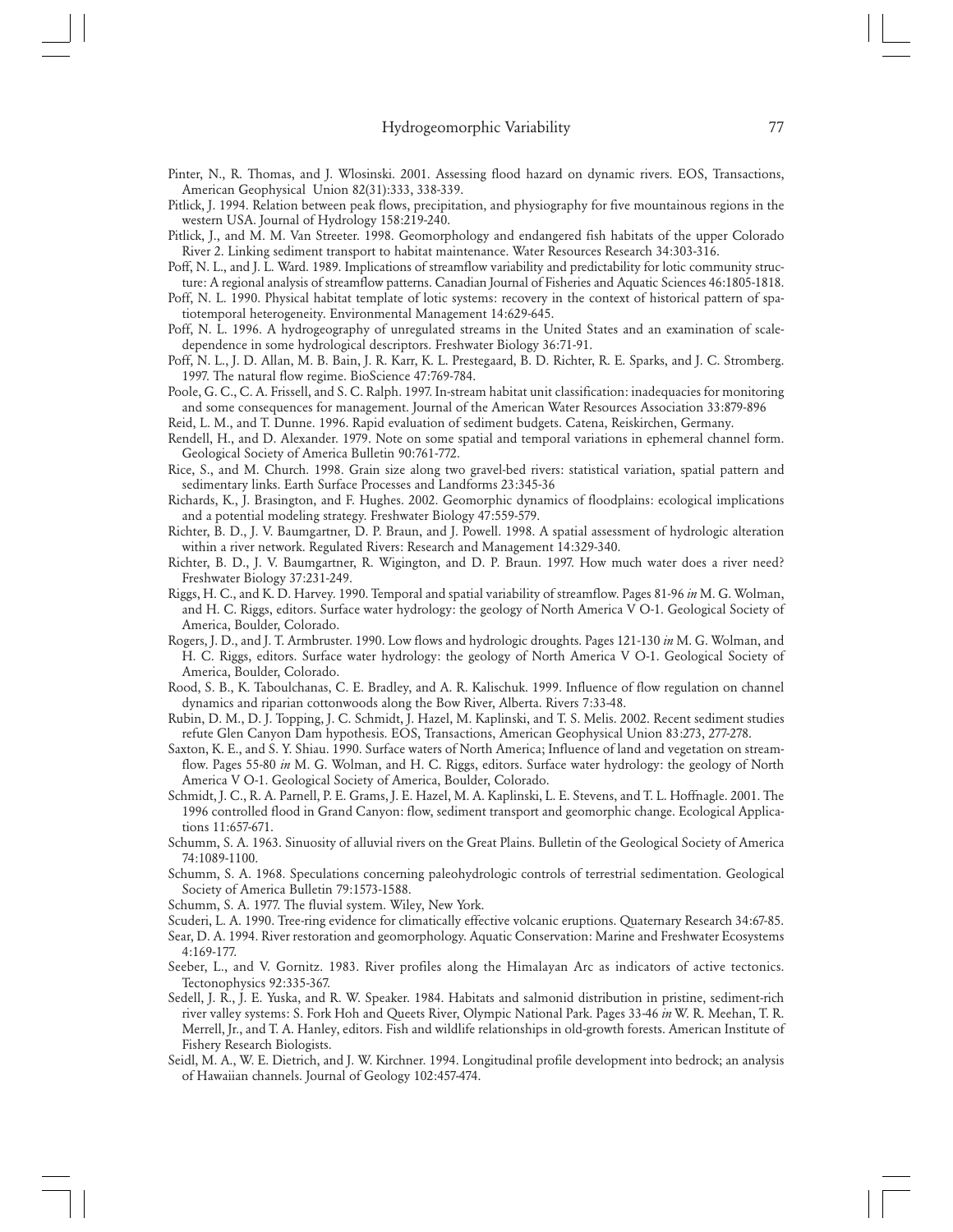- Simpson, J. J., and M. A. Cane. 1993. Annual river discharge in Southeastern Australia related to El Niño–Southern Oscillation of sea surface temperature. Water Resources Research 29:3671-3680.
- Slack, J. R., and J. M. Landwehr. 1992. Hydro-Climatic Data Network: a U.S. Geological Survey streamflow data set for the United States for the study of climate variations, 1874–1988. U.S. Geological Survey. Open-file report 92- 129.

Smith, D. G. 1976. Effect of vegetation on lateral migration of anastomosed channels of a glacier meltwater river. Geological Society of America Bulletin 87:857-860.

- Smith, N. D., and D. G. Smith. 1984. William River: An outstanding example of channel widening and braiding caused by bed-load addition. Geology 12:78-82.
- Smith, R. L. 1974. Ecology and field biology, 2nd edition. Harper and Row, New York.
- Sparks, R. E. 1995. Need for ecosystem management of large rivers and their floodplains. Bioscience 45:168-182.

Stott, T. 1997. A comparison of stream bank erosion processes on forested and moorland streams in the Balquhidder catchments, central Scotland. Earth Surface Processes & Landforms 22:383-399.

- Stromberg, J. C. 1997. Growth and survivorship of Fremont cottonwood, Goodding willow, and salt cedar seedlings after large floods in central Arizona. Great Basin Naturalist 57:198-208.
- Stromberg, J. C., and D. T. Patten. 1990. Riparian vegetation instream flow requirements: a case study from a diverted stream in the eastern Sierra Nevada, California, USA. Environmental Management 14:185-194.
- Swanson, F. J., R. L. Fredrickson, and R. M. McCorison. 1982. Material transfer in a western Oregon forested watershed. Pages 233-266 *in* R. L. Edmonds, editor. Analysis of coniferous forest ecosystems in the western United States. Hutchinson Ross, Stroudsburg, Pennsylvania.
- Takahashi, T., K. Ashida, and K. Sawai. 1981. Delineation of debris flow hazard areas. Pages 589-560 *in* T. R. H. Davies, and A. J. Pearce, editors. Erosion and sediment transport in Pacific rim steeplands. International Association of Hydrological Sciences Publication 132.
- Thompson, D. M. 2002. Long-term effect of instream habitat-improvement structures on channel morphology along the Blackledge and Salmon Rivers, Connecticut, USA. Environmental Management 29:250-265.
- Thorne, C. R., R. G. Allen, and A. Simon. 1996. Geomorphological river channel reconnaissance for river analysis, engineering and management. Transactions of the Institute for British Geographers 21:469-483.
- Trimble, S. W. 1997. Stream channel erosion and change resulting from riparian forests. Geology 25:467-469.
- U.S. General Accounting Office. 1994. Ecosystem management: approach. U.S. General Accounting Office. GAO/ RCED-94-111. Washington, D.C.
- Walling, D. E., and R. Carter. 1980. River water temperatures. Page 49 *in* J. C. Doornkamp, and K. J. Gregory, editors. Atlas of drought in Britain 1975-76. Institute of British Geographers, London.
- Walling, D. E., and B. W. Webb. 1992. Water quality: physical characteristics. Pages 48-72 *in* P. Calow and G. E. Petts, editors. The rivers handbook. Blackwell Scientific Publications, Oxford.
- Walter, H. 1985. Vegetation of the earth and ecological systems of the geo-biosphere. Springer-Verlag, Berlin.
- Ward, J. V. 1989. The four-dimensional nature of lotic ecosystems. Journal of the North American Benthological Society 8:2-8.
- Ward, J. V., and K. Tockner. 2001. Biodiversity: towards a unifying theme for river ecology. Freshwater Biology 46:807-819.
- Ward, P., D. R. Montgomery, and R. Smith. 2000. Altered river morphology in South Africa associated with the Permian-Triassic mass extinction. Science 289:1740-1743.
- Watson, I., and A. D. Burnett. 1995. Hydrology: an environmental approach. CRC Lewis Publishers, Boca Raton, Florida.
- Webb, R. H., J. C. Schmidt, G. R. Marzolf, and R. A. Valdez, editors. 1999. The controlled flood in Grand Canyon. American Geophysical Union, Washington, D.C.
- Webster, J. R., and D. J. D'Angelo. 1997. A regional analysis of the physical characteristics of streams. Journal of the North American Benthological Society 16:87-95.
- Whiting, P. J. 1998. Floodplain maintenance flows. Rivers 6:160-170.
- Whiting, P. J. 2002. Streamflow necessary for environmental maintenance. Annual Reviews of Earth and Planetary Science 30:181-206.
- Whiting, P. J., and J. Stamm. 1995. The hydrology and form of spring-dominated channels. Geomorphology 12:233- 240.
- Wilcock, P. R. 1993. Critical shear stress of natural sediments. Journal of Hydraulic Engineering 1199:491-505.
- Wilhite, D. A., and M. H. Glantz. 1985. Understanding the drought phenomenon: the role of definitions. Water International 10:111-120.
- Williams, G. P. 1978. Bank-full discharge of rivers. Water Resources Research 144:1141-1154.
- Williams, G. P., and M. G. Wolman. 1984. Downstream effects of dams on alluvial rivers. U.S. Geological Survey. Professional Paper 1286.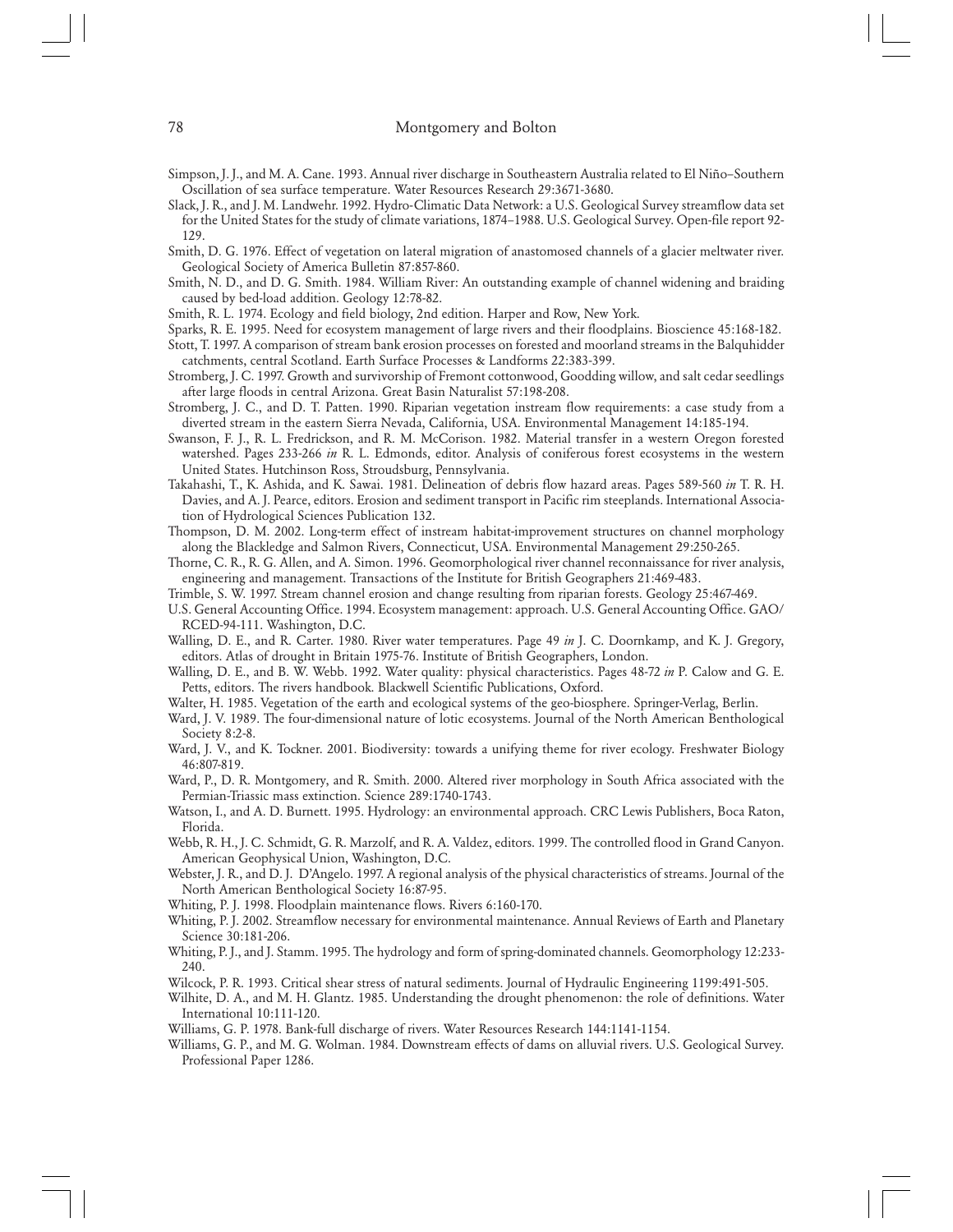- Williams, J. R., H. E. Pearson, and J. D. Wilson. 1985. Streamflow statistics and drainage-basin characteristics for the Puget Sound region, Washington. Vol. II. U.S. Geological Survey. Open-File Report 84-144-B.
- Wing, M. G., and A. Skaugset. 2002. Relationships of channel characteristics, land ownership, and land use patterns to large woody debris in western Oregon streams. Canadian Journal of Fisheries and Aquatic Sciences 59:796- 807.
- Winter, T. C. 2001. The concept of hydrologic landscapes. Journal of the American Water Resources Association 37:335-349.
- Woltemade, C. J., and K. W. Potter. 1994. A watershed modeling analysis of fluvial geomorphologic influences on flood peak attenuation. Water Resources Research 30:1933-1942.
- Woo, S. 1999. The Trinity River train gathers steam, but will the fish be on board? U.S. Water News 16(1):9.
- Wood, E. F. 1998. Scale analyses for land-surface hydrology. Pages 1-29 *in* G. Sposito, editor. Scale dependence and scale invariance in hydrology. Cambridge University Press, Cambridge, United Kingdom.
- Ziemer, R. R. 1997. Temporal and spatial scales. Pages 80-95 *in* J. E. Williams, C. A. Wood, and M. P. Dombeck, editors. Watershed restoration: principles and practices. American Fisheries Society, Bethesda, Maryland.
- Zimmerman, R. C., J. C. Goodlet, and G. H. Comer. 1967. The influence of vegetation on channel form of small streams. Pages 255-275 *in* Symposium on river morphology. International Association of Hydrological Sciences Publication 75.